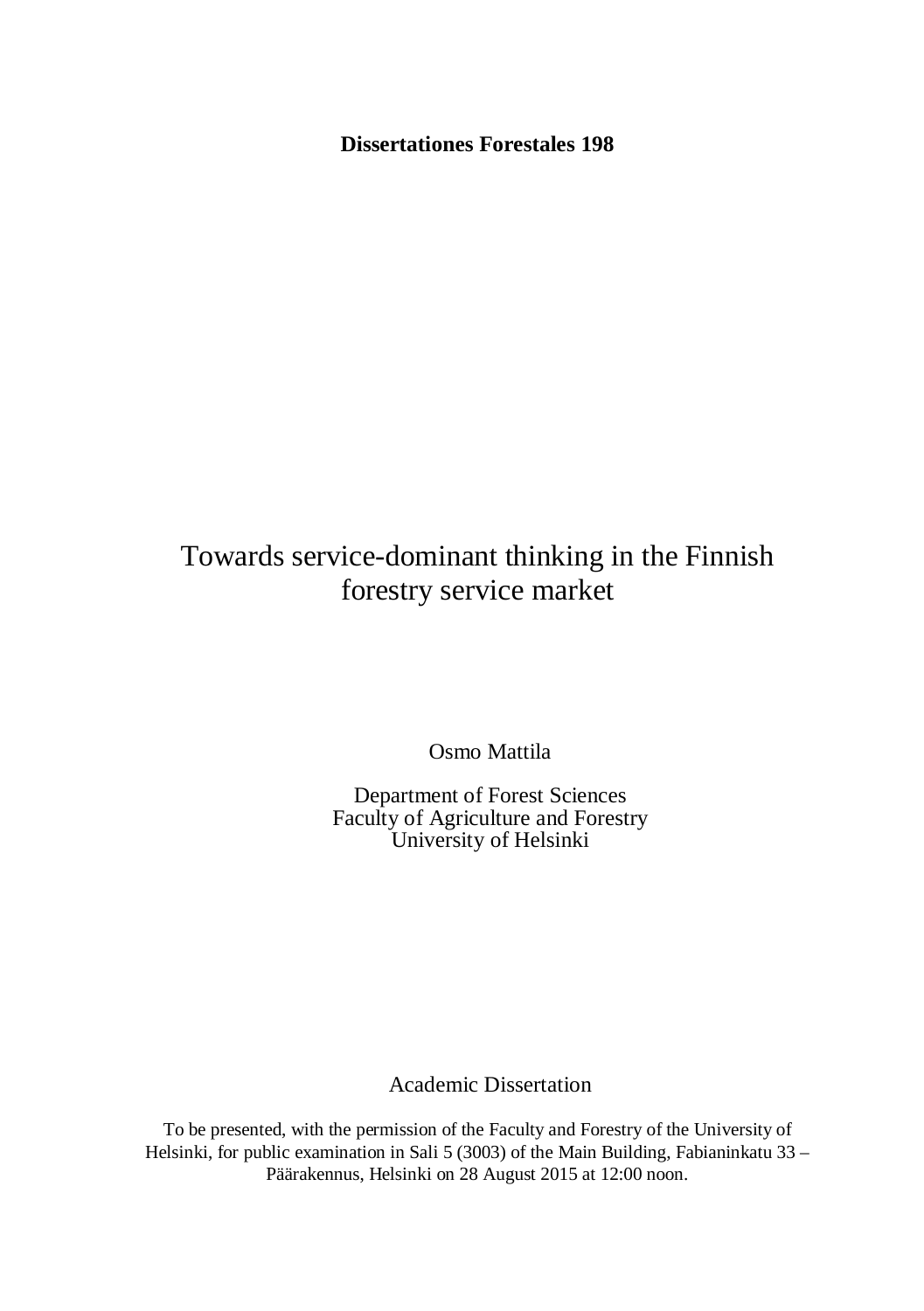*Title of dissertation:* Towards service-dominant thinking in the Finnish forestry service market

*Author:* Osmo Mattila

*Dissertationes Forestales 198*

*http://dx.doi.org/10.14214/df.198*

*Thesis supervisors:* Professor Anne Toppinen Department of Forest Sciences, University of Helsinki, Finland Lecturer Sami Berghäll Department of Forest Sciences, University of Helsinki, Finland

*Pre-examiners:* Associate Professor Tove E. Boon Department of Food and Resource Economics, University of Copenhagen, Copenhagen, Danmark

Docent Teppo Hujala Unit of Bio-based business and industry, Luke, Natural Resources Institute of Finland, Helsinki, Finland

*Opponent:* Research Professor Marja Toivonen VTT, Technical Research Center of Finland, Finland

ISSN 1795-7389 (online) ISBN 978-951-651-485-0 (pdf)

ISSN 2323-9220 (print) ISBN 978-951-651-486-7 (paperback)

*Publishers:* Finnish Society of Forest Science Natural Research Institute Finland Faculty of Agriculture and Forestry of the University of Helsinki School of Forest Sciences of the University of Eastern Finland

*Editorial Office:* Finnish Society of Forest Sciences P.O. Box 18, Fi-01301 Vantaa, Finland http:www.metla.fi/dissertationes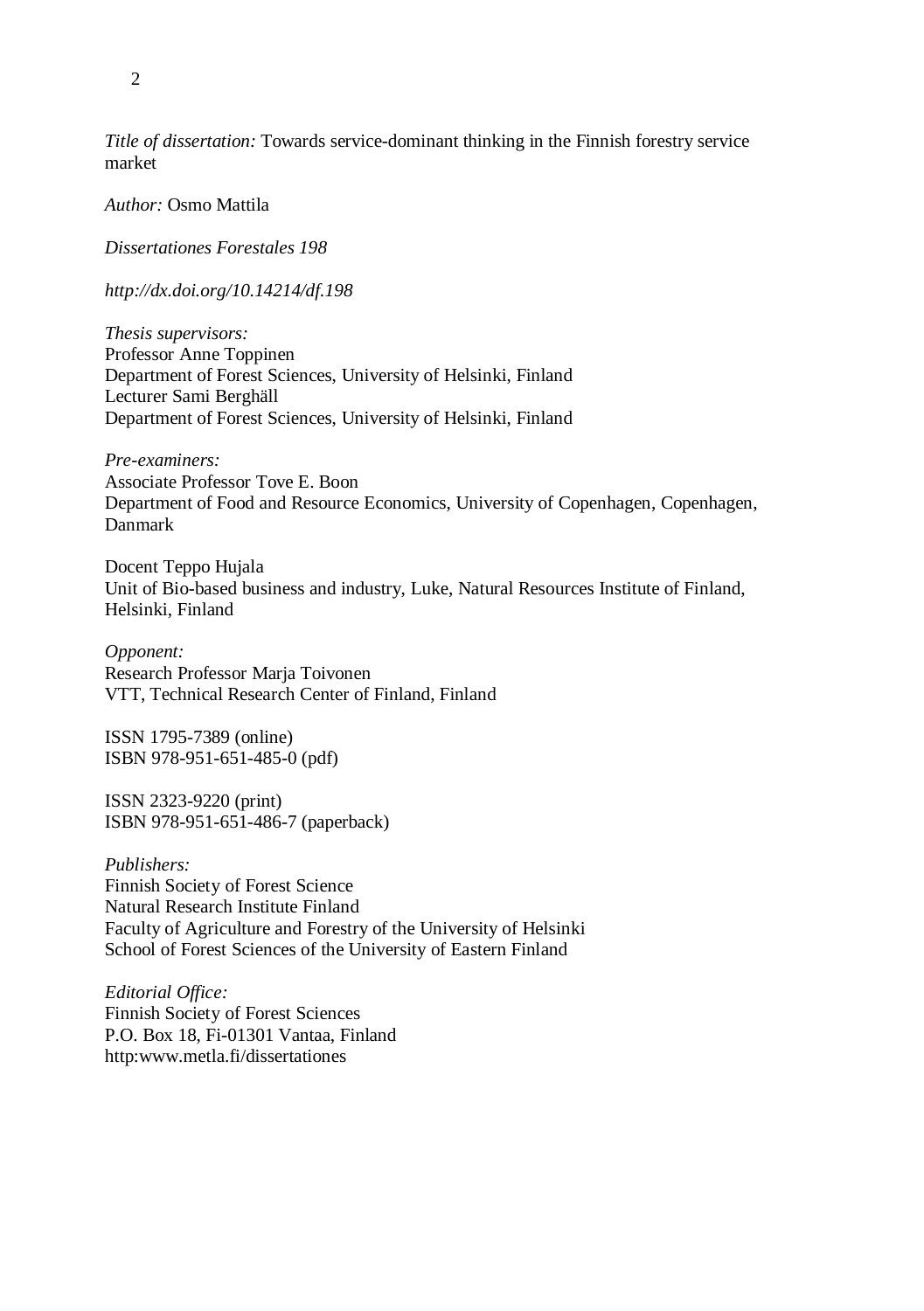**Mattila, O.** 2015. Towards service-dominant thinking in the Finnish forestry service market. Dissertationes Forestales 198. 61 p. Available at: http://dx.doi.org/10.14214/df.198

### **ABSTRACT**

Forests offer various, sometimes contradictory utilities to their owners and all other users on the global societal and ecological levels. In Finland, meeting the industrial requirements for a stable roundwood supply has defined the forestry service market, as it has been widely supported by the forest owners, the industrial buyers, and the national forest policy. Along with the changes among the owners themselves, demand for forestry services has fragmented. Recently, by introducing the new Forest Act, which gives more freedom for forest owners to choose between management practices, Finnish government has triggered a change that aims at the creation of more market-oriented distribution of forestry services.

Based on the concepts of institutional transition at the market level, service-orientation as value-creation logic change, and business model thinking as the unit-level logic, the theoretical objective of the thesis is to define the ongoing renewal of the forestry service market. Using public and private owners as customers and the current forestry service organizations as service providers, the practical aim of this dissertation is to identify potential opportunities and barriers with respect to creating new services in the forestry service market. Methodologically both qualitative interview studies on forestry service organizations (n=22 and  $n=17$ ) and quantitative multivariate analysis based on survey data with private ( $n=557$ ) and public (n=139) forest owners are used.

According to the results, there is a growing tension in the market environment accelerated by institutional transition: private forest owners are fragmented into multifaceted groups with various needs, while public owners (such as municipalities) are facing versatile user pressures on their publicly owned forests. Therefore, it seems that the traditional "roundwood supply" approach may no longer match the needs of versatile customer groups. From structural perspective, the established service market dominated by a small number of players is limiting the successful entry of new enterprises. The lack of dynamic middle-sized companies in the Finnish forest sector coupled with difficulties in adopting a more cooperative mind set is proving to be hindrance for renewal of the forestry service market despite the development of information technology, which can facilitate the use of participative methods in forest management and service marketing.

**Keywords:** Forestry services, service-dominant logic, customer value creation, institutional transition, multi-level perspective on transition, business model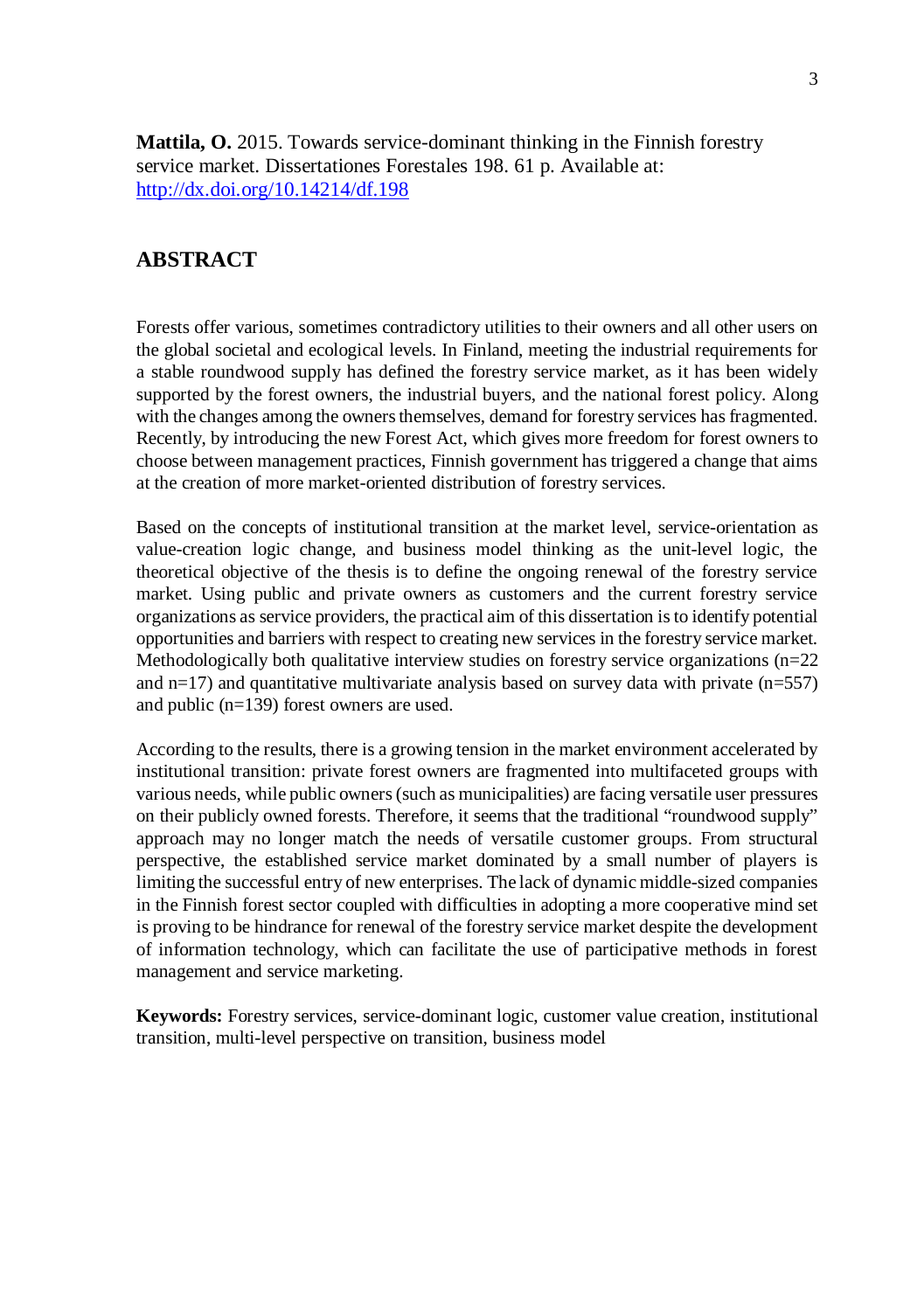## **ACKNOWLEDGEMENTS**

I would like to thank the following, great persons for all the help and support: Anne "Top 1" Toppinen for all the positive target-oriented continuous guidance; Mikko "7<sup>th</sup> Dimension" Tervo for analytically deconstructing this world into theoretically feasible pieces; Sami "Sean Bergenheim" Berghäll for support and all the new ideas how to change the world; Pekka Ripatti for fusing the rocket; Anders "Andres Roots" Roos for helping me to survive in the icy wastes of Sweden; Liina "Höyrytyömyyrä" Häyrinen for being such in-depth researcher; and the rest of the members of both Doc Club and Dork Club for all the scientific and nonscientific discussion: Jani "Speedomies" Holopainen; Jaana "Rasva-Jaana" Korhonen; Brent "Pertti" Mathhies; Dalia D'Amato; and Katja Lähtinen. Warm thanks to the pre-examiners Tove E. Boon and Teppo Hujala for reviewing, criticism, and support.

For funding (operand resources), I want to thank Finnish Cultural Foundation (more specifically: Ilmari Kalkkisen rahasto, Kalle ja Dagmar Välimaan rahasto, and Pohjolayhtiöiden 100-vuotisrahasto). Thanks to the University of Helsinki and the Department of Forest Sciences. For funding our research projects, I want to thank Tekes, and the companies for participating. I would also like to thank all the interviewees for your time and people who answered our surveys, and our graduate students involved in these projects.

I want to thank Hanna-Maija, my family, relatives, and friends for continuous support.

Helsinki, August 2015

Osmo Mattila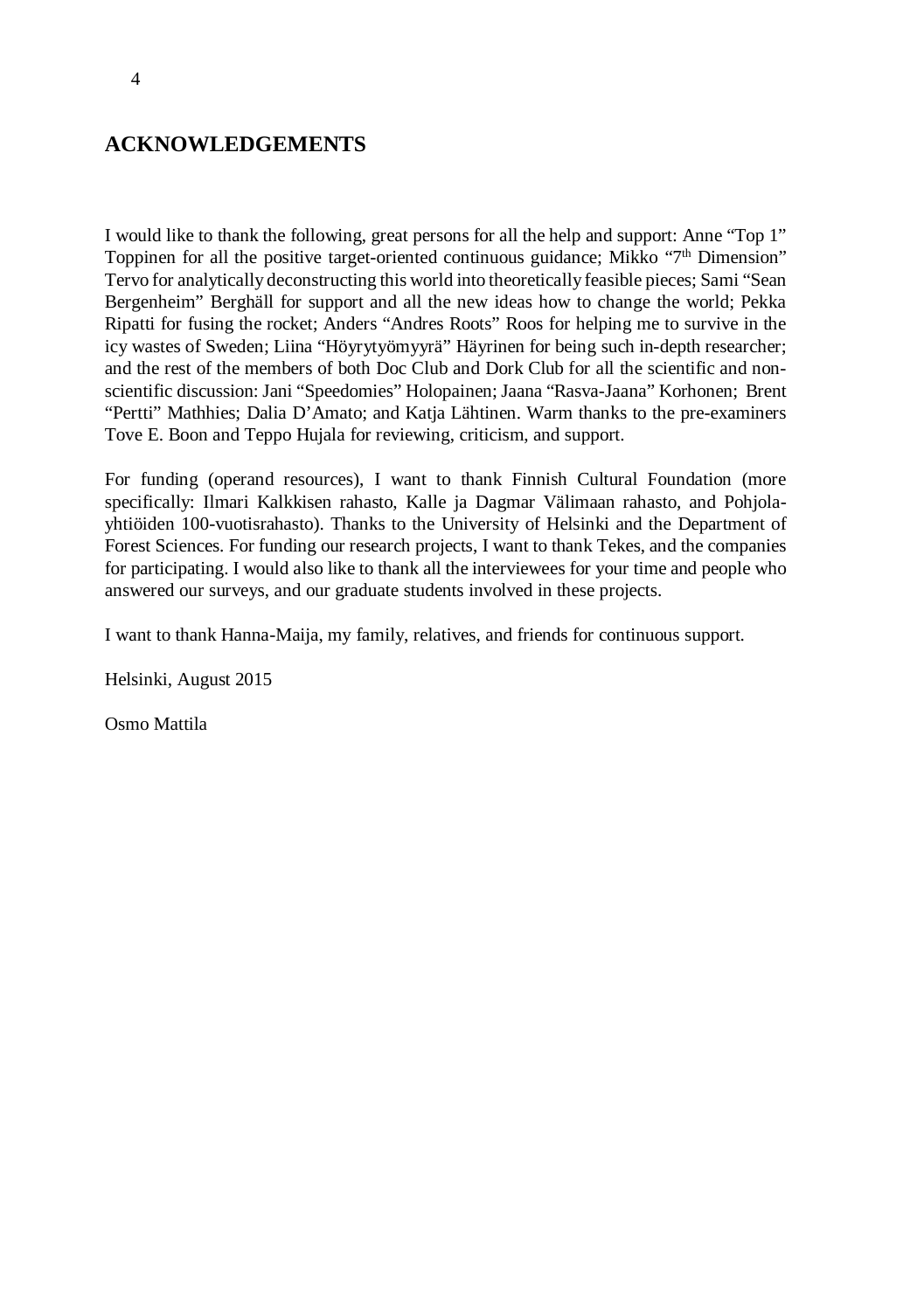## **LIST OF ORIGINAL ARTICLES**

This thesis consists of an introductory review followed by four research papers. The papers in the review are referred to by their Roman numerals. Articles I, II, and III are reprinted with the permission of the publishers while Article IV is the author's version of the manuscript.

| I            | Mattila O., Toppinen A., Tervo M., Berghäll S. (2013). Non-industrial<br>private forestry service markets in a flux: results from a qualitative analysis<br>on Finland. Small Scale Forestry 12 (4): 559-578.<br>http://dx.doi.org/10.1007/s11842-012-9231-1 |
|--------------|--------------------------------------------------------------------------------------------------------------------------------------------------------------------------------------------------------------------------------------------------------------|
| $\mathbf{I}$ | Mattila O., Roos A. (2014). Service logics of providers in the forestry<br>services sector: Evidence from Finland and Sweden. Forest Policy and<br>Economics $43:10-17$ .<br>http://dx.doi.org/10.1016/j.forpol.2014.03.003                                  |
| III          | Häyrinen L., Mattila O., Berghäll S., Toppinen A. (2014). Forest Owners'<br>Socio-demographic Characteristics as Predictors of Customer Value:<br>Evidence from Finland. Small-scale Forestry 14 (1): 19-37.<br>http://dx.doi.org/10.1007/s11842-014-9271-9  |
| IV           | Mattila O., Häyrinen L., Tervo M., Toppinen A., Berghäll S. (2015).<br>Challenges of municipal greening and multifunctional forest management:<br>the case of Finland. Revised manuscript submitted to Urban Forestry &<br>Urban Greening.                   |

|                              | I                 | П         | Ш                        | IV                       |
|------------------------------|-------------------|-----------|--------------------------|--------------------------|
| Conception &<br>design       | OM, AT, MT        | OM, AR    | LH, OM                   | OM, MT                   |
| Planning &<br>implementation | OM, AT, MT        | OM, AR    | LН                       | OM, MT                   |
| Data collection              | <b>OM</b>         | <b>OM</b> | LН                       | <b>OM</b>                |
| Analysis &<br>interpretation | OM, SB            | <b>OM</b> | LH, SB                   | OM, LH, SB,<br>МT        |
| Writing the<br>article       | OM, AT,<br>MT, SB | OM, AR    | LH, AT, SB,<br><b>OM</b> | OM, AT, LH,<br><b>SB</b> |
| Overall<br>responsibility    | OМ                | OМ        | LН                       | OМ                       |

### **DIVISION OF LABOUR IN CO-AUTHORED ARTICLES**

OM = Osmo Mattila, AT = Anne Toppinen, MT = Mikko Tervo, SB = Sami Berghäll, LH = Liina Häyrinen, AR = Anders Roos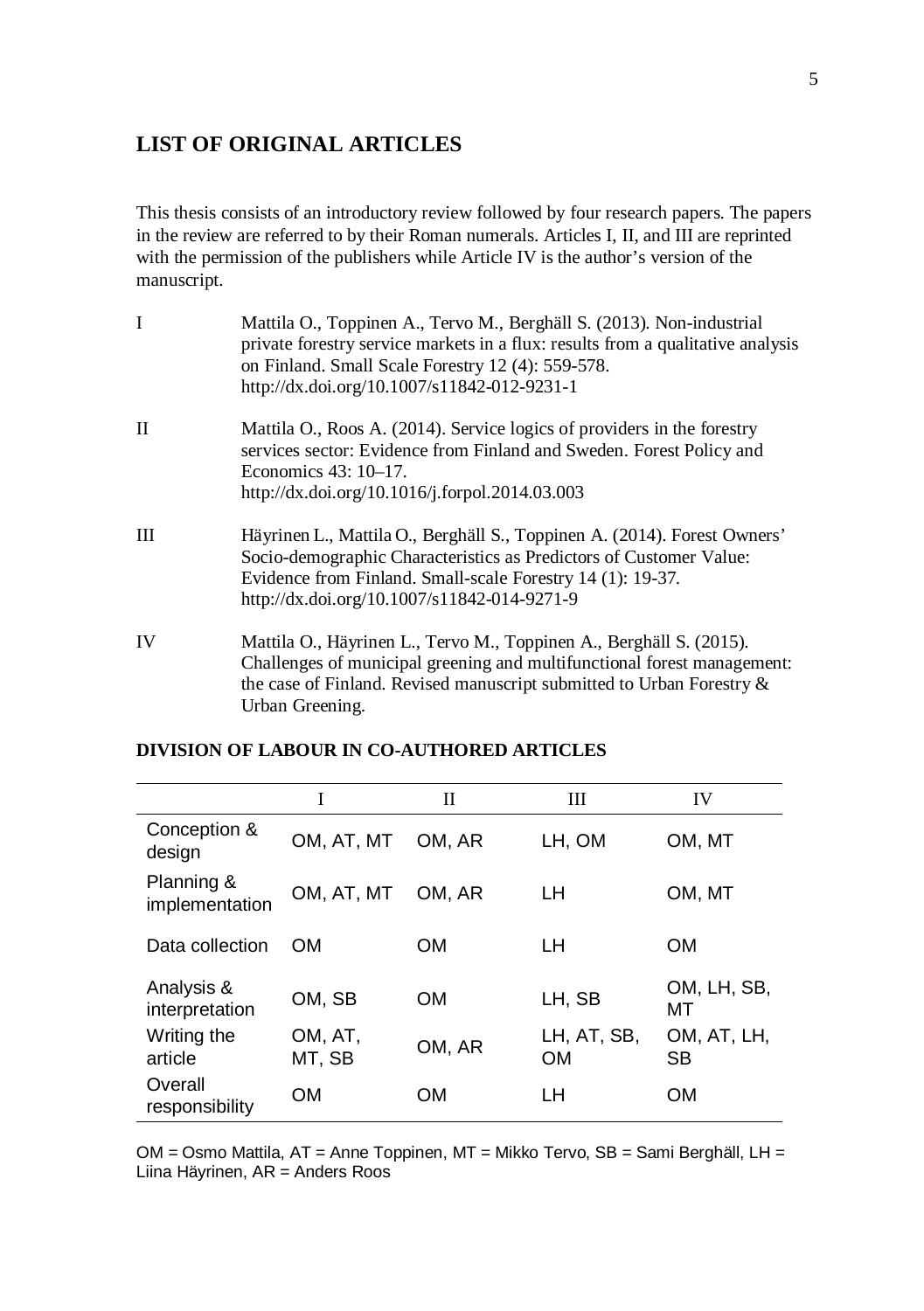# **TABLE OF CONTENTS**

| 1.                                                                                       |  |
|------------------------------------------------------------------------------------------|--|
| 1.1                                                                                      |  |
| 1.2                                                                                      |  |
| 2.                                                                                       |  |
| 2.1                                                                                      |  |
| 2.2<br>Multi-level perspective (MLP) on the service market transition 13                 |  |
| 2.3                                                                                      |  |
| 2.4                                                                                      |  |
| 3.                                                                                       |  |
| 3.1                                                                                      |  |
| Article I: Non-industrial private forestry service markets in a flux: results<br>3.2     |  |
|                                                                                          |  |
| Article II: Service logics of providers in the forestry services sector: Evidence<br>3.3 |  |
|                                                                                          |  |
| Article III: Forest Owners' Socio-demographic Characteristics as Predictors<br>3.4       |  |
|                                                                                          |  |
| Article IV: Challenges of municipal greening and multifunctional forest<br>3.5           |  |
|                                                                                          |  |
|                                                                                          |  |
| 4.1                                                                                      |  |
| 4.2                                                                                      |  |
| 4.3                                                                                      |  |
|                                                                                          |  |
|                                                                                          |  |
|                                                                                          |  |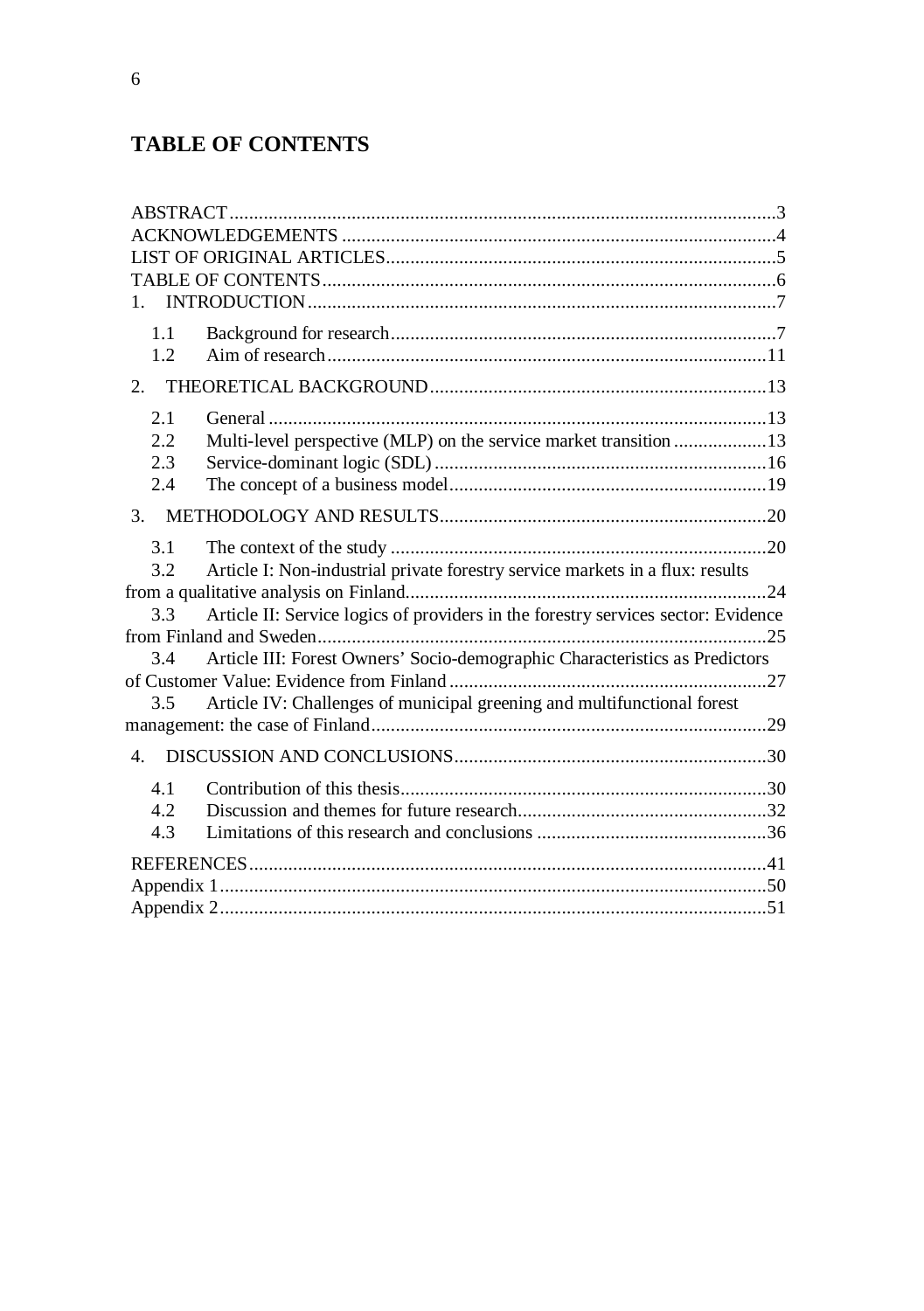### **1. INTRODUCTION**

#### **1.1 Background for research**

Forests are globally important ecosystems that offer a wide variety of services to support human well-being, health, livelihoods, and survival and ecosystem services are the benefits people obtain from ecosystems. The concept of ecosystem services became globally known in 2005 when the United Nations published its Millennium Ecosystem Assessment, which was followed by the rapidly growing interest in the concept both in the research and policy communities (Costanza et al. 2014). This classification includes provisioning services such as food, water, timber, and fiber; regulating services that affect climate, floods, disease, wastes, and water quality; cultural services that provide recreational, aesthetic, and spiritual benefits; and supporting services such as soil formation, photosynthesis, and nutrient cycling. (MEA 2005.) Wood production has traditionally been the dominating approach to the services that are offered to forest owners. However, wood fiber is just one benefit derived from the forest ecosystem, and not necessarily the only one to be maximized from the forest owners' perspective. Therefore, when analyzing forest derived benefits as a part of a bigger picture, the ecosystem service approach offers a suitable background for the analysis of forestry service markets.

In the European context, the importance of forests is crucial especially for the Nordic countries. In Finland for instance, three fourths of the land area is forested, which represents about 11% of the forest area in Europe (State of… 2012). On the global level, there are various ways to organize forest ownership between private and public owners. In the USA and in European countries such as the Nordic countries, Austria and France a significant proportion of the forests belong to non-industrial private forest (NIPF) owners. There is ample research of NIPF owners and their variable objectives, values, and attitudes related to forest ownership (Kurtz and Lewis 1981; Bliss and Martin 1989; Karppinen 1998; Boon et al. 2004; Wiersum et al. 2005). In Finland, NIPF owners own about 60% of all the forestry land, the Government owns 25%, forest industries own 10%, and municipalities and parishes 5% (Luke 2015). Despite their small coverage, also the municipal forests are important for municipality dwellers. It is estimated that 30% of recreational visits to Finnish forests are to municipally-owned recreational and urban forests (Ovaskainen et al. 2002).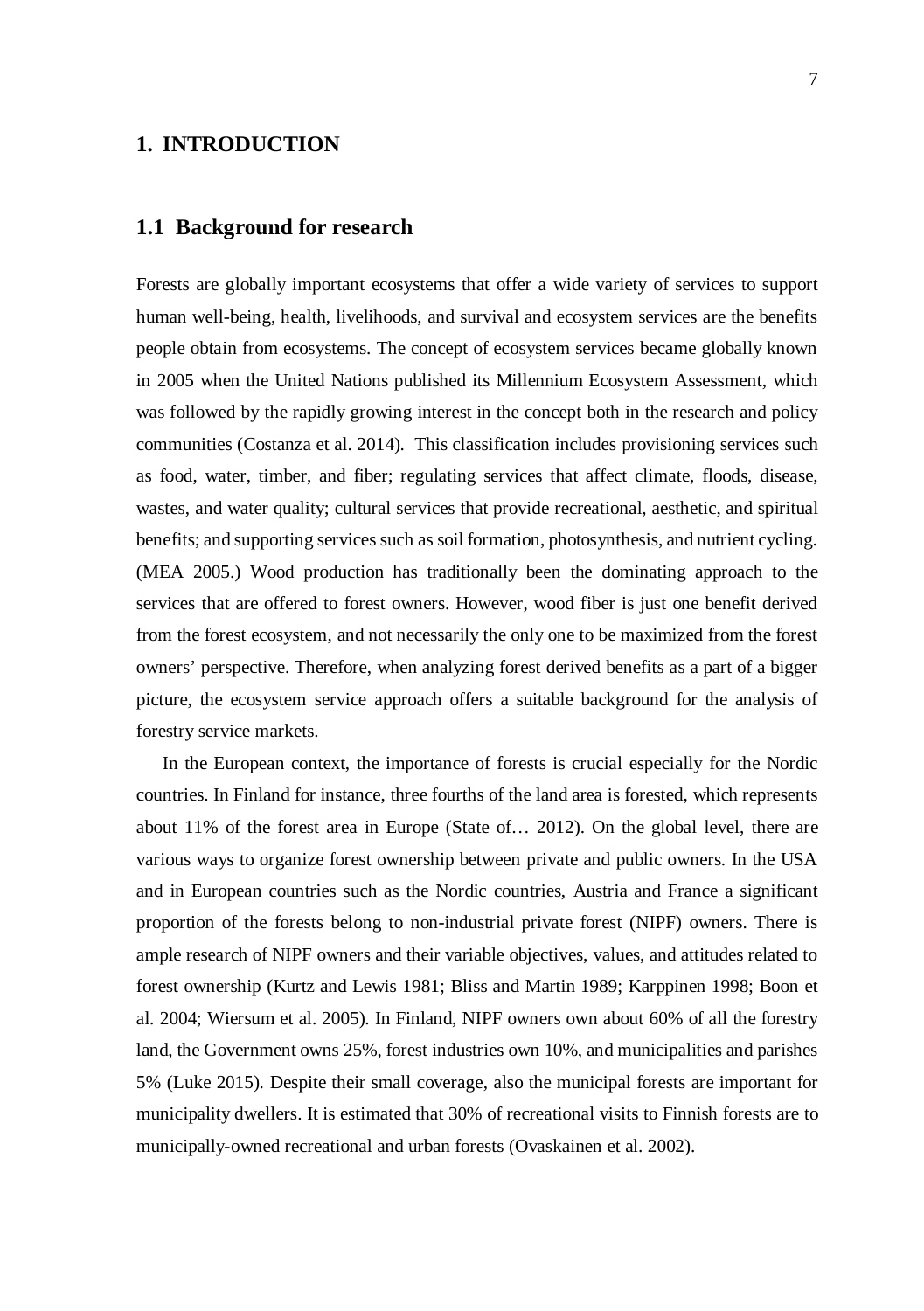Forests offer various, sometimes contradictory utilities to their owners and other users on the global societal and ecological levels. In the future, it is thought that many forest estates will be inherited by new owners who may have different motivations and objectives compared with the current owners (Hirsch et al. 2007). Previous research indicates that ownership fragmentation, ageing, urbanization, and decreasing dependence on forestry income have been the main trends in the structural change of NIPF owners in several European countries and in the US, this has also proved challenging for maintain industrial timber supply (Haynes 2002; Alig 2003; Schmithüsen and Hirsch 2010). At the same time, global trends like digitalization, changing consumer demands, increasing competition for raw materials, climate change, the transition towards bioeconomy and energy policies (UNECE/FAO 2005; 2011; FTP 2013a;b; Hurmekoski and Hetemäki 2013) put pressures to the diversification and renewal of industrial sectors based on the renewable resources at the global level.

Due to their economic significance, demand for industrial wood and forest products have been the key targets of forest-sector outlook studies and analyses (Hurmekoski and Hetemäki 2013). Even though non-wood goods and services have gained more attention during the past decade (Brown et al. 2007; Näyhä et al. 2015), services offered for forest owners have still focused mostly on refining provisioning ecosystem services and more specifically, timber production for the use of wood, pulp and paper industry. In particular, the understanding of the future potential of services more generally, and how traditional organizations in the forest sector could transform their business models to better benefit from this opening market potential is very limited (Näyhä et al. 2015).

Recently, Hetemäki and Hänninen (2013) have categorized all the forest-based sector services into three groups: 1) forest-related, 2) forestry-related, and 3) industry-related services. According to this categorization, forest-related services are typically understood as "ecosystem services" that forest produce whereas forestry-related services are the ones needed to ensure the provision of these forest-related services (Näyhä et al. 2015). In this dissertation, the focus is on those services that are offered for NIPF and municipal owners in the markets. Therefore, according to the categorization by Hetemäki and Hänninen (2013), the services in this thesis cover only group 2) of forestry-related services. Conceptually, also group 1) of forest-related services is essential as the premises of this research cover the full range of the services offered to NIPF owners.

As Figure 1 shows, forestry services in this research include four categories: 1) forestry operational services, 2) wood trading related services, 3) property administration services,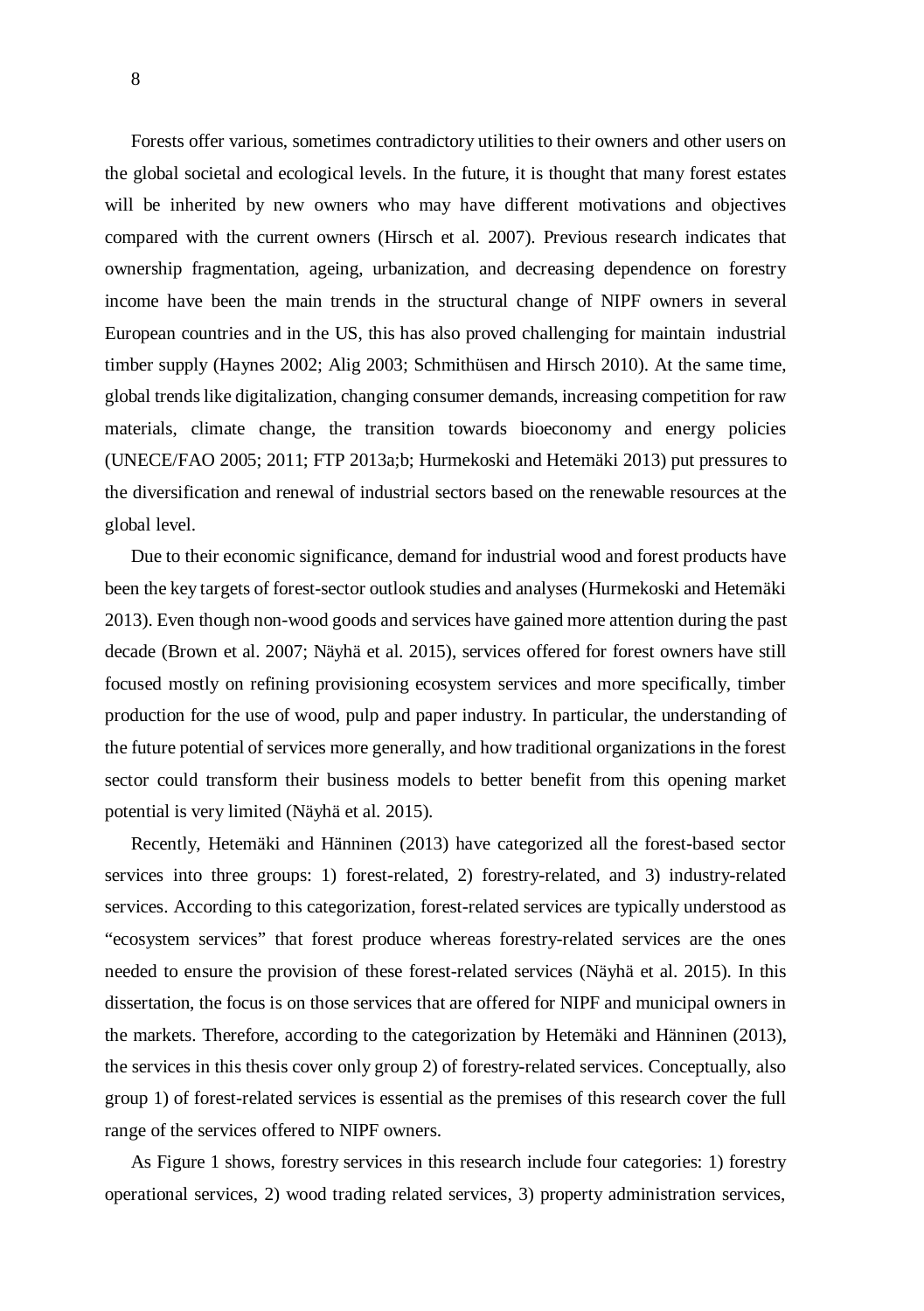and 4) information services. Forestry operational services are the operations that have physical influence on tree stands or land. Wood trading services help forest owners to realize the economic value of harvestable wood stock. Property administration services mainly see forests as assets and these services are offered to help customers manage their forests as financial assets. Information services are related to all the other three service categories and they help forest owners to either manage the forests by themselves or to be more competent customers for these services. In a market environment characterized by a large proportion of private ownership and a rather small size of estates (on average 30 ha in Finland), private and public forestry service organizations have evolved over several decades to provide professional help and services to the owners for managing their forests.



**Figure 1.** Forestry services in Finnish markets (Adopted from Mattila et al. 2013)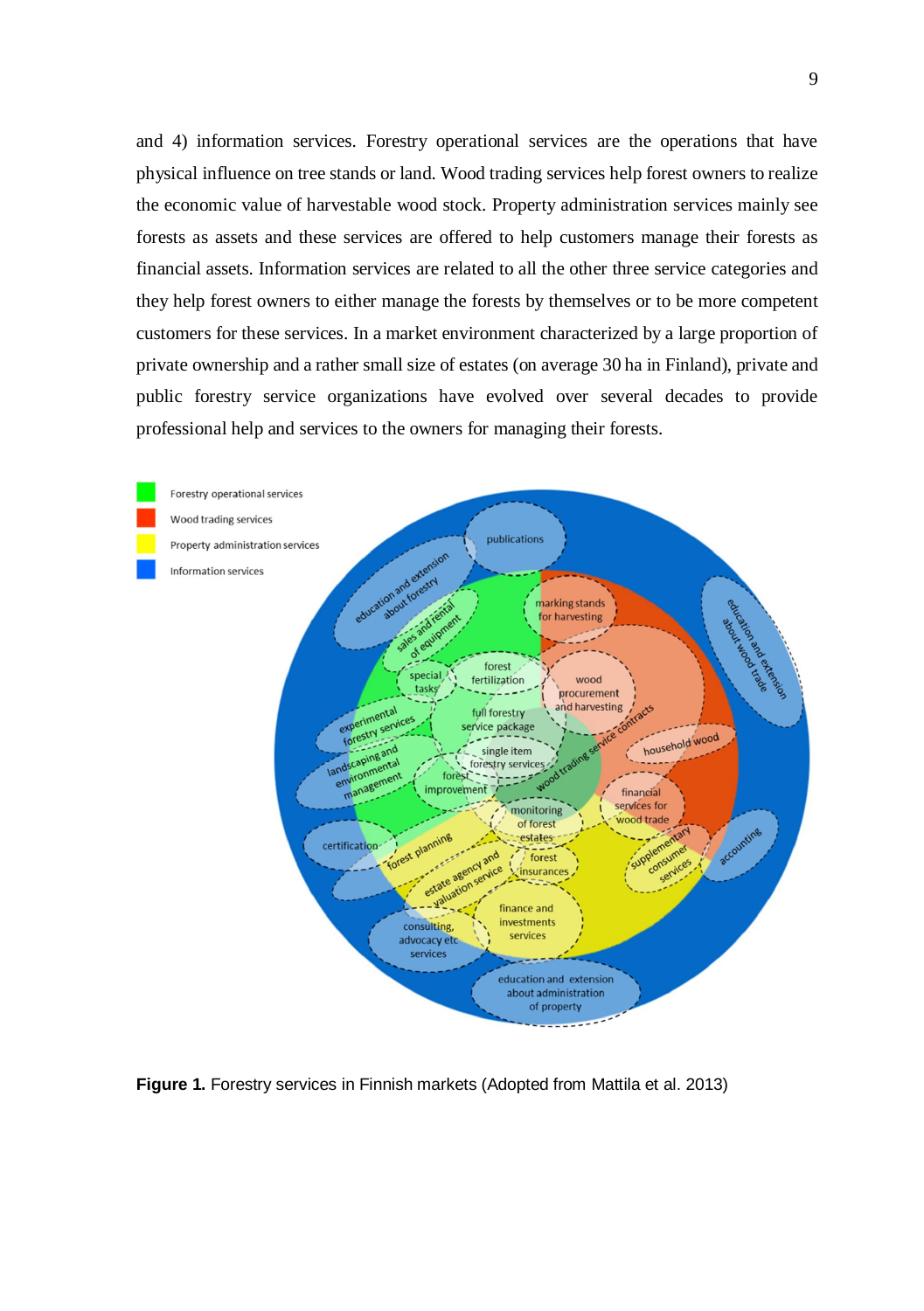Based on recent development, market level renewal in Finnish forestry services has been rather slow, or at least, there is little evidence pointing out that it had stimulated growth in new types of services or enabled global service delivery. Traditionally, the Finnish forestry service markets have been dominated by a few, established organizations supporting each other's business models (e.g. forest management associations aiming at wood production and industry aiming to buy wood). The symbiotic relationship has maintained the status quo between the dominant players, and not been pushing the organizations to radically review their business models. The slow development has continued even when the institutional and financial base started to change. According to Niskanen (2005), understanding forest owner values and attitudes has not been a central enough goal in forestry service organizations. Also according to a review by Näyhä et al. (2014) the concept, role, business potential, and impacts of services on the forest-based services are ambiguous and the topic has been scarcely studied in the previous service literature. Some related literature from the area of forest planning and decision support services suggests segmentation possibilities based on combining the NIPF owner objectives and the decision making styles (Hujala et al. 2013). General understanding is that the focus of the service development has been more on forestry than the customers of these services.

In Finland, the Forest Act was reformed in 2014. For NIFP owners, this change facilitated more freedom to choose between versatile ways to manage their forests (Asikainen et al. 2014). Before these changes, service providers were roughly divided into two: 1) marketdriven companies, such as large forest industry companies, forestry service enterprises, independent sawmills, banks and insurance companies, and 2) and partly publicly financed organizations with public liabilities, such as forest management associations (FMAs) and regional forest centres (Mattila et al. 2013). Even though many organizations had large service portfolios, the service offerings related to immediate monetary flows were mainly offered by the private organizations, whereas the services whose profits would be realized in the more distant future (e.g. many information services) were left for the partly publicly financed organizations. One aim for the continuing liberalization process of Finnish forest legislation is to improve the potential for leveraging free access to forest information (e.g. Parviainen and Västilä 2012). As for the restructuring of the public financing base of the forestry service organizations will inevitably affect the whole forestry service sector because the business logics of two significant actors (i.e. the forest centres and FMAs) are forced to change.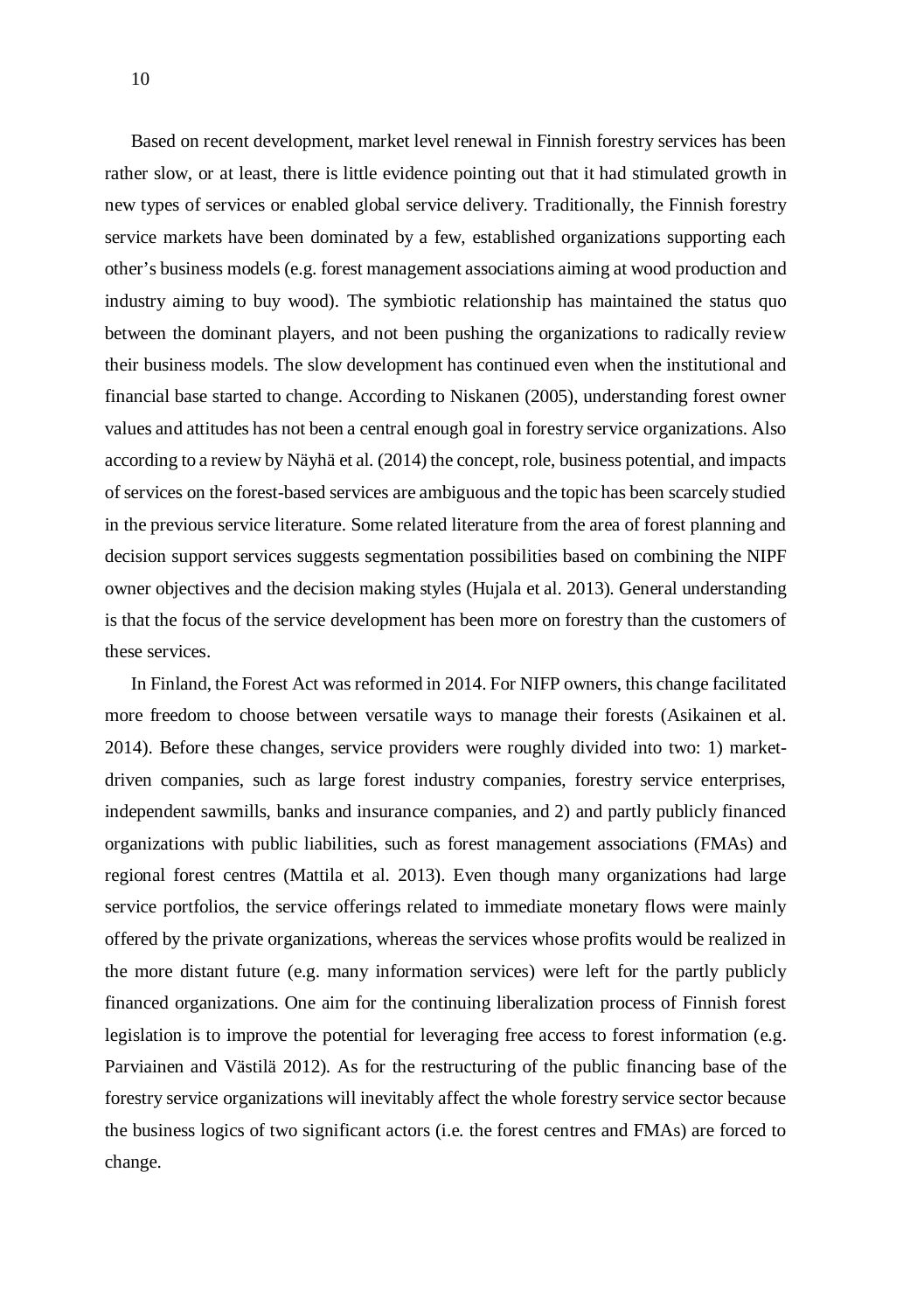One trigger for the reformation of Finnish forestry legislation was a complaint to the European Union about lack of free competition in services markets, which is likely to eventually change the role and financing base of public organizations (see Kasanen 2011). The transition now is towards free competition and a reduced number of actors with specific statuses: the unique automatic membership and tax-like membership fees of FMAs were abolished in 2014 and the regional forest centres have merged and restructured their organization into two separated departments, one targeting business services and the other public services. As a consequence of these changes, no market actor should have a financial edge in contacting NIPF owners as customers for their services. Over time, this may force the institutionalized organizations to change their logics (or business models) on how to operate in the market. Further, the change may enable the better recognition of NIPF owners as providers of dynamic resources rather than representing a compulsory transaction cost of accessing forest resources. According to Hurmekoski and Hetemäki (2013), there have been challenges in capturing structural changes in the forest-based sector or ongoing socioeconomic changes overall, so the Finnish case is not totally unique in Europe.

### **1.2 Aim of research**

Based on the concepts of institutional transition on market level, service-orientation as valuecreation logic change, and business model thinking as unit-level logic, the theoretical objective of the thesis is to define the ongoing renewal of forestry service market. In the recent service marketing literature, the paradigm shift towards service dominant logic (SDL) has become a topical approach (Lusch and Vargo 2014; Baron et al. 2014). However, this approach has not yet been used widely in analyzing the forestry service markets. Therefore, the theoretical objective is to connect the real market transition to the theoretical ideas developed under SDL, i.e. to better understand what applying service-orientation (considering value creation) and the servitization (adding new services to the current offerings) (Viljakainen and Toivonen 2014) mean in the forestry context. In the summary part of this dissertation, the SDL perspective is enlarged to the institutional level, specifically to include the institutional transition. Further, as one analyses the markets of renewable resources in one sector of the economy, the results might resonate in other sectors dependent on renewable resources.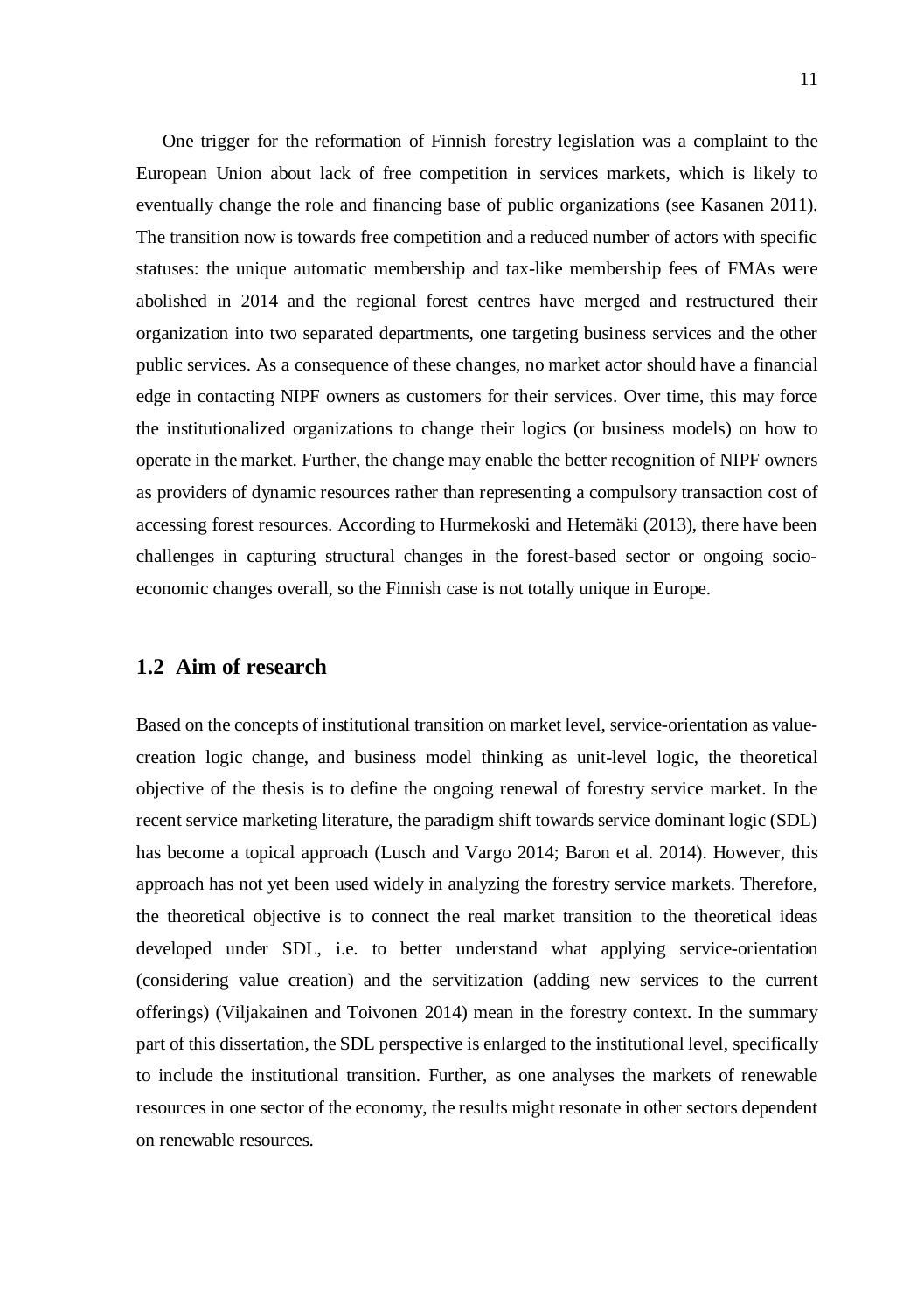The research gap between the service offerings of the established organizations and the potential of new customer needs is fulfilled by analyzing the markets in parallel from the perspectives of service supplier (Articles I and II) and service buyer (or customer) (Articles III and IV). Using public and private owners as customers and current forestry service organizations as service providers, the practical aim of this dissertation is to identify potential opportunities and barriers with respect to creating new services in the forestry service markets.

Sub-study research objectives:

The first objective (Article I) is to create a broader understanding about the current state and business perspectives of the forestry service markets covering the whole array of services offered to NIPF owners in Finland. Both market based organizations and partly publicly financed organization are covered. The more specific empirical objective of the first paper is to describe and identify market drivers and underlying challenges in existing and potential service business models based on the concepts of SDL (e.g. Vargo and Lusch 2004; 2008) and dynamic capabilities (e.g. Barney 1991; Teece et al. 1997).

By using SDL as a framework, the theoretical objective of the second paper (Article II) is to examine in more depth the capabilities of the current market actors in adapting and participating in customer value creation processes of new kinds. The practical objective is to comparatively analyze the challenges faced by Finnish and Swedish forestry service organizations when trying to adapt their service offerings to changed needs of NIPF owners. Comparisons between Finland and Sweden are meaningful due to the great similarities between the two neighboring, forest industry dominated countries.

The third paper (Article III) is based on the use of survey data and its objective of was is to build a more in-depth understanding about contemporary profiles in NIPF owner objectives. In addition, the paper explores how information on differentiated owner attributes could be used in developing and marketing forestry related services.

The fourth paper (Article IV) aims to understand how municipal structure and local level economic livelihood are related to multifunctional forest management practices in Finnish municipalities. The second goal is to understand how the multifaceted decision criteria might be complicating or simplifying the tasks given to municipal decision makers.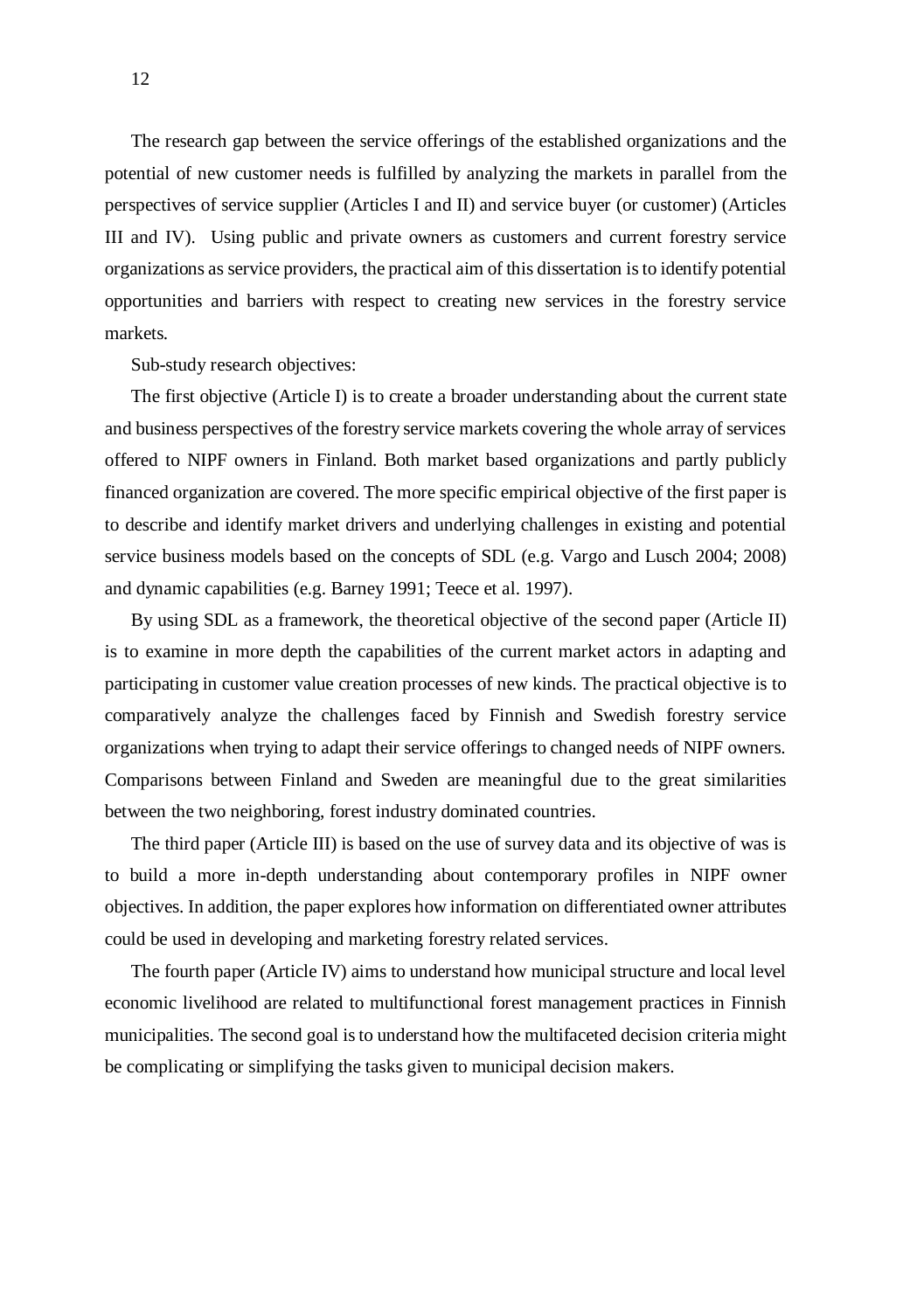### **2. THEORETICAL BACKGROUND**

### **2.1 General**

This research tackles the transition of Finnish forestry service markets at various levels. The multi-level perspective (MLP) is used as a framework to understand the transition at the socio-technical landscape level (macro), socio-technical regime level (meso), and at the level of niche-innovations (micro).

In this context, service-dominant logic can be seen as a new paradigm considering value creation per se and as a marketing research paradigm shift it originates outside the current forestry-regime, from the landscape level. As for the concept of business model (Zott et al. 2011), it is actor-level and practice oriented and it has the focus of an individual firm on how to create and capture value. Therefore, for the regime-level actors, a business model defines the fundamental reason for existing. For the niche-level actors, a business model defines the fundamental logic on how to get to the markets. In this research, the role of the business model is to help to understand especially the logic change in the previously partly publicly financed service provider organizations. The resource-based view (RBV, Barney 1991) is connected to the concept of business model. Along with the development of resources towards dynamic capabilities (Teece et al. 1997), it has its connections to the SDL way of thinking about resources (see e.g. Viljakainen and Toivonen 2014).

### **2.2 Multi-level perspective (MLP) on the service market transition**

According to Geels and Schot (2007), when discussing about transitions and system changes different terms such as regime transformation (van de Poel 2003), technological revolutions (Perez 2002), technological transitions (Geels 2002), system innovation (Elzen et al. 2004; Geels 2005), and transition management (Rotmans et al. 2001) have been used. MLP understands transitions as the outcomes of alignments between developments at multiple levels (Geels and Schot 2007). As can be seen in Figure 2, MLP defines transitions at three analytical levels: 1) the sociotechnical landscape level (macro) is exogenous and consists of material infrastructure, political culture and coalitions, social values, worldviews and paradigms, the macro economy, demography and the natural environment; 2) the sociotechnical regime level (meso) relates to dominant practices, rules and shared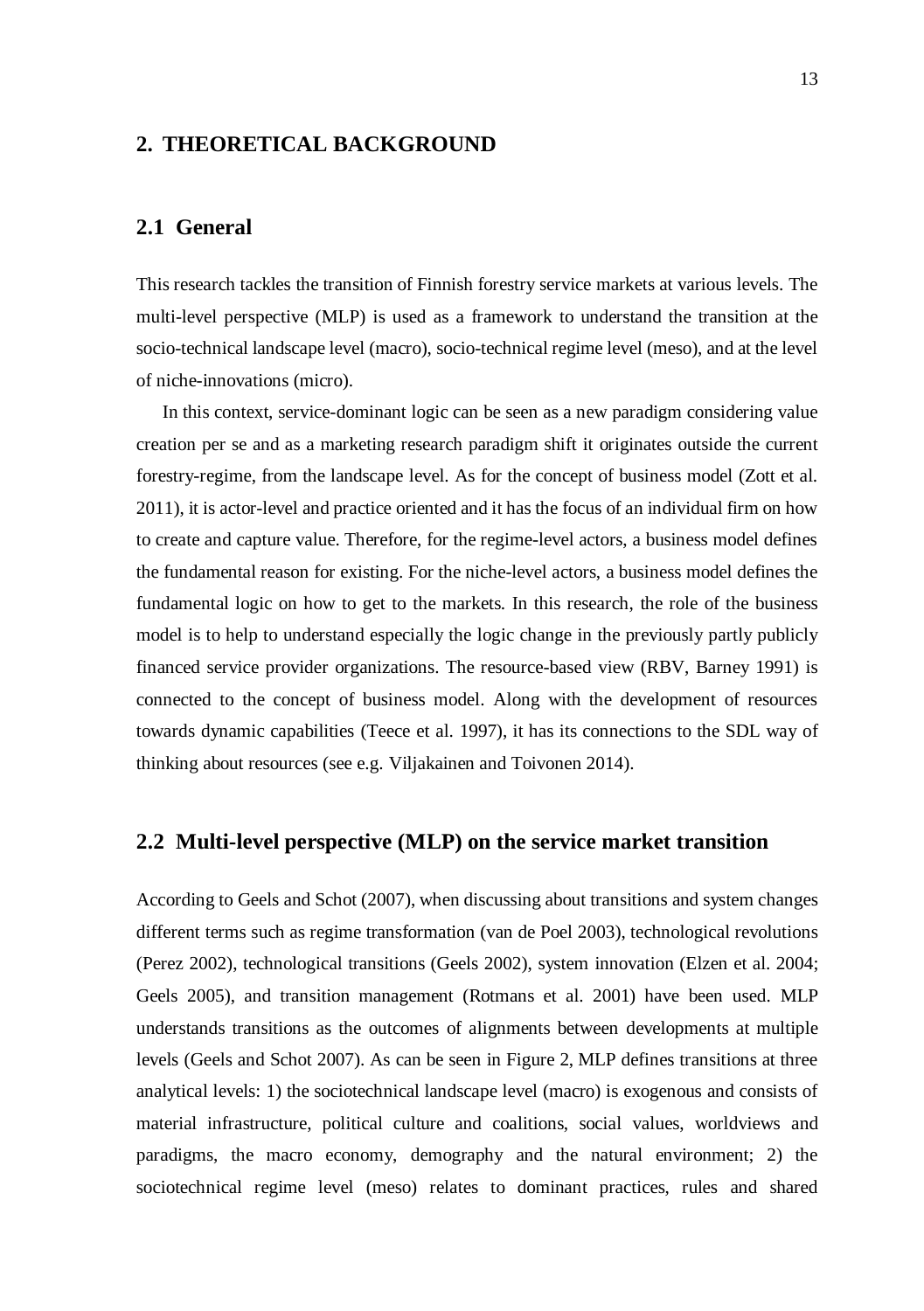assumptions and it guides private action and policy by interests, rules, beliefs and organization; 3) the level of niche-innovations (micro) that is related to individual actors and technologies, and local practices, and where deviations and variations from the status quo can occur (Rotmans et al. 2001; Geels 2011). Thus, each level refers to a heterogeneous configuration of elements where higher levels are more stable than lower levels in terms of number of actors and degrees of alignment between the elements (Geels 2011).

### Increasing structuration of activities in local practices



**Figure 2.** Multi-level perspective on transitions (Source: Gees and Schot 2011)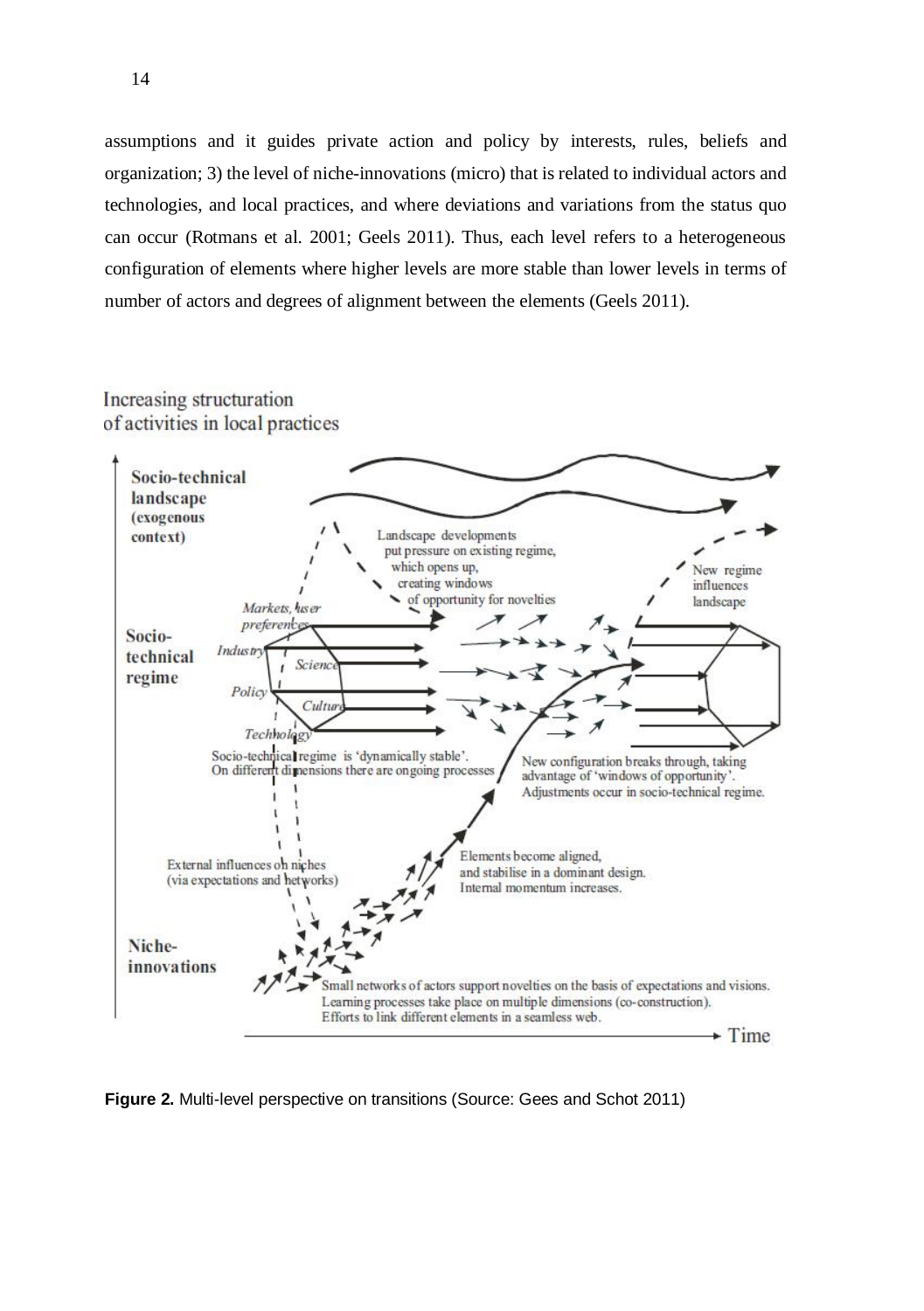The socio-technical (meso) regime level of MLP consists of communities that are large and stable (Geels and Schot 2007) and their position is stabilized by regulative, normative, and cognitive rules that are based on institutional theories (see Scott 1995). Institutions are social structures composed of cultural-cognitive, normative, and regulative elements that, together with resources and associated activities, bring stability and meaning to social life (Scott 1995). According to Zucker (1986), once institutions are established, they may persist even though they may be collectively suboptimal. In other words, existing systems are often locked in at multiple dimensions, they are stable and not easy to change, and hence new technologies, services or practices are not easily taken up (Geels 2005). When challenging the existing institutions, new ventures may face many disadvantages compared with incumbent firms due to their newness and smallness (Dean and Meyer 1996). However, existing institutions may also have difficulties in renewing and staying competitive, because according to Chesbrough and Rosenbloom (2002), the filtering process within successful established organizations is likely to preclude the identification of models that differ substantially from the current business model of an organization. Industry dominant logic (see Prahalad and Bettis 1986) is a commonly used concept in conjunction with too strong lock-in and perceived inefficiency to diversify existing business models. In contrast, start-up firms seem to be less constrained in the evaluation of alternative business models. Cooper (2011) argues that the dilemma with respect to mature organizations is that shareholders and executives want a steady stream of profitable and high-profile new products, while management practices and the external environment are steering companies towards smaller, less risky and less ambitious initiatives. Because established organizations usually have few incentives to introduce new business models into the markets, many industry renewals have been triggered by industry newcomers with more radical changes embedded into the present market business models (Markides 2008).

Based on timing (i.e. if the niche-innovations are or are not fully developed) and the nature of interactions (whether they are disruptive or reinforcing), Geels and Schot (2007) have defined four categories for transition pathways. First, zero proposition (P0) is a reproduction process without any external landscape pressures in which a regime remains dynamically stable and will reproduce itself. In this category, niche-innovators have little chance to break through as the regime is dynamically stable. The second transformation path (P1) is defined by moderate, disruptive landscape pressures but niche-innovations have not been sufficiently developed and regime actors tend to respond by modifying the direction of development. Actors, such as societal pressure groups, social movements, scientists, outsider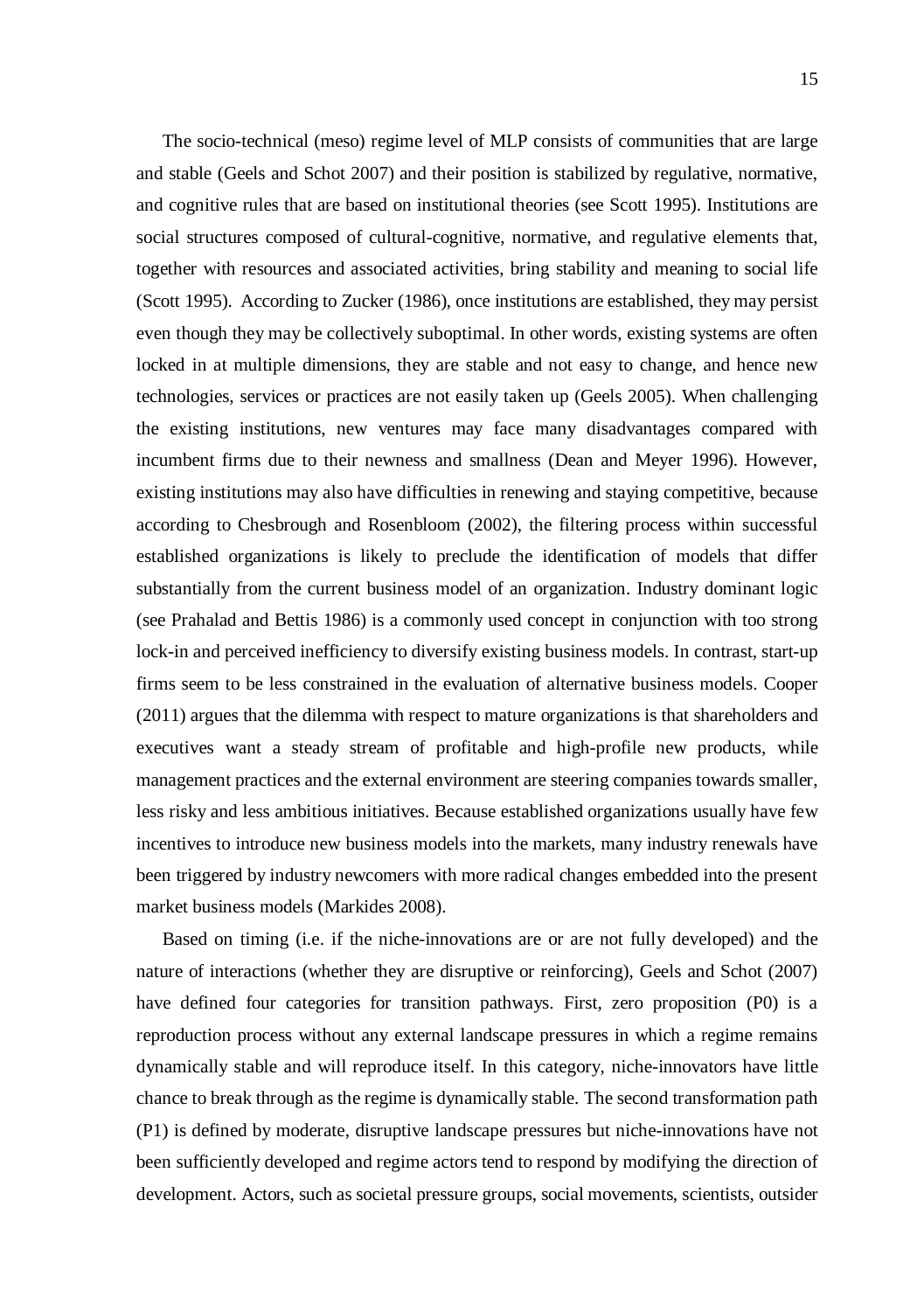firms, entrepreneurs, and activists may develop alternative practices or technologies. Third, de-alignment and re-alignment path (P2) can be defined by divergent, large and sudden landscape level changes, which create space for multiple niche-innovations. Fourth, technological substitution (P3) is defined by similar shock-like landscape-level changes as in P2 but with the difference described by niche-level innovators that they have developed sufficiently to break the dominating regime.

In the context of Finnish forestry service markets, the dominating institutions have been strong at the socio-technical regime level. Because of the high stability and large market coverage of these regime-level actors, this thesis focuses mostly on the regime level and interaction with two other levels. The MLP therefore offers a justified framework for analyzing transition in the Finnish forestry service sector and its institutions.

### **2.3 Service-dominant logic (SDL)**

All the world's advanced economies are dominated by services (Ostrom et al. 2010). Research into services has grown along with the increasing role of services in the developed economies, where the significance of service innovations in creating economic growth and wellbeing has been increasingly acknowledged (Coombs and Miles 2000; van Ark et al. 2003; Gallouj, 2002; OECD 2005; den Hertog et al. 2010). Along this shift, the focus of marketing science has moved from tangible goods and activities associated with their delivery to include the exchange of activities (Vargo and Morgan 2005). Furthermore, the ongoing discussion about SDL has been shifting the nucleus of service research in the same direction as SDL research (Kunz and Hogreve 2011). However, this is not to say that service research and marketing research will merge into the same discipline.

One fundamental axiom of SDL, as introduced by Vargo and Lusch (2004), has been the shift from a product-centric view to a customer centric view of value creation. According to the "traditional" view, services have been seen as a way to deliver value from producers to clients (Michel et al. 2008; Korhonen 2014) and has thus been focusing on tangible resources, embedded value, and transactions (Vargo and Lusch 2004). SDL has challenged this view by 10 foundational premises (see Table 1) arguing that service is always co-created in an interaction between a service provider and a customer, and that the beneficiary always defines the value, so that goods, if they are needed, are only distribution methods of value (Vargo and Lusch 2004; 2008). This has also decreased the relative role of operand resources (on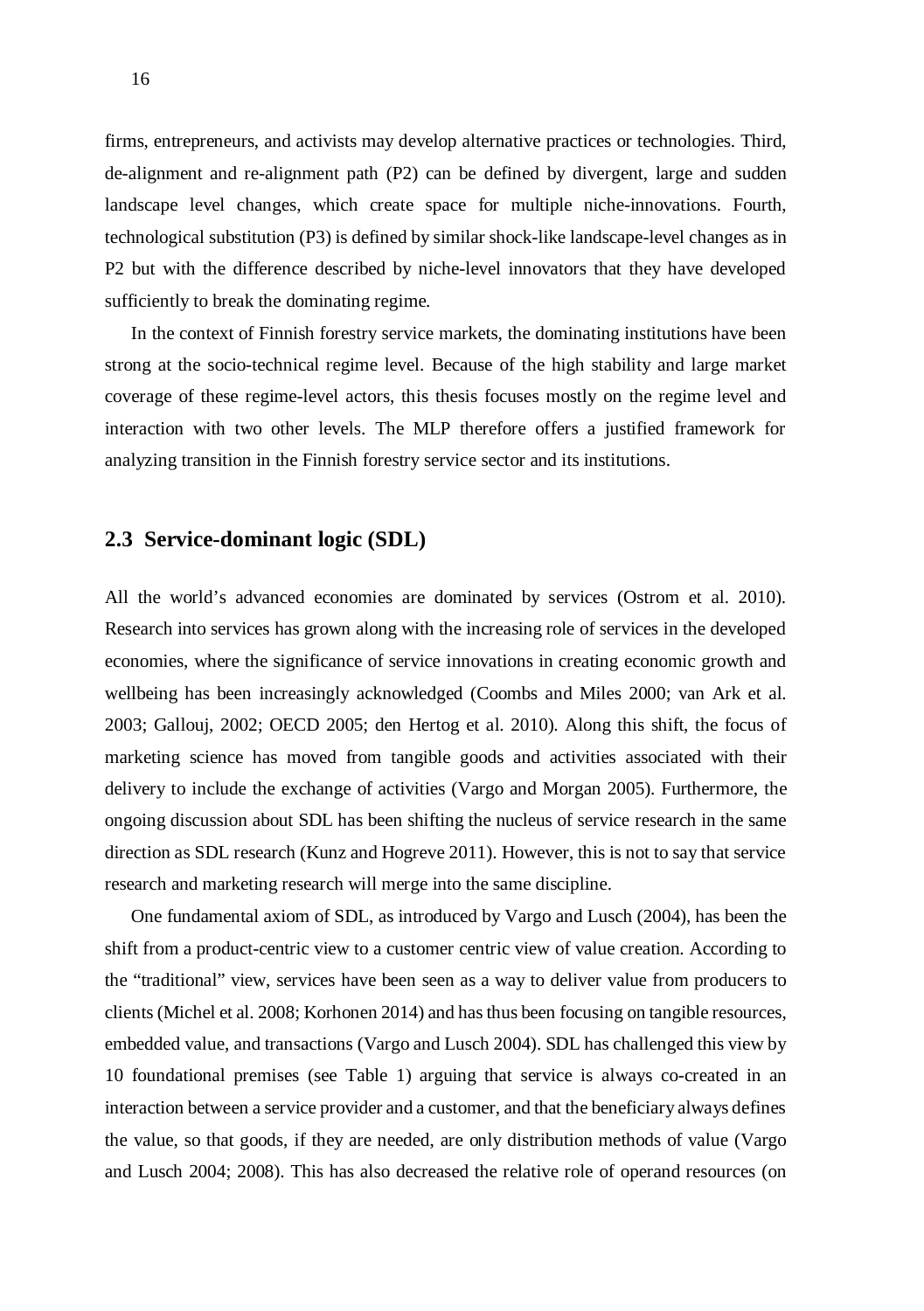which an operational act is performed to produce an effect) and moved the emphasis to operant resources that produce effects (Vargo and Lusch 2004). Moreover, in SDL all social economic actors are resources integrators (Vargo and Lusch 2008), which means that basically all economic actors are doing the same, co-creating value through resource integration and service provision (Vargo and Lusch 2011).

**Table 1.** The Foundational Premises (FP) of Service-Dominant Logic by of Vargo and Lusch (2004; 2008)

| FP <sub>1</sub>  | Service is the fundamental basis of exchange.                                  |
|------------------|--------------------------------------------------------------------------------|
| FP <sub>2</sub>  | Indirect exchange masks the fundamental basis of exchange.                     |
| FP <sub>3</sub>  | Goods are distribution mechanisms for service provision.                       |
| FP <sub>4</sub>  | Operant resources are the fundamental source of competitive advantage.         |
| FP <sub>5</sub>  | All economies are service economies.                                           |
| FP <sub>6</sub>  | The customer is always a co-creator of value.                                  |
| FP7              | The enterprise cannot deliver value but only offer value propositions.         |
| FP8              | A service-centered view is inherently customer oriented and relational.        |
| FP <sub>9</sub>  | All social and economic actors are resource integrators.                       |
| FP <sub>10</sub> | Value is always uniquely and phenomenologically determined by the beneficiary. |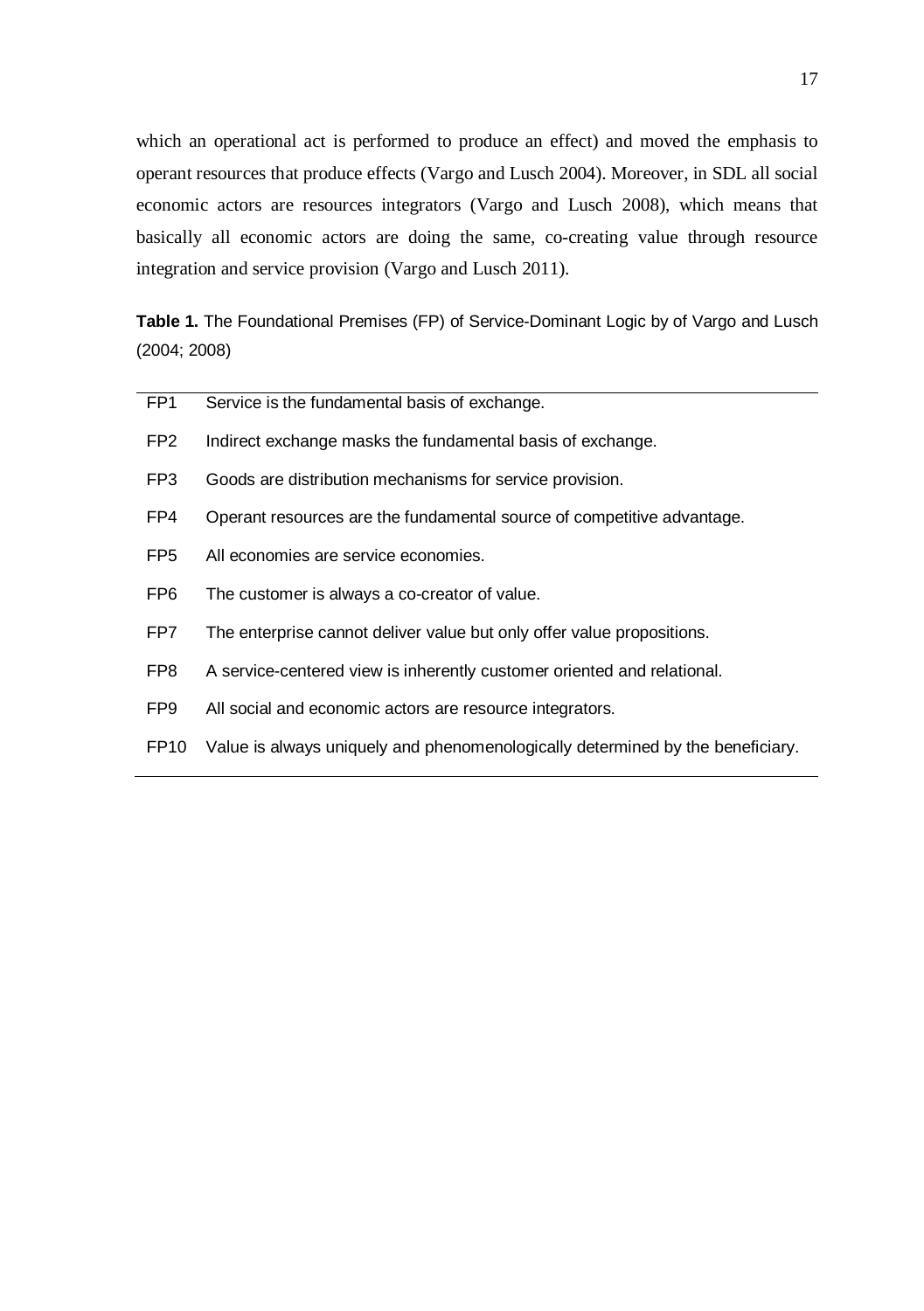Value creation in SDL has been criticized by for not defining the roles of the service provider and the customer or the nature, scope, and locus of this value co-creation process (e.g. Grönroos and Voima 2013) and for lacking empirical support (e.g. Brown and Patterson 2009). Even though the concept of value is multifaceted and complicated (Ravald and Grönroos 1996; Sánchez-Fernández and Iniesta-Bonillo 2007), it is usually defined to be a trade-off between benefits and sacrifices, moreover being born out of the interaction between a customer and a service provider (Payne and Holt 2001). However, especially the Nordic School of Service Marketing (e.g. Grönroos 2008; Heinonen et al. 2010) criticizes the SDL to be heavily provider-oriented and therefore unable to fully account for customers' value creation process and suggests using a distinct customer-dominant logic (Anker et al. 2015). Recently, the research on value creation has shifted to a more holistic and experiential perspective that recognizes value in the context of customer experiences (Helkkula et al. 2012; Grönroos and Voima 2013).

Despite the criticism, in many cases SDL is shifting the focus of service providers from offering products or services into assisting customers in their value creation process. This means appreciating customers as actors with valuable resources and capabilities, not as targets to "push" goods or services at, as has been the case with the traditional goodsdominant logic (GDL) (Vargo et al. 2008). While in the classic "push" model the focus has been on pushing products or services towards the customer which is reasonable in cases of high demand, modern customers usually have a wider variety of options available to them thus understanding customer value creation processes is interesting and topical especially when supply exceeds demand. Therefore according to the SDL view, it has become more important to understand the customer value creation process than increase the efficiency of the production systems as such. Seeing service as a value-adding concept, not as an add-on, is a key ingredient of building a more solid service culture (Gebauer et al. 2005).

The value offerings arise from redefining clients' problems and creating additional customer value (Matthyssens and Vandenbempt 2008). Instead of focusing on how customers can be engaged in co-creation with a firm, service providers should rather focus on becoming involved in the customers' everyday living (Heinonen et al. 2010) and especially the value creation process. Therefore, understanding value creation on a large scale, including also the features that determine how well a service organization itself fits the customers' value creation processes (Santala and Parvinen 2007), is crucial. The actor-to-actor approach in SDL allows any actor (i.e. not only the customer) to define its own value. Therefore, customers can be seen as frontline testers and innovators (von Hippel 2005). For firms, this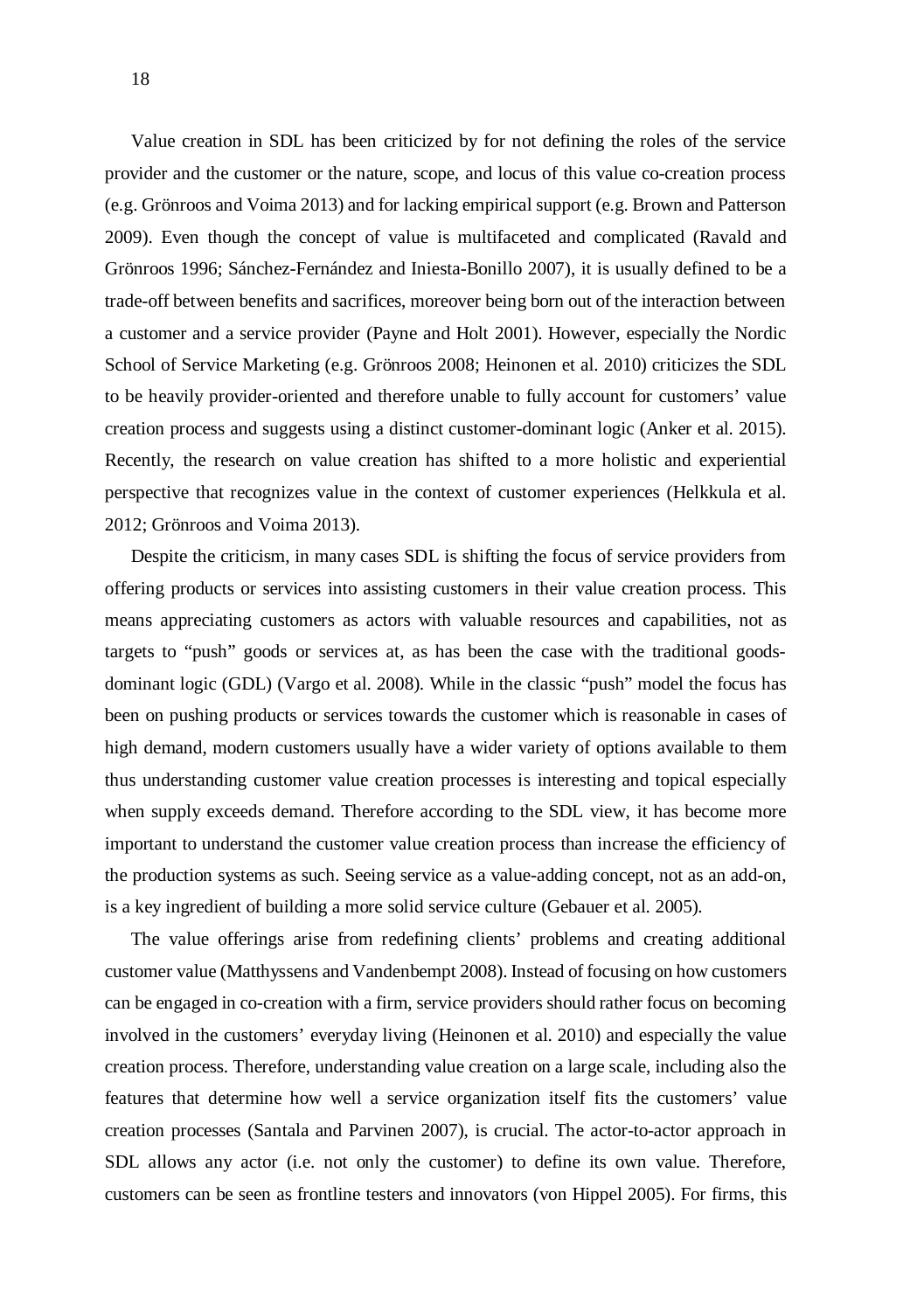means that they should review their value creation more holistically than as direct cash flows from customers. This also changes the focus from operand resources to operant (organizational processes) (Vargo and Lusch 2004). Even though SDL may be more like a philosophy related to value creation than a straightforward tool for marketing practitioners, the paradigm offers a fundamentally new perspective for the resources and value creation process.

### **2.4 The concept of a business model**

Amit and Zott (2001) define a business model as depicting the design of transaction content, structure, and governance so as to create value through the exploitation of business opportunities. According to Chesbroug (2007) a business model should include the revenue models, structure, activities, processes, customer relationships, and the firm's position within the value network or ecosystem. Further, a business model can be seen as an important locus of innovation and a crucial source (Amit and Zott 2001). The main difference compared with business strategy is that the concept of business model does not factor in competition (Margetta 2002). However, a revolutionary business model may change the rules of competition in a market. While the business model research is only just emerging with no commonly agreed definitions (Nenonen and Storbacka 2010), there seems to be an emerging consensus that the concept provides a holistic view on how firms create value through interactions with their surrounding environment (Zott et al. 2011). Despite the criticism that it is conceptually ambiguous (e.g. Porter 2001), a business models have become as a new unit of analysis not only in the innovation literature (Zott et al. 2011) but also among general practitioners (Berglund and Sandström 2013).

Viljakainen et al. (2013) argue that even though the concept of a business model has a managerial emphasis, the theoretical roots of the business model conceptualization have been missing in many studies (Viljakainen et al. 2013). In particular, systematic applications of SDL in business model design are only beginning (Grönroos 2011). The concept of business model describes the activities performed by a firm to create value with its partners and to appropriate a share of the value created (Zott and Amit 2010). Therefore, it is a firm-centric approach. On the other hand, the service-centered view is inherently consumer-centric (Vargo and Lusch 2004). Even though the SDL and the concept of a business model observe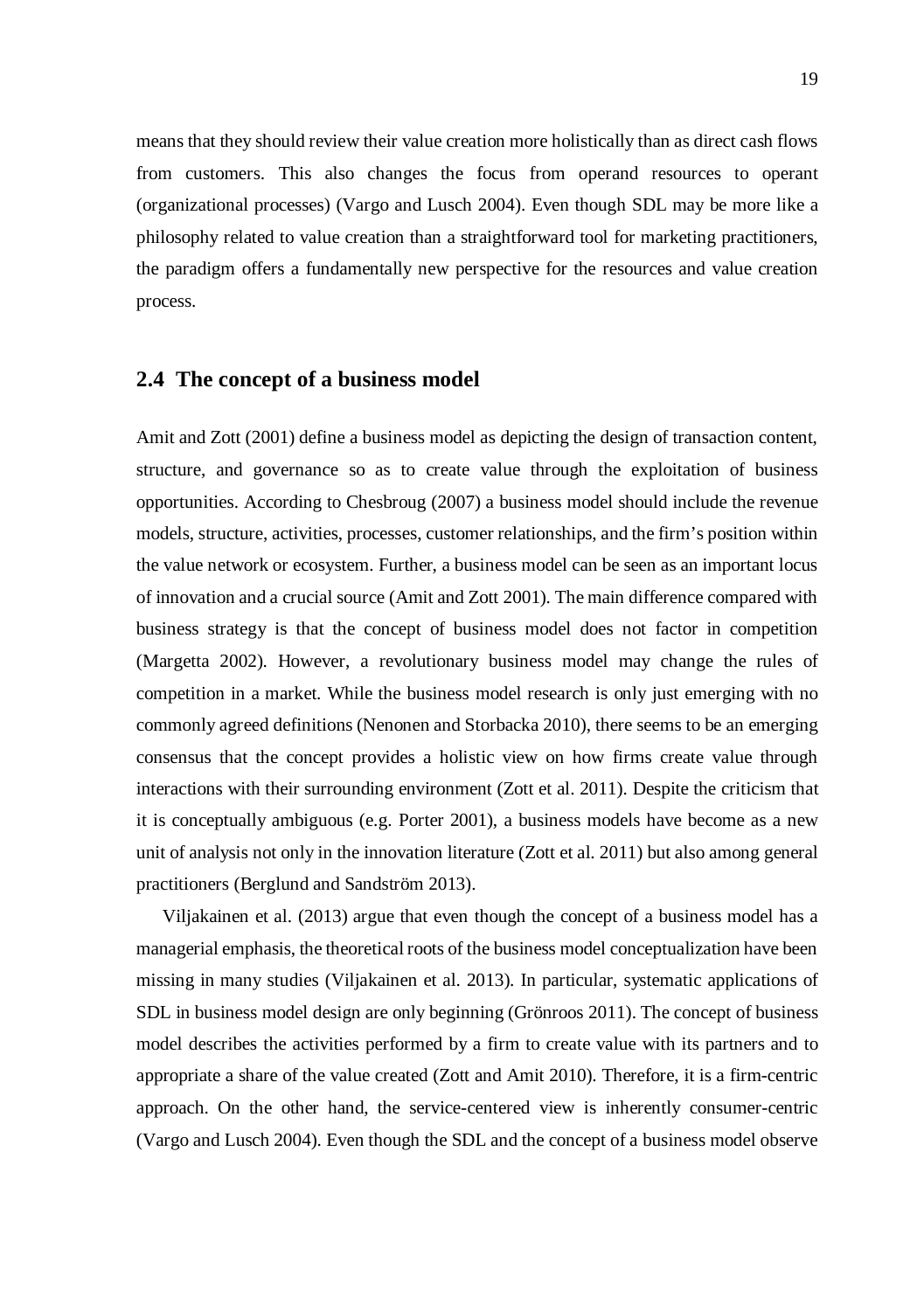the value creation from different perspectives and it may therefore be difficult to combine them, understanding both views may help to understand the process.

Dynamic changes to the business model over time must be initiated for a firm to succeed (Teece 2007). Reasons, such as technologies that become obsolete, changing customer demands, and emerging new value propositions, force successful companies to change their logics (Kindström and Kowalkowski 2014). Firms that systematically analyze and adjust their business model elements, in accordance with both internal and external stimuli, are better positioned to succeed with their service innovation activities (Kindström and Kowalkowski 2014). As the concept of the business model is an entity that defines the logic and reasons for existing, it is a central concept for any organization. Even though the objective here was not to go deeper into the business models of forestry service organizations, it is nevertheless crucial to understand the basic elements of the logics behind the focal organization especially in the markets in flux. For the forest companies the renewal of a business model might mean putting its networks and business models into completely new stakeholder groups.

### **3. METHODOLOGY AND RESULTS**

#### **3.1 The context of the study**

Even though the forestry service market is basically a service business, it is questionable if service-dominant thinking has been widely adopted in the market (on regional level case results, see Asikainen et al. 2014). For instance, from the vocabulary (e.g. forest management) and actors (e.g. forest management associations) it can be sensed that the focus is still in the operational implementation of forest management practices rather than recognizing owners as customers. Thus, as service-dominant thinking emphasizes value cocreation in actor-to-actor networks and often requires establishing new organizational structures and practices (Korhonen 2014), the gap from raw-wood dominant thinking is wide. However, the ongoing renewal in the organizational structures in Finnish forestry service markets offers an opportunity to renew the market logics.

At the practical level, this research originated in 2011 from the need of a few forestry service organizations to adapt to a forthcoming transition as it was known that Finnish Forest Act, Act of the Forest Management Associations, Act on the Finnish Forest Centres and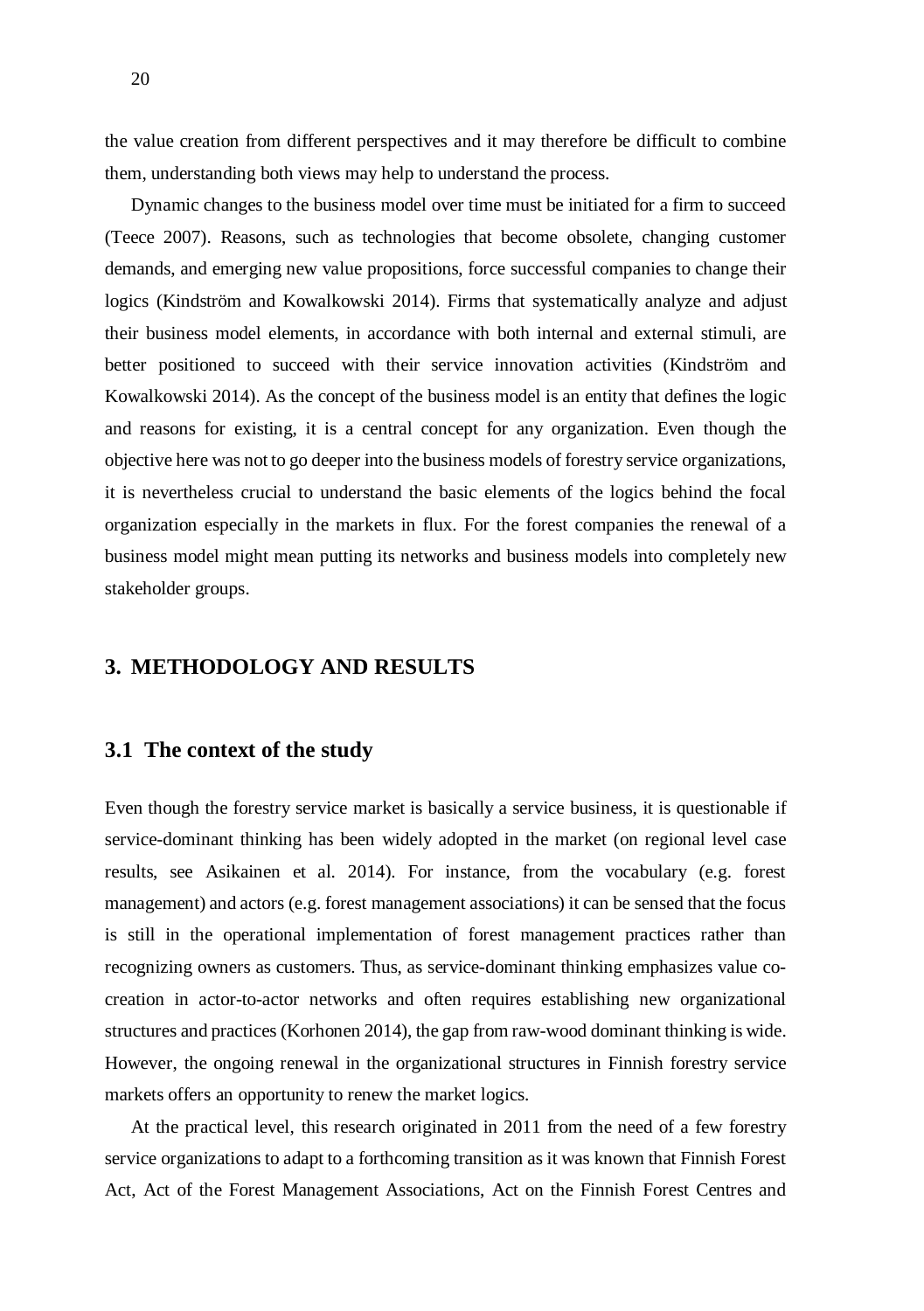Forestry Development Centre Tapio were about to change. Apart from these institutional pressures, the organizations had realized that they should better understand the needs of the fragmented groups of NIPF owners and municipal forest owners. Thus, the institutional flux was seen as an opportunity to widen their customer base by these forestry service organizations.

From the SDL perspective, the forestry service market transition is an interesting case because the fundamental basis for the value creation logic of FMAs and the forest centres (currently the Finnish Forest Centre) are being re-evaluated. As significant players, the changes in these organizations also affect the whole forestry service markets and how other (competing or supplementary) organizations act. As can be seen in Figure 3, drivers such as internationalization and diversification in the pulp and paper businesses of large-scale forest industry companies, fundamental changes in the financing of FMAs and Forest Centre may open possibilities for niche-level actors to network better with larger-scale actors. Further, diversified needs of forest owners and potential of other ecosystem services besides wood production may open the market for organizations capable to see value creation in the market from a new perspective. Thus, these developments might push the existing status quo into actions with unseen outcomes that would affect various sector actors and stakeholders. Further, by understanding forest owners more broadly, other ecosystem services besides traditional wood production become relevant to this research. The hypothesis was an expectation that the service market would be moving from forest management to serving forest owners' needs in a broad sense.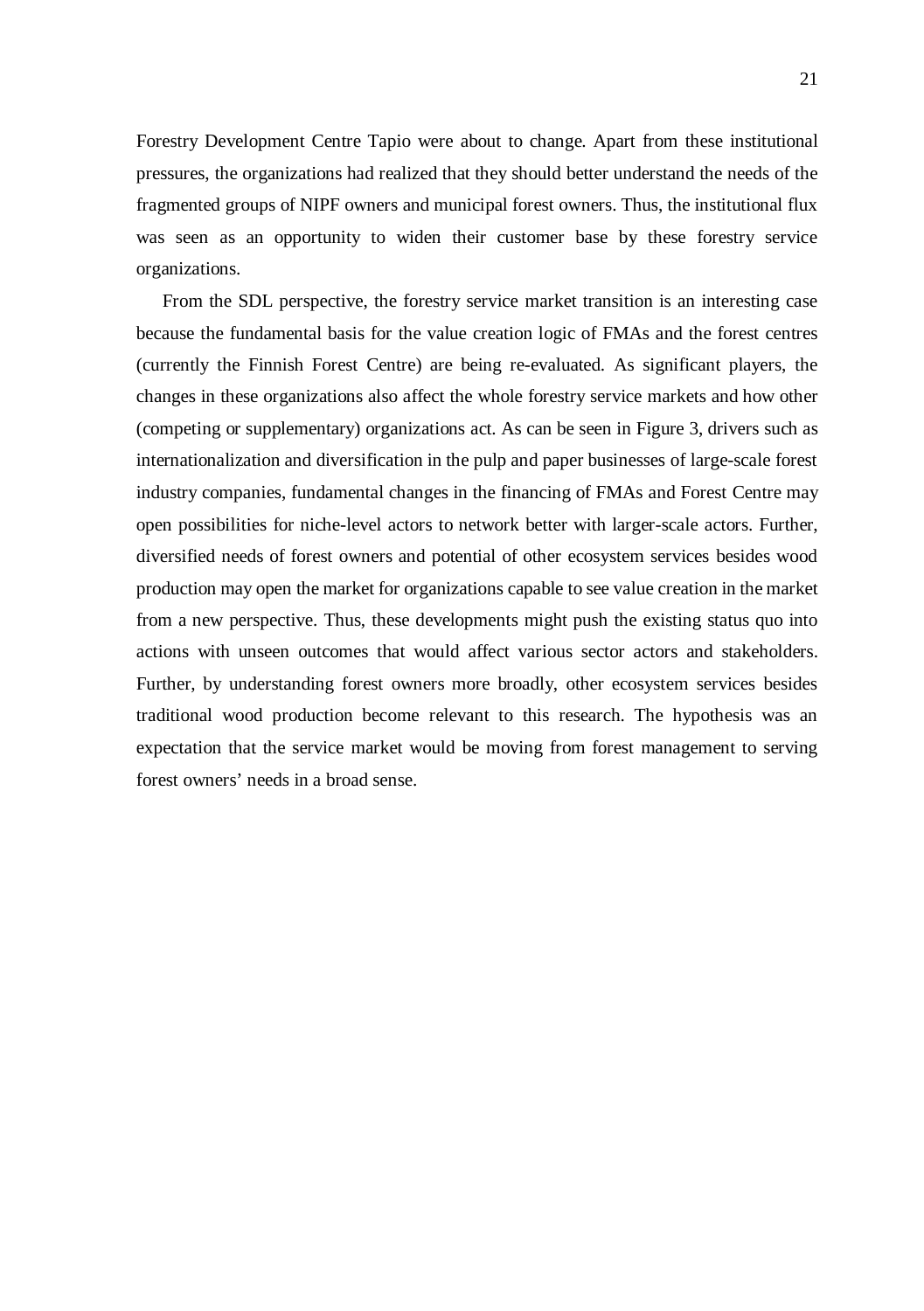

**Figure 3.** The structure of the forestry service markets in Finland and the main drivers for changes (marked with dashed lines) (Based on Article II)

Because of the previously mentioned new challenges faced by the Finnish forestry service markets, the methodological approach chosen to analyze organizational transition consisted of qualitative interview studies among different service providers (representing market-based and partly publicly financed organizations). A qualitative method is useful for studying a phenomenon that is in the process of evolution and change (Gephart 2004). Maxwell (1996) describes a qualitative method as being suitable for understanding context and meaning, as well as identifying unanticipated phenomena. These characteristics of the method influence the actions taken and thereby assist the development of possible causal explanations. Although the use of qualitative methods can only offer a proportional interpretation of causation, it can increase a researcher's understanding of contemporary phenomena (Saaranen-Kauppinen and Puusniekka 2006).

Even though the objectives of NIPF owners have already in previous researches been found to be diversified (Karppinen et al. 2000, Rämö and Toivonen 2009, Hänninen and Karppinen 2010, Hänninen et al. 2011, Karppinen and Korhonen 2013) there still is a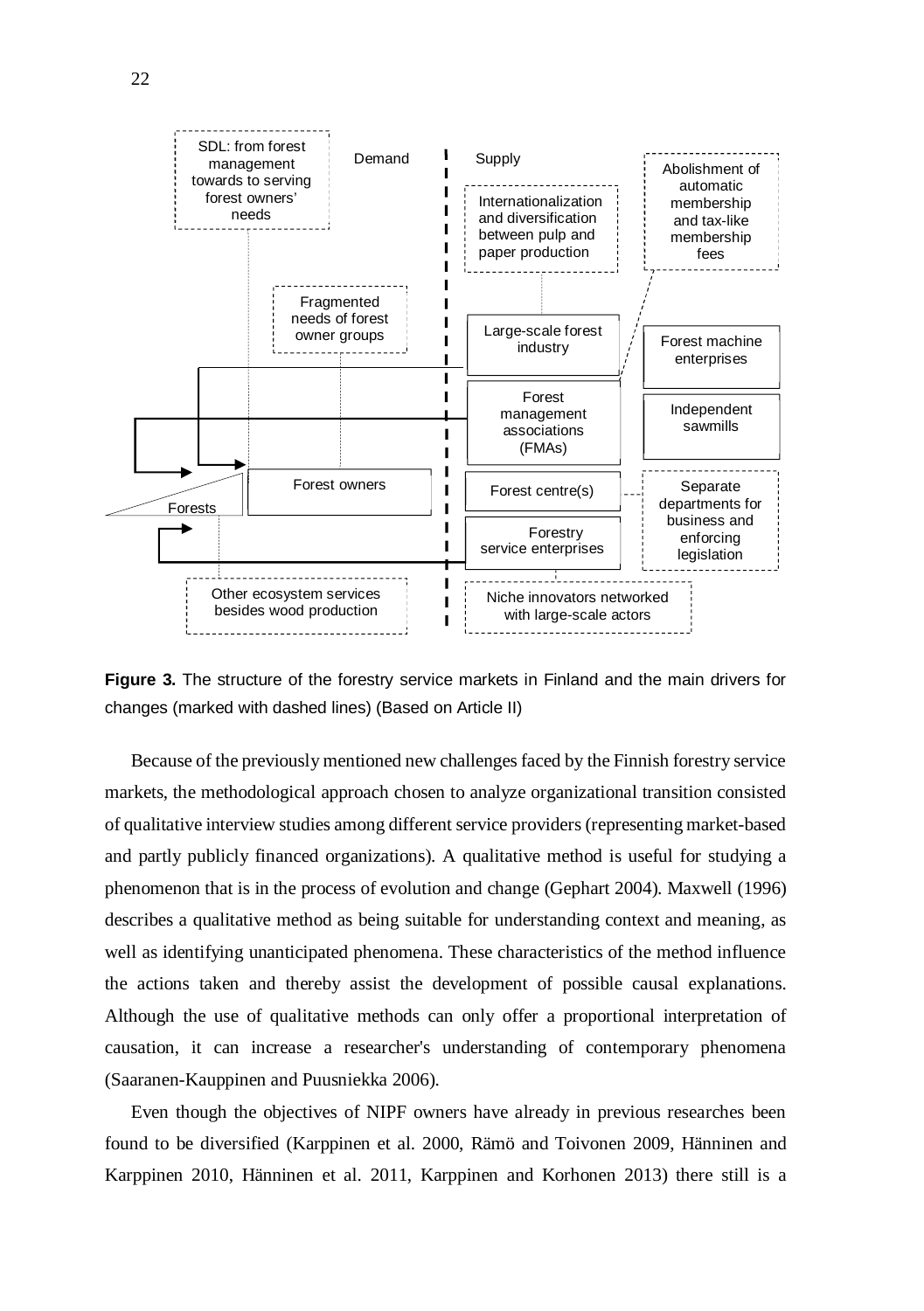practical need to understand new types of forest owner needs in more detail. Therefore, a quantitative method was used in analyzing this, more "static" demand side of the forestry service markets and implemented among both private and as much public non-industrial forest owners.

All of the sub-studies were aimed at being empirical contributions to the existing literature. Table 2 summarizes the methods and results of each paper of this thesis. They are discussed in more detail in the next chapter.

| <b>Article</b> |                  | Ш                 | Ш                   | IV                 |
|----------------|------------------|-------------------|---------------------|--------------------|
| <b>Method</b>  | Qualitative,     | Qualitative,      | Quantitative,       | Quantitative,      |
|                | theory driven    | theory driven     | descriptive and     | descriptive and    |
|                | thematization    | thematization     | exploratory factor  | exploratory factor |
|                |                  |                   | analysis            | analysis           |
| Data           | Personal semi-   | Personal semi-    | Mail survey in      | Online survey      |
| sources        | structured       | structured        | 2011-2012           | targeted at        |
|                | interviews       | interviews        | targeted at         | Finnish            |
|                | $(N=22)$         | $(N=17)$          | <b>Finnish NIPF</b> | municipalities     |
|                |                  |                   | owners (N=557)      | $(N=139)$          |
| <b>Main</b>    | 1) Dominating    | 1) A lack of      | Four dimensions     | 1) Municipalities  |
| results        | role of          | dynamic middle-   | in owner            | have widely        |
|                | established      | sized companies   | objectives: 1)      | varying            |
|                | organizations    | hinders           | source of           | organizational     |
|                | hinders          | development of    | income.             | practices to       |
|                | development.     | new services.     | 2) recreation and   | make decisions     |
|                | 2) Institutional | 2) Adopting SDL   | leisure,            | about governing    |
|                | change may       | thinking could    | 3) sense of         | municipal          |
|                | create new       | help organization | economic            | forests.           |
|                | opportunities.   | to re-evaluate    | security, and       | 2) Forest          |
|                |                  | business models   | 4) aesthetics and   | management         |
|                |                  | from managing     | conservation        | objectives are a   |
|                |                  | forests to        |                     | four dimensional   |
|                |                  | managing forest   | Objectives are      | construct          |
|                |                  | owners as         | valued differently  | 3) Pressures       |
|                |                  | customers         | on the basis of     | towards multiple-  |
|                |                  |                   | background          | use of forests are |
|                |                  |                   | variables such as   | expected to be     |
|                |                  |                   | gender,             | growing            |
|                |                  |                   | education,          |                    |
|                |                  |                   | residential area.   |                    |

**Table 2.** Summary of methods and results in four articles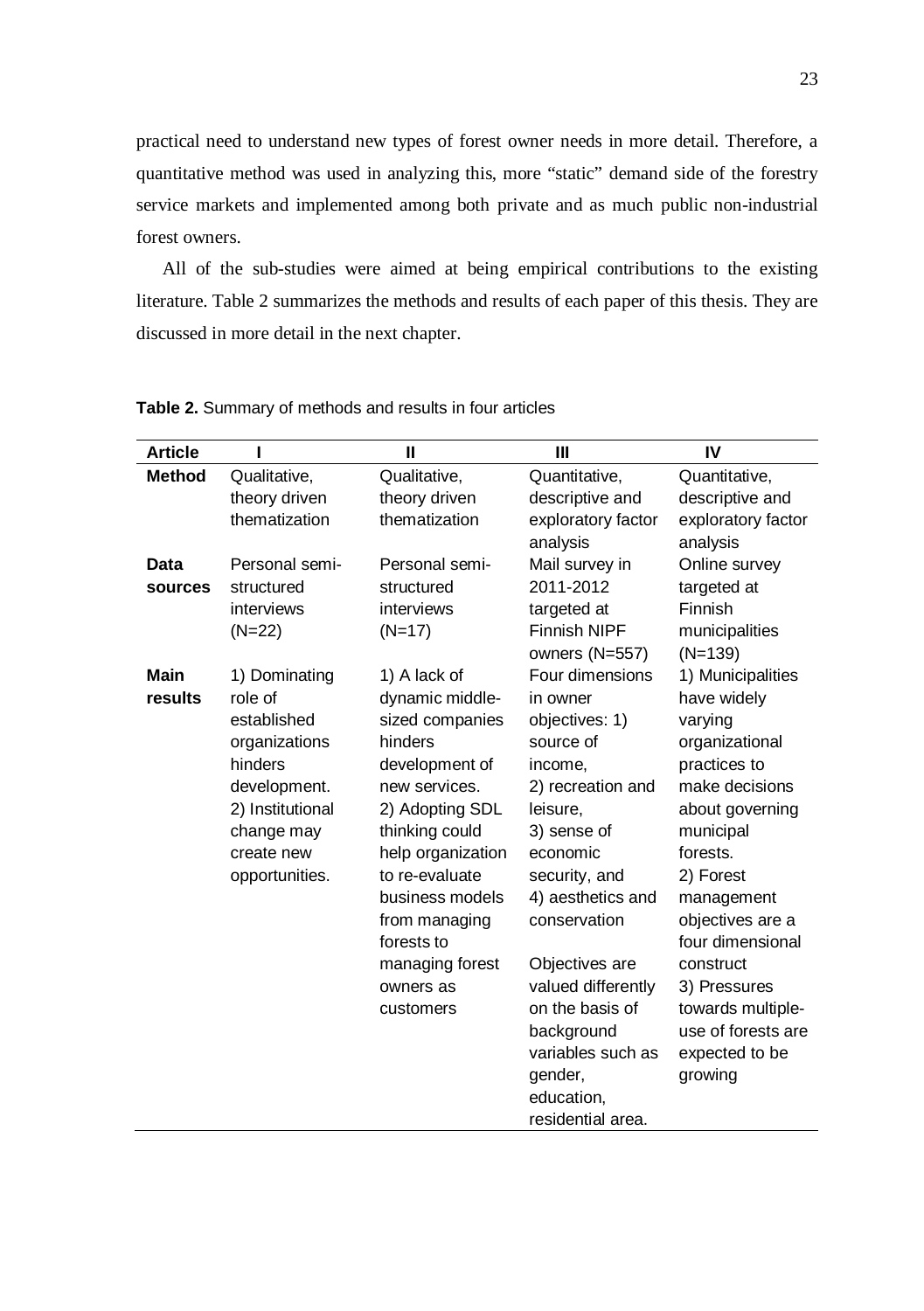# **3.2 Article I: Non-industrial private forestry service markets in a flux: results from a qualitative analysis on Finland**

Because of the objective of gaining a better understanding of the service suppliers' view of the changes in Finnish forestry service markets, a qualitative approach was used in Article I. This was implemented by 22 thematic expert interviews. Thirteen of them were implemented in 2009-2010 and were used for creating an overview of the markets. Nine interviews were implemented in 2011 and concentrated on the networking activities; expected changes in market demand; the question of how services could be developed and the consequent changes in the market environment. The final aim was to analyze the potential for the SDL approach behind currently existing and emerging new services among service providers in order to identify what are the main drivers and barriers behind adopting the service dominant approach. The main objective of these later stage interviews was thus to identify themes for potential new signals to forthcoming changes, in which the possible directions could lead to a better understanding of the presence and potential of service-dominant logic in the service organizations.

In Article I, forestry services were categorized into 1) forestry operational, 2) roundwood trading related, 3) property administration, and 4) information services. According to the results, service supplier organizations differ substantially from each other in terms of size and institutional backgrounds. To simplify, the markets were divided into two: the private sector, which was targeting the selling of services that directly supported wood trade and the public organizations, which were responsible for the services whose profits could only be realized in the more distant future. Large forest industry companies were also among the group that offered services for property administration, such as establishing investment accounts for NIPF owners to invest their roundwood sales income.

At the time of the interviews (in 2010-11), the transition was triggered by institutional reforms towards freer competition. Institutional changes based on legislation concerning governmental and partly publicly financed organizations, changes in demand and emerging novel digital market platforms were seen among the most influential drivers for change. Difficulties in serving different customer groups, high barriers for the entry of new players, low technology orientation and slow adoption and dominantly raw-material centered thinking were seen as hindering change of the markets towards being more customer-focused.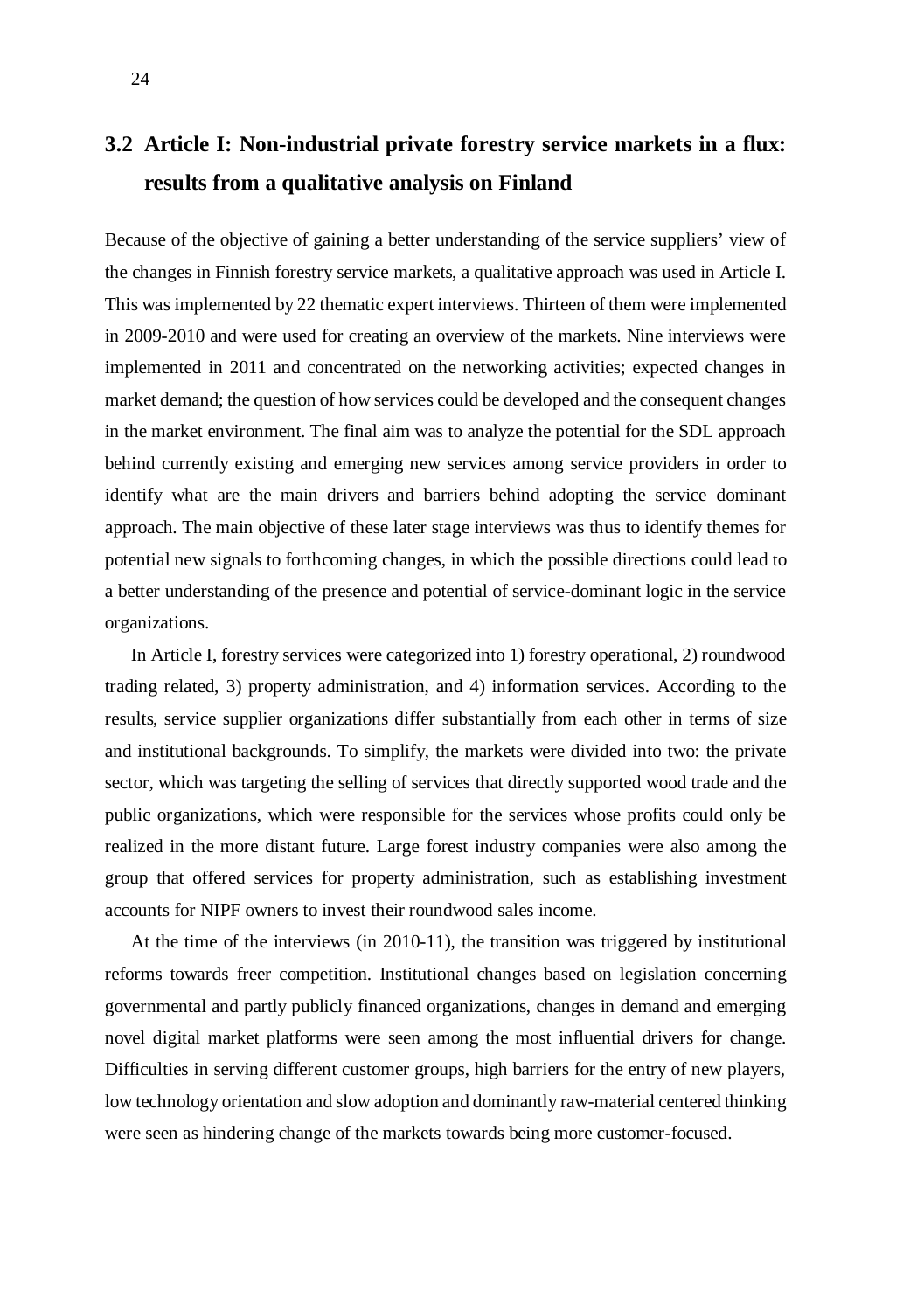# **3.3 Article II: Service logics of providers in the forestry services sector: Evidence from Finland and Sweden**

Article II aimed at gaining comparative understanding about the forestry service market transition in the context of two countries, Finland and Sweden. Both countries have been facing similar challenges in service providers' inability to adapt their service offerings to new customer groups and their diversified needs. This phase was implemented by using a qualitative research method and altogether 17 thematic expert interviews in Finland and Sweden were done.

According to the results, the regulated market structure is the factor that has been hindering development especially in the Finnish markets. Finnish markets are inff flux due to politically triggered institutional change which has shaken the market by reducing the financial base of previously partly publicly financed FMAs. The abolishment of the Finnish system of obligatory, tax-like membership fees in FMAs will probably result in economic pressures on service organizations and move Finnish markets towards the Swedish system of more freedom in competition and recognizing none of the players with a special status. This development may push service providers to build up their service offerings based on more diversified goals in customer value creation rather than unidirectionally maximizing timber harvesting. This might, in some cases, require fundamentally new kinds of approach towards the value-creation of a forest owner.

In addition to structural and inter-organizational challenges, service providers in Finland and Sweden were found to have realized that forest owners are fundamentally grouping into traditional wood producers, and the forest owners who have very different value creation logic when it comes to owning forests (illustrated in Figure 4). The traditional forest owners (1) are familiar with forestry, know their objectives and how to reach them, and usually are also very familiar with the organizations providing the services. Most of the traditional forestry services seem to be targeted to these customers, and it appears easy for them to find a reasonable service provider. Forest owners who are interested in their forests but cannot find a suitable organization (2) search for service providers but fail. Furthermore, these forest owners do not have enough knowledge of the sector or incentives to search for other service providers. The third segment of forest owners (3) is more or less alienated from their forests. They do not feel it important to familiarize themselves with service providers because forestry based on roundwood is not a significant part of their lives or does not significantly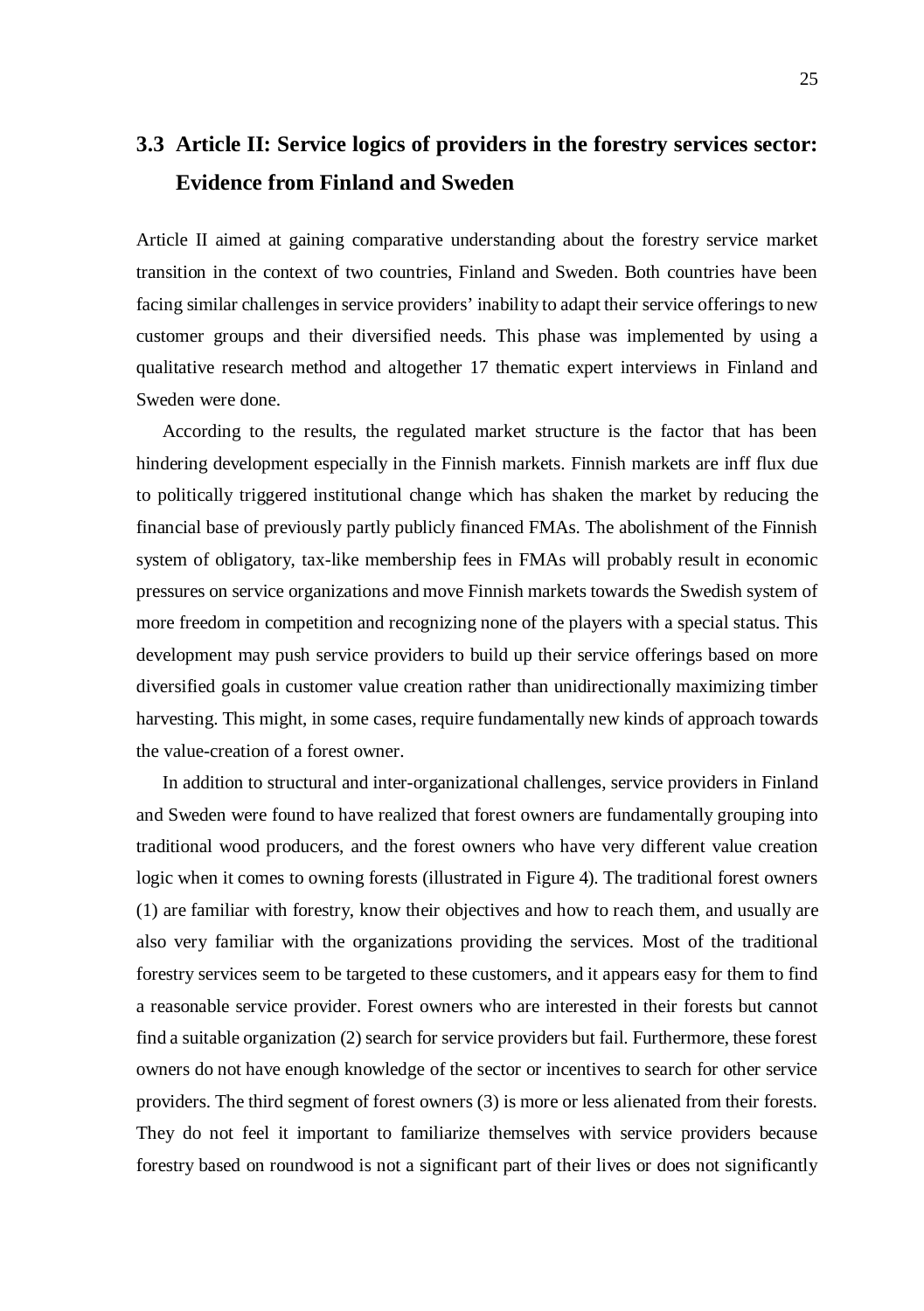contribute to their income. However, from the viewpoint of market potential and new kinds of business models for services, this is a relevant group. The challenge of current service organizations is either to accept the change in their service demand or to find novel ways to create new business around the changed customer needs. Simultaneously, high barriers to market entry may still prevent the new players from entering the markets.



**Figure 4.** Matching problem in the current forestry service sector. 1) NIPF owners find suitable partners from the markets 2) NIPF owners who are interested in their forests but do not find a suitable partner from the markets 3) NIPF owners who have no interest in traditional forestry and service providers have no tools to make them more interested (source: Article II)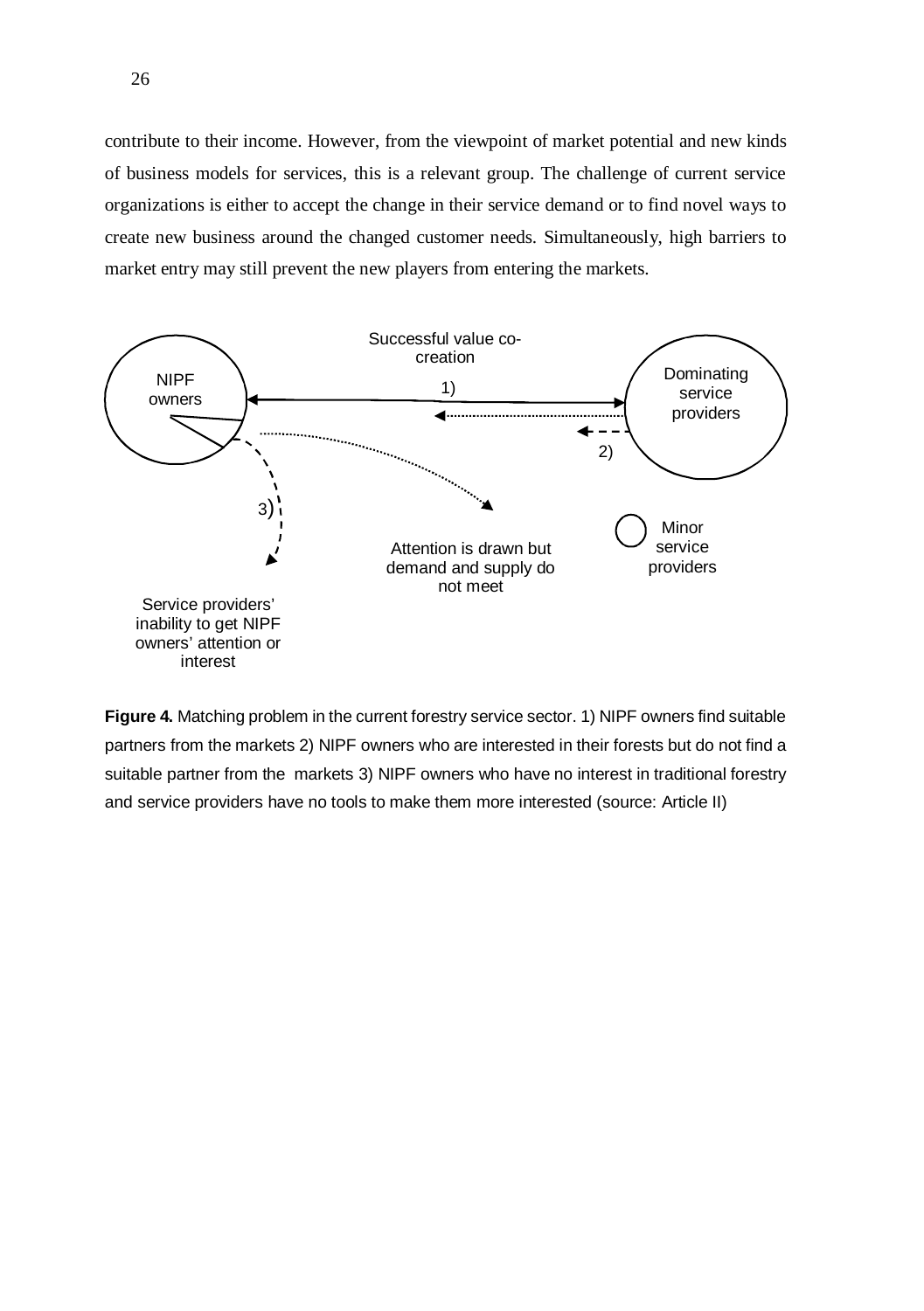According to the results, small enterprises in particular found the market environment challenging. The lack of empowered and dynamic middle-sized companies and, mistrust between the organizations, the slow adoption of a culture of cooperation, partnership and subcontracting in the sector were listed as factors hindering the development. The small number of middle-sized companies is creating a gap in the markets between small and large actors. Although this gap is being partly filled by partly publicly financed organizations (the forest centres, and FMAs in Finland and forest agencies in Sweden), it became evident that small entrepreneurs consider them less dynamic and less empowered because of their culture of doing all operations in-house instead of cooperating or buying new services from the markets. The culture of copying from competitors (or potential partners) rather than cocreating value was perceived not to be an attractive option for niche-level innovators.

# **3.4 Article III: Forest Owners' Socio-demographic Characteristics as Predictors of Customer Value: Evidence from Finland**

The third paper (Article III) is based on an analysis of mail survey data (N=557) collected in 2011-2012. The objective of the research was to build a more in-depth understanding of NIPF owner objectives, and how information on owner attributes could be more effectively used in developing and marketing forestry services (Questionnaire as Appendix 1).

According to the results of an exploratory factor analysis, a four-dimensional structure of NIPF owner objectives was found to exist. The solution illustrated how a traditional timber sales based monetary value orientation is only one of the four forest ownership motives. According to the results, gender, education level and residential area were the three most important background variables explaining the differences between ownership motives. To simplify the results, Figure 5 shows that female owners are more oriented to aesthetics and nature protection whereas the source of income was the most important factor for male owners; Figure 6 shows that the highest education class was most interested in aesthetics and conservation whereas income was more important for the other educational classes; Figure 7 shows city dwellers interested in aesthetic and conservation whereas people living in the countryside are motivated by forestry incomes.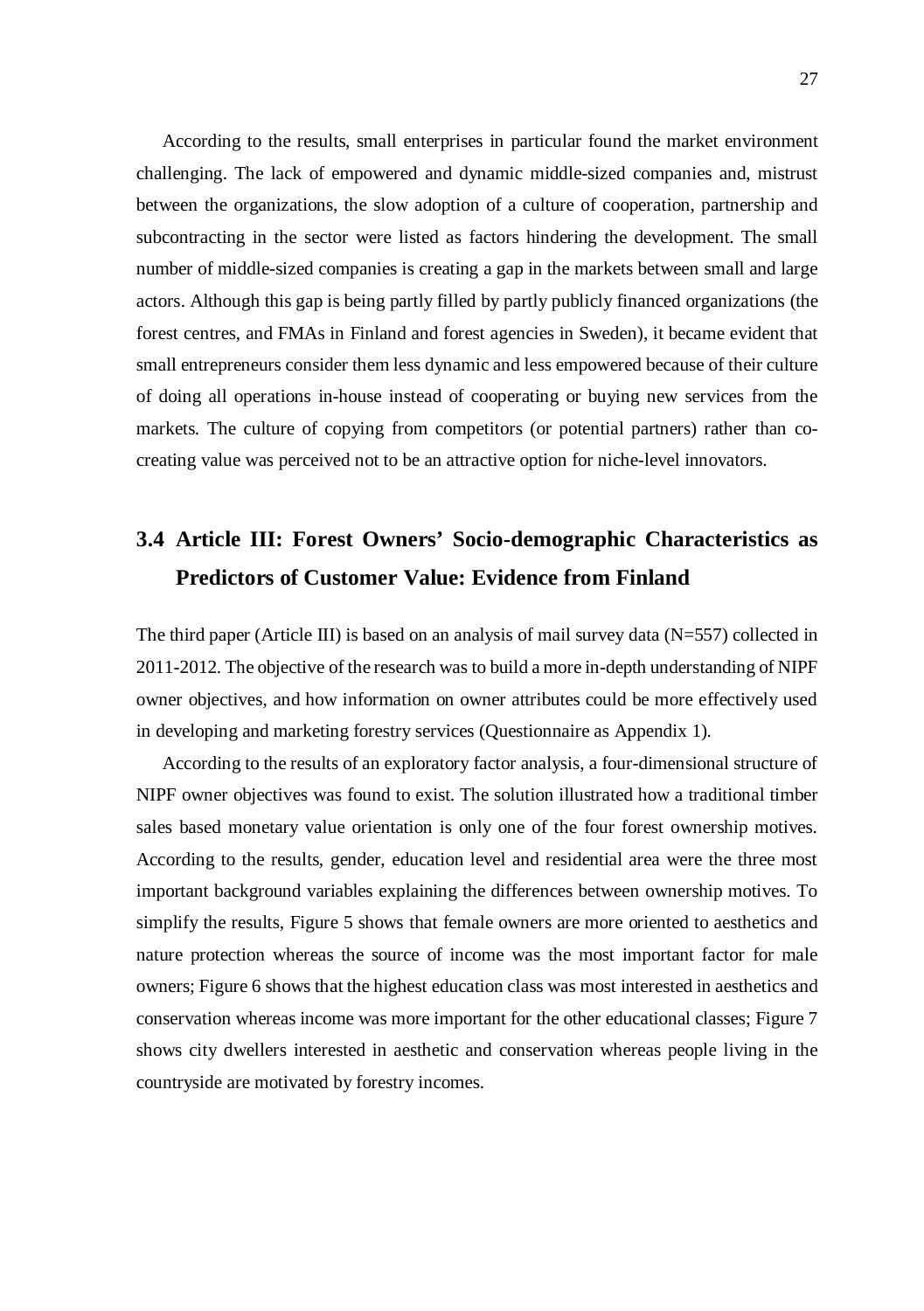

**Figure 5.** Mean factor scores for four ownership objectives for male and female NIPF owners



**Figure 6.** Mean factor scores for four ownership objectives for NIPF owners with different level vocational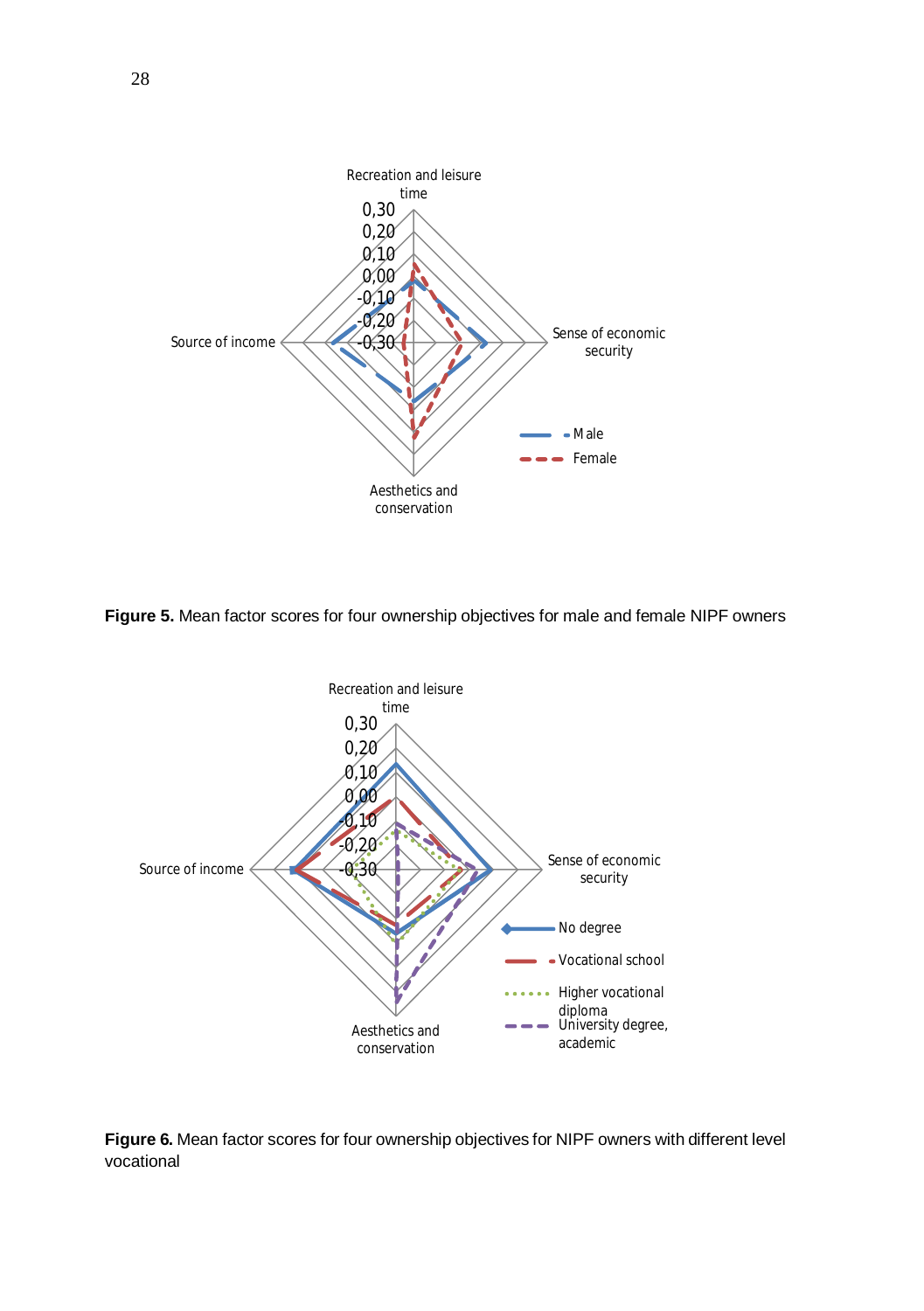

**Figure 7.** Mean factor scores for four ownership objectives for NIPF owners from different residential areas

The results of sub-study III therefore offer some understanding why currently available service offerings are failing to meet the objectives of some groups of NIPF owners. Certain socio-demographic attributes of forest owners influence the question of whether tangible monetary outcomes are considered primary or secondary to intangible forest ownership objectives. In particular, while aesthetical and conservational values are key forest ownership motivations for the potential customer segments of NIPF owners, these aspects are not yet fully covered by dominant forestry service organizations even to the degree that the forestry service organizations would use the language of the dimensions to raise customer interest. From the perspective of developing new business models, recognizing more diversified customer needs and developing matching service offerings were suggested as actions that could be taken in the conclusions.

# **3.5 Article IV: Challenges of municipal greening and multifunctional forest management: the case of Finland**

The goal of fourth paper (Article IV) was firstly to understand how municipal structure and economic livelihood in the area of municipalities are related to multifunctional forest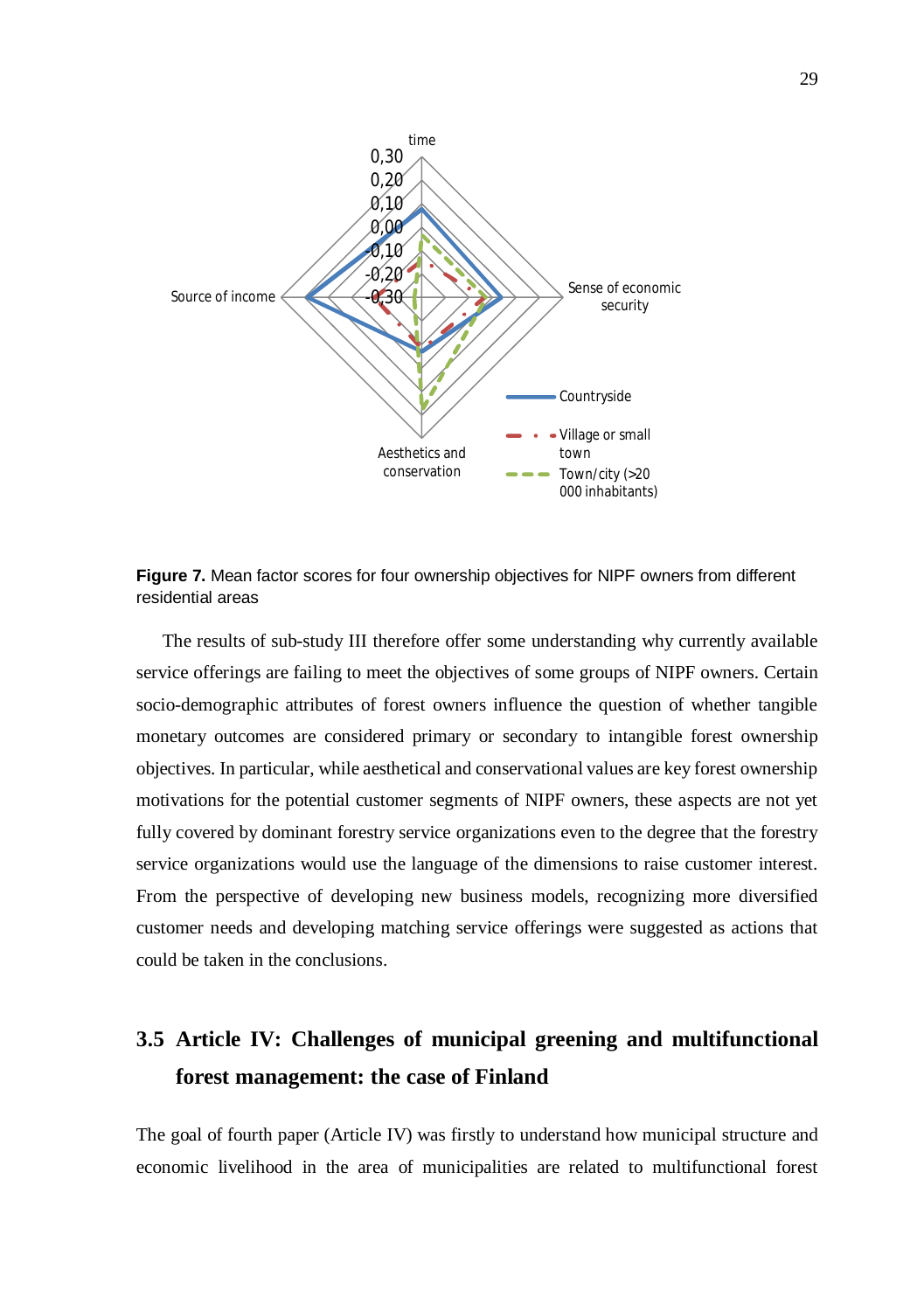management practices in the municipalities. The second goal of fourth paper was to examine if it is possible to classify municipal forestry decision-making criteria into mutually supportive aims. The latter goal thus tried to build a picture of how the new challenges of higher demands put to multifunctional forest management could be met in these public organizations.

Survey data were collected during 2011–12 using a web-based questionnaire sent to all continental municipalities in Finland (Questionnaire in Finnish in Appendix 2). Responses were received from 139 municipalities (response rate of 43%). Based on the survey, there is demand for increasing multifunctional municipal forest management practices. A fourdimensional structure describing decision-making in municipal forest management was linked with a) non-timber production related livelihoods, b) non-consumptive ecosystem services, c) improving the image of the municipality, and d) carbon neutrality goals. However, while there was a significant need for new multifunctional management practices, the municipal organizations face the same challenges of renewal as the other sector operators.

#### **4. DISCUSSION AND CONCLUSIONS**

### **4.1 Contribution of this thesis**

This thesis contributes to developing understanding of both the theoretical and empirical levels via the application of SDL to Finnish forestry service markets. Being among the first studies of this service market context, SDL was used as a conceptual background in analyzing opportunities for value co-creation between forest owners and service providers, and how to better understand the persistent challenges that are related to the change in the market dominant logic. According to the results, the "traditional" service markets that help forest owners to grow forest and capitalize their growing stands, function rather well for the majority of owners. The long history of stable and more or less competitive markets of the Finnish forestry services has made business strategies an important aspect. However, the lowered level of market regulation connected to digitalization and fragmented customer needs all support the view that the rules of the competition will be changed. Therefore, the ongoing transition can be expected to emphasize the role of the business models as game changers until the new stabilization phase defined by Rotmans et al. (2001) is reached.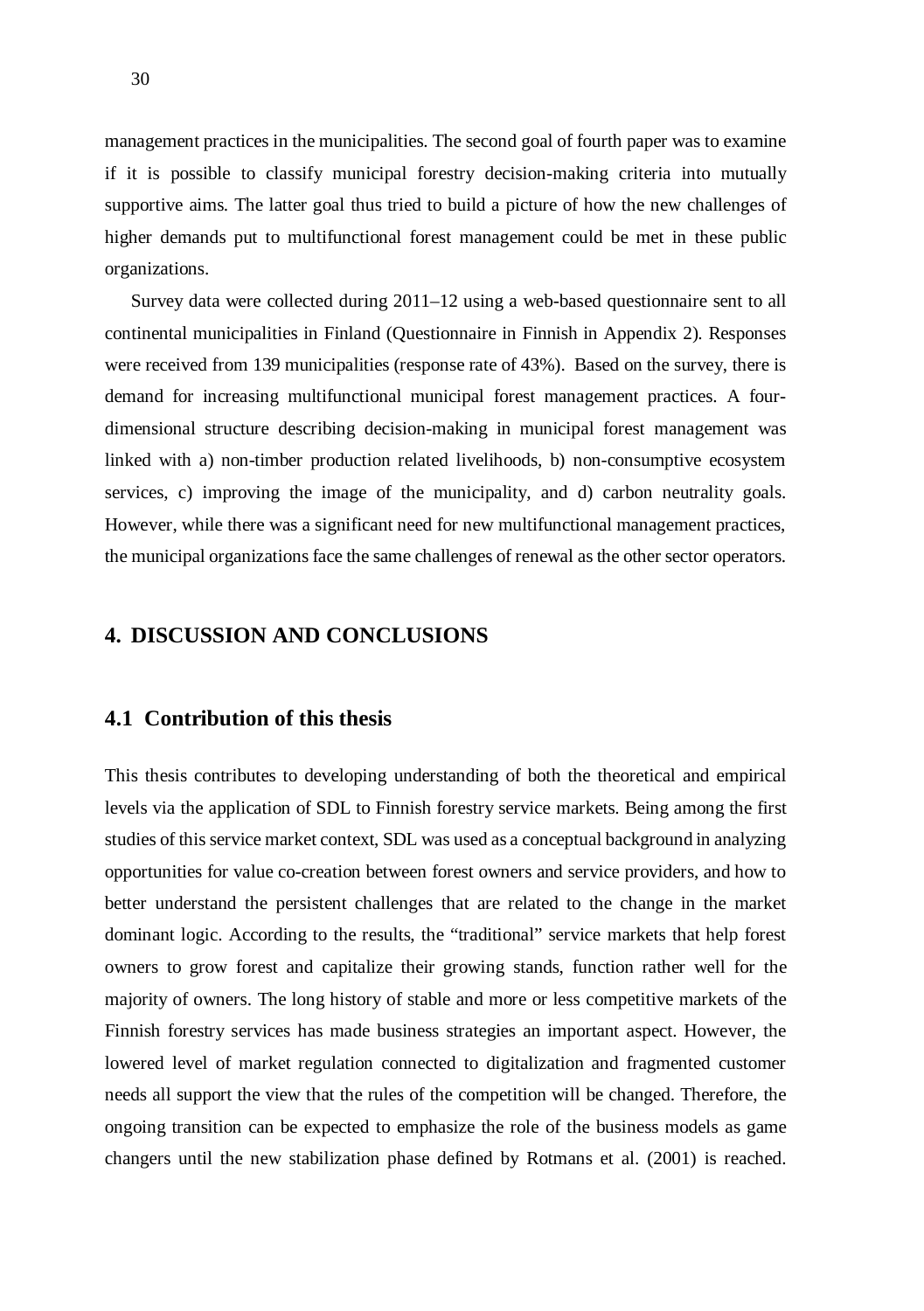According to the results, for both private and public forest owners, there clearly is potential for new kinds of values to be derived from forests together with forest owners.

Based on the earlier studies of forest ownership objectives, it was evident that Finnish NIPF owners are fragmented in the terms of their objectives (see e.g. Karppinen 1998; Rämö and Toivonen 2009; Hänninen and Karppinen 2010). For instance, the growing numbers of female owners were found to be more likely to engage in health- and tourism-related business activities, whereas men were more often engaged in traditional forestry activities (Umaerus et al. 2013). Similarly, according to Kuuluvainen et al. (2014), female owners were found to sell slightly less timber and they may have "softer" values (Karppinen and Korhonen 2013). Another interesting finding of this thesis is the unexpectedly high importance of aesthetic values and pro-environmental attitudes towards forest conservation rather than timber production in the group of academically educated NIPF owners (sub-study III). This finding is in line with results by Koskela (2011), who found that highly educated forest owners in Finland are more willing to voluntarily protect biodiversity. Hallikainen et al. (2010) have also found a link between highly educated NIPF owners and their pro-conservation values. Even though the heterogeneity of forest owners was known before, it seems that in the marketing strategies of the forestry service organizations this had not been comprehensively adopted.

This research was motivated by a practical originated from a need within an applied service research project in collaboration with a few forestry service organizations that aimed at a better understanding of their customer needs. To simplify, even though the management in these organizations felt their service assortments were comprehensive, it became evident that new customer segments have emerged. These segments mainly consist of owners either born or living in cities, where they have alienated from forests or have multiple objectives instead of only the financial maximization of timber sales income. Thus, combining the changes in the stakeholder needs, new groups of forest owners, changes in customer valuations and changes in the technological basis in the society in general, this study contributes the future of the sector and its service dictated logic.

This research supports the view that e.g. the urbanization, the increasing number of female owners, and increasing level of education are potentially drivers that are fragmenting the forest owners as customers for forestry services. Therefore, it is becoming increasingly important for service organizations to understand the foundation of their customer's values and further, start experimenting with new offerings and new ways of customer engagement.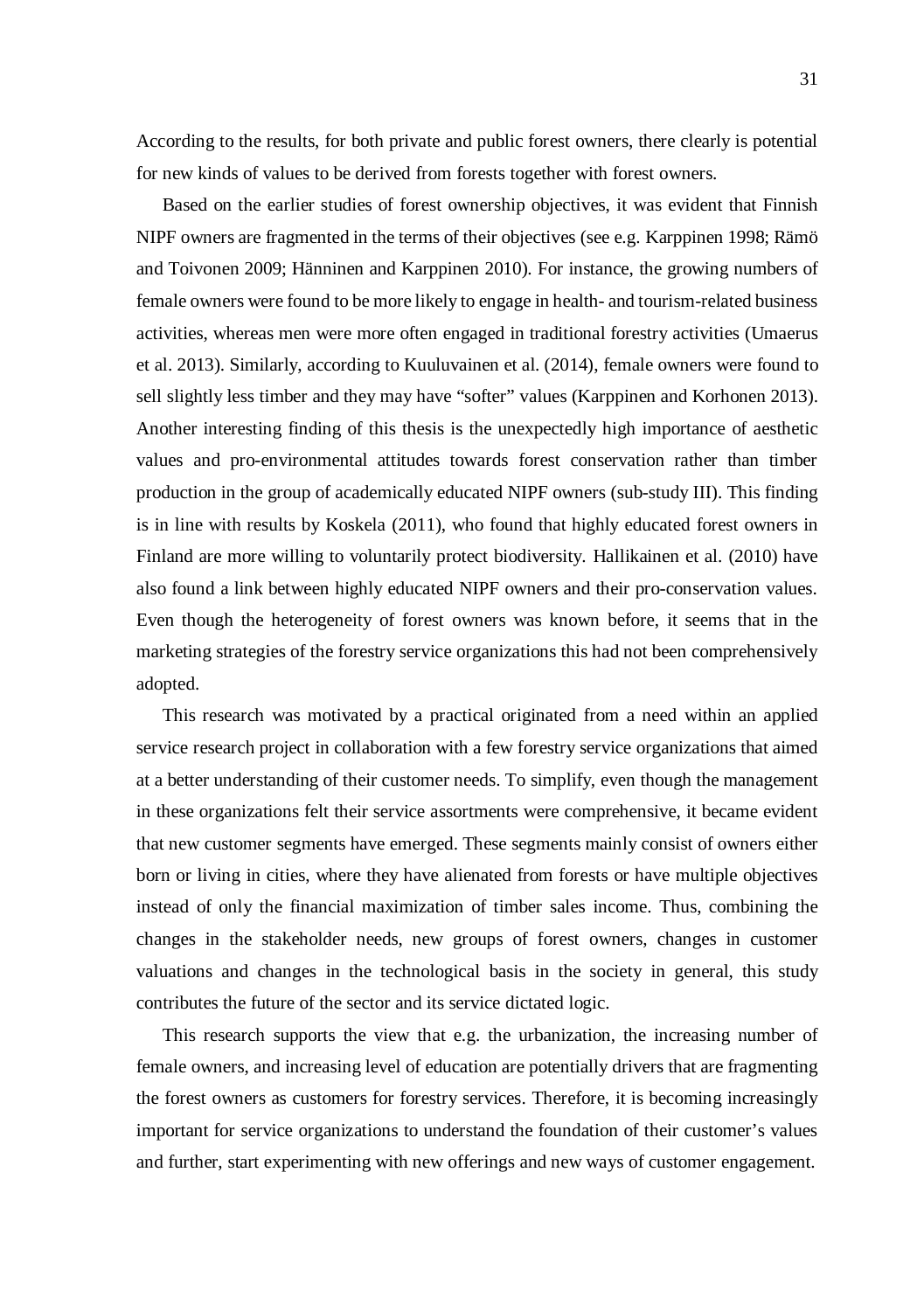### **4.2 Discussion and themes for future research**

The strong institutionalized forestry organizations established in Finland at the time of national independence have been able to secure their own competitive position in the market, maybe too well. For capital-intensive pulp and paper manufacturing industry, the goal has been getting inexpensive pulpwood constantly to the mills whereas partly publicly financed FMAs have been willing to secure that there is long-term demand for wood and a need for timber production oriented forest management.

The difficulties of changing the dominating regime-level can be studied as an analogy of Geels' (2011) description of MLP transition towards sustainability. Firstly, the change in the forestry service market is goal-oriented and triggered by political decisions as the established private actors have only limited incentives or abilities to renew their service offerings. The introduction of more diversified and multi-functional forest management practices does not necessarily increase the amount of timber in the markets nor provide opportunities for traditional forestry employment. This is thus related to the second characteristic mentioned by Geels (2011), which is the lowering price per performance ratio compared with the dominating practices in the markets. Among some groups of forest owners, increasing interest in "softer" forestry practices may indicate that forests are increasingly seen as areas for leisure-time activity rather than sources of income. Therefore, the business logics targeted to serve them should be fundamentally different from that serving "traditional" forest owners who are economic dependent on forestry income. Recent the lively discussion about the new Forest Act, that allows more freedom in forest management decisions, is a good example of the issues associated with profitability and new agents can be seen challenging the concept of the financial profitability of traditional forest management as the operations become more complex. NIPF owners in Finland have shown growing interest in testing alternative forest management practices but there is more skepticism among forestry professionals (see Asikainen et al. 2014). Furthermore, the third characteristic mentioned by Geels (2011), of incumbent firms with a strong position, is also seen in the forestry service markets. For example, the large industrial companies dominating wood trade and the processing industry have been able to prevent the new entrants from penetrating the market.

When analyzing the Finnish forest sector transition over time, it seems that the changes are still at the beginnings. Rotmans et al. (2001) have categorized transitions proceeding in four distinct phases: 1) predevelopment is a phase of dynamic equilibrium where status quo does not visibly change, 2) takeoff is a phase where the process of change gets under way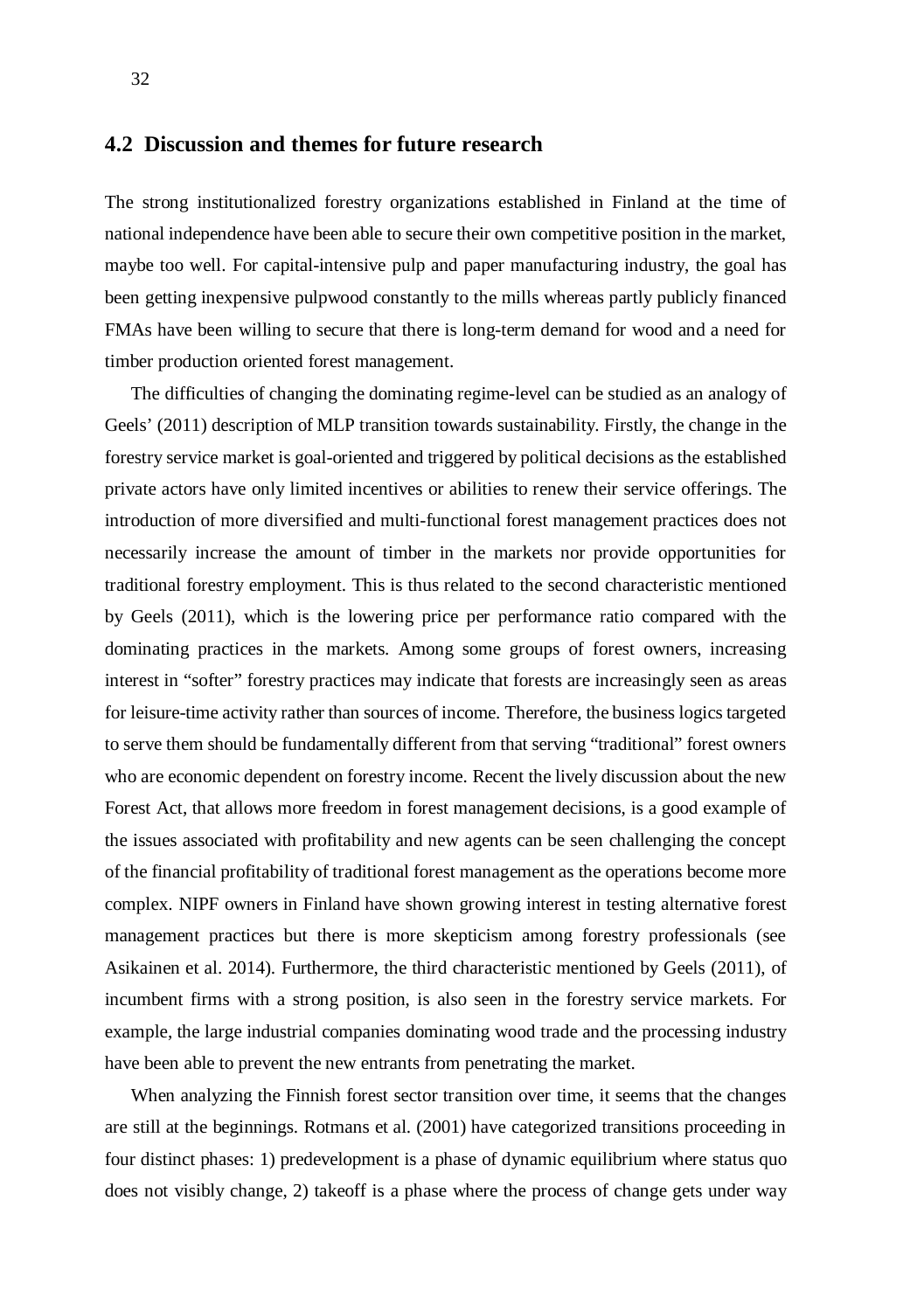because the state of the system begins to shift, 3) breakthrough is a phase where visible structural changes take place through an accumulation of socio-cultural, economic, ecological and institutional changes that react to each other, 4) stabilization is a phase where the speed of social change decreases and a new dynamic equilibrium is reached. According to this categorization, Finnish forestry service markets are in the takeoff phase (2), where the shift has clearly started but there is little understanding to where this development will eventually lead.

The instability of the regime-level in Finnish forestry service markets is based on the abolishment of automatic membership and tax-like membership fees in FMAs. This opens possibilities for all organization to more equally compete with their services in the forestry markets. In addition, separating the public and markets service departments of the Finnish Forest Centre (previously forest centres) equalizes the balance of power between different service providers. When the transition process was triggered in the early 2000s, it was with some momentum as regime-level actors recognized the window of opportunity that the destabilization of the status quo would create. This was reflected in organizations updating their marketing materials to attract forest owners with more versatile value-propositions.

It seems quite evident that the dominant forestry service organizations in Finland are struggling to change their service portfolios to meet the changing needs of the customers (Article II). As there are few small and middle-sized companies this development is not supported by innovative new start-ups. Likewise, because the role of the few existing entrepreneurs has mainly been subcontractors in the implementation of the operational work they have not had possibilities to build expertise or develop independent business activities able to disrupt market balance (Article II). Because of the recent history of the industrial timber purchasing cartel in Finland, the forestry service sector is facing challenges to attract innovative entrants. Innovative ideas may come from large corporations or organizations, but often they are suggested and pushed forward by entrepreneurs, or by spin-off companies (Heikkilä and Kuivaniemi 2012). Instead of seeing innovative entrepreneurs as threats, they should be seen and treated like potential partners. According to Moore (1993), innovative businesses cannot evolve in a vacuum but instead in surroundings that attract resources of all sorts, drawing in capital, partners, suppliers, and customers to create a cooperative network. Even though Finnish forestry service markets may not be in the first on the list, global competition throughout digitalization and new business models that are based using, selling, or sharing personal data (e.g. Tun-Mint et al. 2013). The current (since 2014) legislation considering Finnish forestry organizations allows more freedom in competition. Therefore,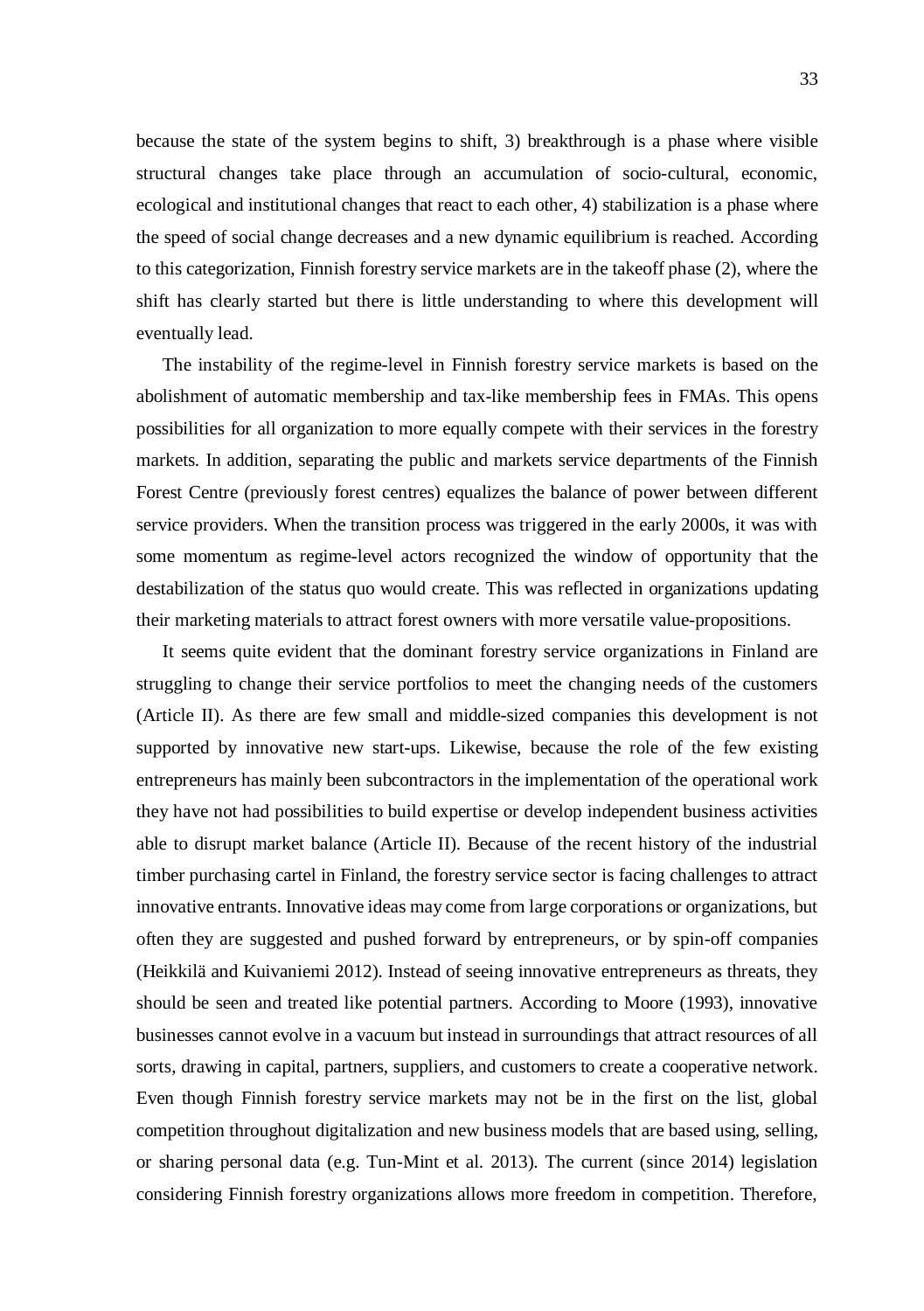forestry service knowledge could be turned into a business opportunity by applying it to foreign markets with similar market structures. Hetemäki et al. (2011) point out that education and training, as well as research and development, should also be recognized as end products with growing demand in international markets. The potential to export information services like forestry education and extension could be an interesting topic to study. Moreover, by developing property administration services to include comprehensive information about forest estates not only from the forestry point of view, but also more broadly (e.g. to include other ecosystem services or based on forest owners' needs) might be beneficial for ensuring to better meet the goals related to the environmental and social sustainability in the Finnish forests.

According to Costanza et al. (2014), probably the most important contribution of the categorization of ecosystem services is that it reframes the relationship between humans and the rest of the nature by offering a frame to include nature on a large scale into human actions. Estimates of aggregate accounting value for ecosystem services in monetary units have started to play a critical role in heightening the awareness and in estimating the overall level of importance of intangible ecosystem services relative to and in combination with other contributors to sustain human well-being (Luisetti et al. 2013). Therefore, especially value arising from forests within a broader concept of forest ecosystem services beyond timber production seems a promising avenue for future development.

Thus it seems that in the future, the forestry service markets will adapt to the mismatch between service needs and offerings one way or another: either by leaving a segment of forest owners to be served by new players or by diversifying their service offerings. On the customer side, while aesthetic values and biodiversity conservation are increasingly important motivations for forest owners, these aspects are not yet fully covered by dominant forestry service organizations (Article III). In addition, according to Mattila et al. (2014), forests also offers a range of meaningful and varying values related e.g. to recreation and leisure-time activity. Therefore, the fragmented ownership can actually be seen as a strength when creating new service business for people of the urbanizing and digitalizing world. However, this new service demand seems not to be easily aligned with traditional service offerings that are marketed on the basis of securing roundwood from the forests, offering only a limited basis to the wider set of forest related benefits. More versatile forest owner values could be considered as a starting point when planning the new service businesses. By connecting the pro-conservation values and the importance of aesthetics of the academic forest owners to the finding by von Hippel et al. (2012) in the context of the finding for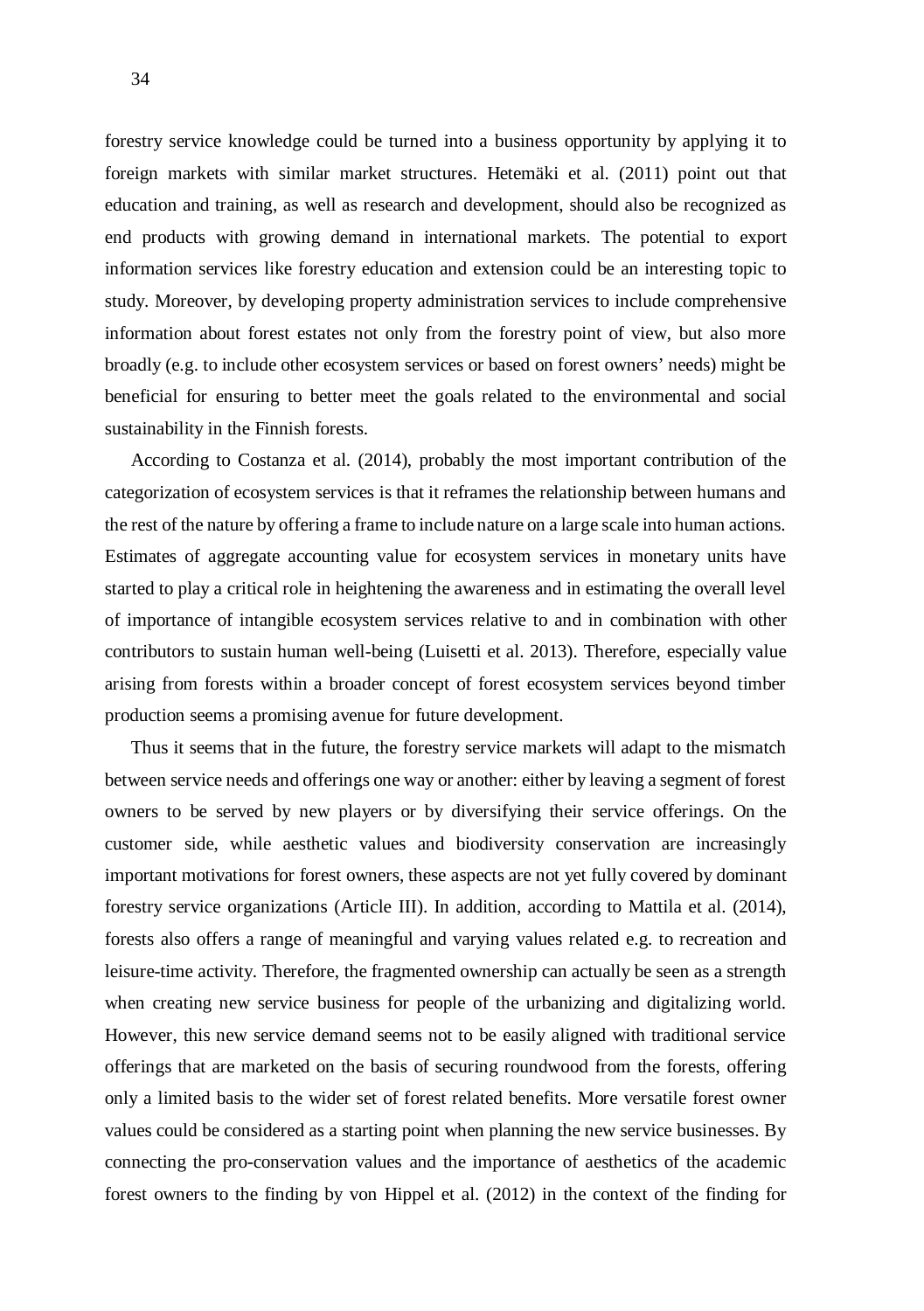British consumers suggests that a high level of education correlates with the innovativeness of the end user. Therefore, the most interesting group for further research considering radically new forest-based business might be the owners with a high education levels, or people outside the forestry domain. By approaching forest owners as customers who are increasingly seen a source of innovations (von Hippel 2005), the large number of heterogeneous NIPF owners could be seen as a strength.

The institutional liberalization (or at least changing their core funding base) of the service provisioning organizations increases the costs for FOAs to contact the smallest NIPF owners, as the organizations cannot spend financial resources originating from tax-like membership fees for these contact functions. In this context, the question of especially the future of the smallest scale owners becomes interesting. As this group will be the least interesting and probably the costliest for traditional service providers, there is a business opportunity for new service providers that are capable of using new communication channels to reduce the cost of contacts and further, who are able to see forest owners more like operant resources (SDL) or a source of network based dynamic capabilities (RBV). Now that the legislation considering partly publicly financed organizations has stabilized, and the Finnish Forest Centre and FMAs have had some time to adapt to the changes in the financial basis, future research could analyze their business models in more depth. Also more in-depth comparative analysis between markets in Finland and some other forest rich European countries could be a fruitful avenue for future research since current results are not generalizable beyond Finland (except to some degree substudy II for Sweden).

According to Wallin et al. (2013), SDL can be seen more like a philosophy considering value creation or strategic marketing paradigm rather than a practical marketing tool. Therefore, especially when interviewing professionals close to practical forestry management operations, it was rather challenging to get them to dwell deeply on it in discussion on their marketing philosophies. This is consistent with Grönroos and Voima (2013) who have criticized SDL as being unable to offer strong theoretical or managerial implications about the roles and scope of the service provider or the customer. Despite the challenges in connecting SDL philosophy to forestry service market practices in this research, the concept was found helpful in analyzing business models in traditional industries that are heavily product or production oriented, as is the situation of pulp, paper and wood products manufacturing (Toppinen et al. 2013). By seeing Finnish forestry service markets through SDL lenses, it was possible to identify avenues for new value creation derived from forest owner benefits.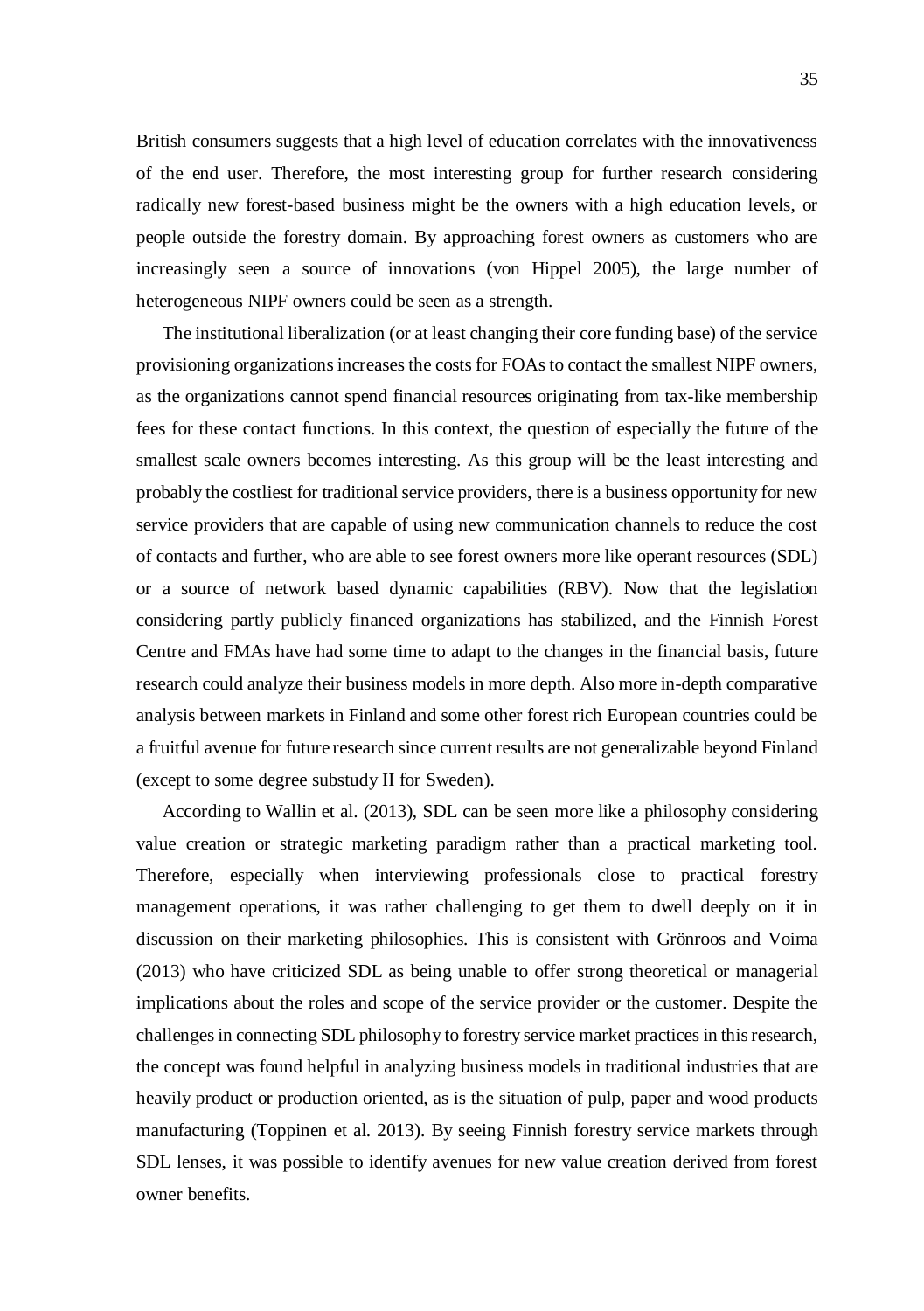The difficulties that forestry service organizations have in understanding new potential customer groups may lie more in their having a different logic and organizational mind-set in terms of value creation. This is also connected to criticism raised by Voima and Grönroos (2013) towards inexplicitly defined concepts of value creation as co-creation in SDL, which includes actions by both the service provider and customer. However, it seems that NIPF owners and other individuals receiving value by enjoying nature do not need traditional forestry services to create value from a range of existing ecosystem services. As Voima and Grönroos (2013) emphasize, the value creation process is not linear nor automatically a consequence of the provider's activities. In case of forest and nature, existence values may be high even without people visiting any forest estates.

### **4.3 Limitations of this research and conclusions**

This thesis focused on the transition towards service-orientation in Finnish forestry service markets with a comparison to Sweden in one of the substudies. Because the focus was on the currently dominating organizations in the market, by using the categorization by Hetemäki and Hänninen (2013) the services that were studied covered mostly forestry-related services did not deal with most of the potential of new forest-related services. Conceptually, also the group of forest-related services is essential as the premises of this research cover a full range of the services offered to NIPF owners. However, their role in this research is limited because to a large extent the dominating service organizations did not recognize these as a part of their service offerings.

The research started from trying to understand the market change from the service provider's point of view by interviewing a limited sample of service organizations in the market. However, while trying to understand the changes in the market-level more general level, it became challenging to create a sharp picture of each organization category. As can be seen in Figure 3, the important information service providers (FMAs and the forest centres) have been forced to change their business models. During the institutional change, FMAs have started to profile themselves slightly more as organizations serving forest owners than only emphasizing forest management. The Finnish Forest Centre seems to have more difficulties in profiling itself as its business unit is basically a new competitor to the established markets of forest management and the wood trade. The public services unit has a better situation and it has potential to become a link between the forest owners and service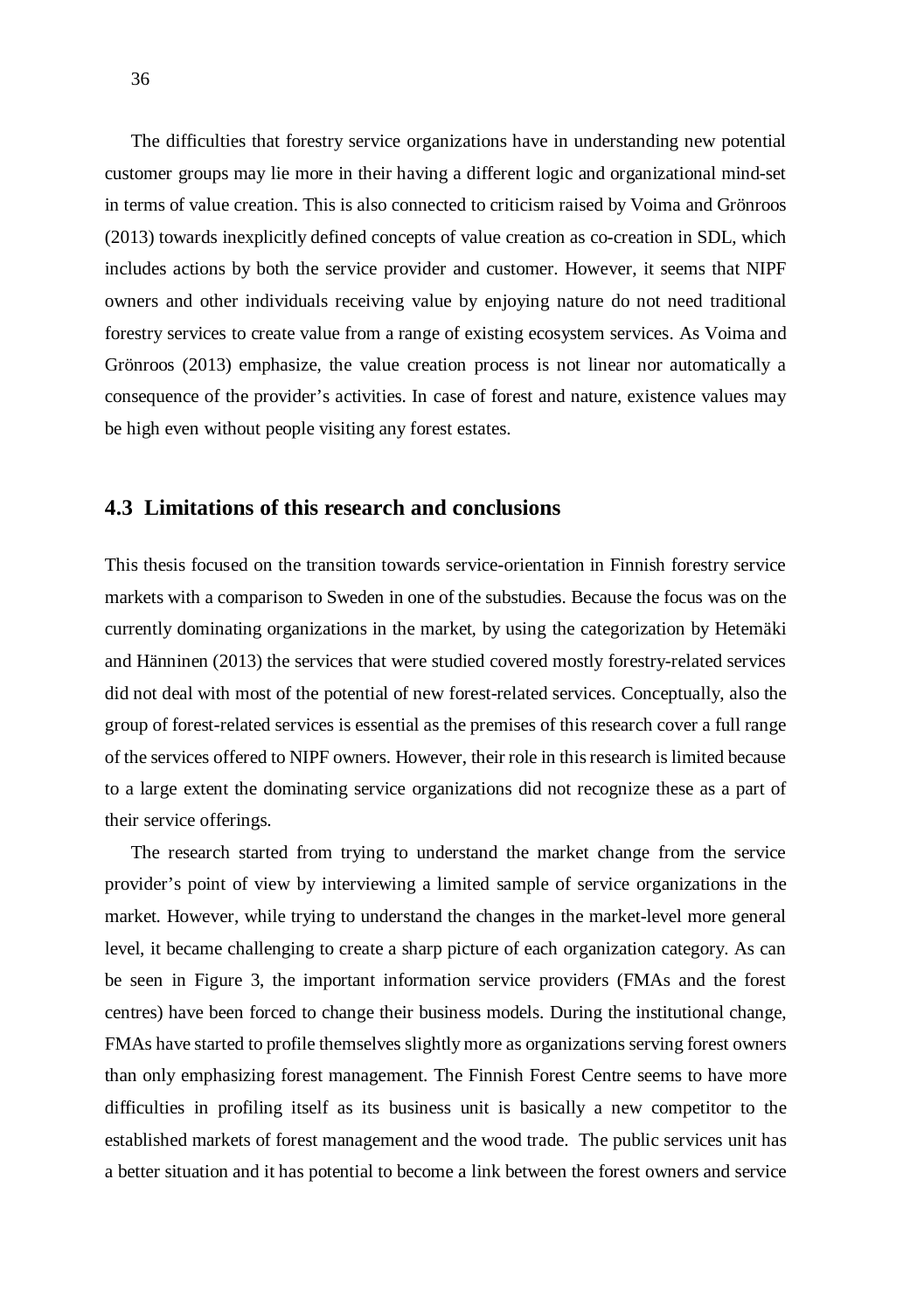provider by further developing the service market place (metsään.fi). However, it seems that the business model of the service is not clear yet and there are potential competitors with more flexible business models. However, the service market place offered by the Finnish Forest Centre became free for forest owners at the beginning of 2015 and now has potential to become large enough also to become interesting to new service providers. If the development of the business model will now actively concentrate on helping service providers to be connected with forest owners, there are possibilities to succeed. For instance, by offering tools for property administration companies such as banks and insurance companies to connect forest inventory information as a part of their service portfolio, it might be possible to activate groups of urbanized, highly educated, and female owners.

Due to the somewhat high sensitivity of the market-related questions to many of our service provider interviewees, it is likely that some of their assessments were rather subjective and even sentimental. A limitation to this research at the actor level was that is rather general and does not go very deep into the business models of the service providers. Moreover, there could have been more interviews per organization because a single interviewee does not necessarily sufficiently well represent the whole organization or group of actors (e.g. large-scale forest industry, FMAs). However, this potential inaccuracy was partially fixed by using the snowball sampling technique and asking about other players in the markets. This helped to create a more multifaceted picture of each actor. Even though the interview data could have been more comprehensive, the data were found to be sufficient from a methodological saturation point of view and thus provided a sufficient basis for a) building a coherent description of forestry service markets and b) for identifying the challenges related to the renewal. In contrast, the approach to the customer side of the markets was quantitative and consisted of both private and municipal owners. Even though the studies were separate and the results are not directly comparable with each other, this approach gave a more comprehensive picture of the forest owners' view of the markets.

Thus, even though the qualitative interviews were only able to give some examples of how the service providers see the market-level transition, interesting examples of a keen business orientation were found. This provides a good basis for discussing the state of these markets from the theoretical perspective of service-dominant logic. On this theoretical level, it is appealing to bind the concepts of ecosystem services and service-dominant logic together and see forest owners as dynamic resources with the ability to refine versatile value-creation potential from forests as described by ecosystem services. The current difficulties that forestry service organizations have in understanding this new potential may lie in the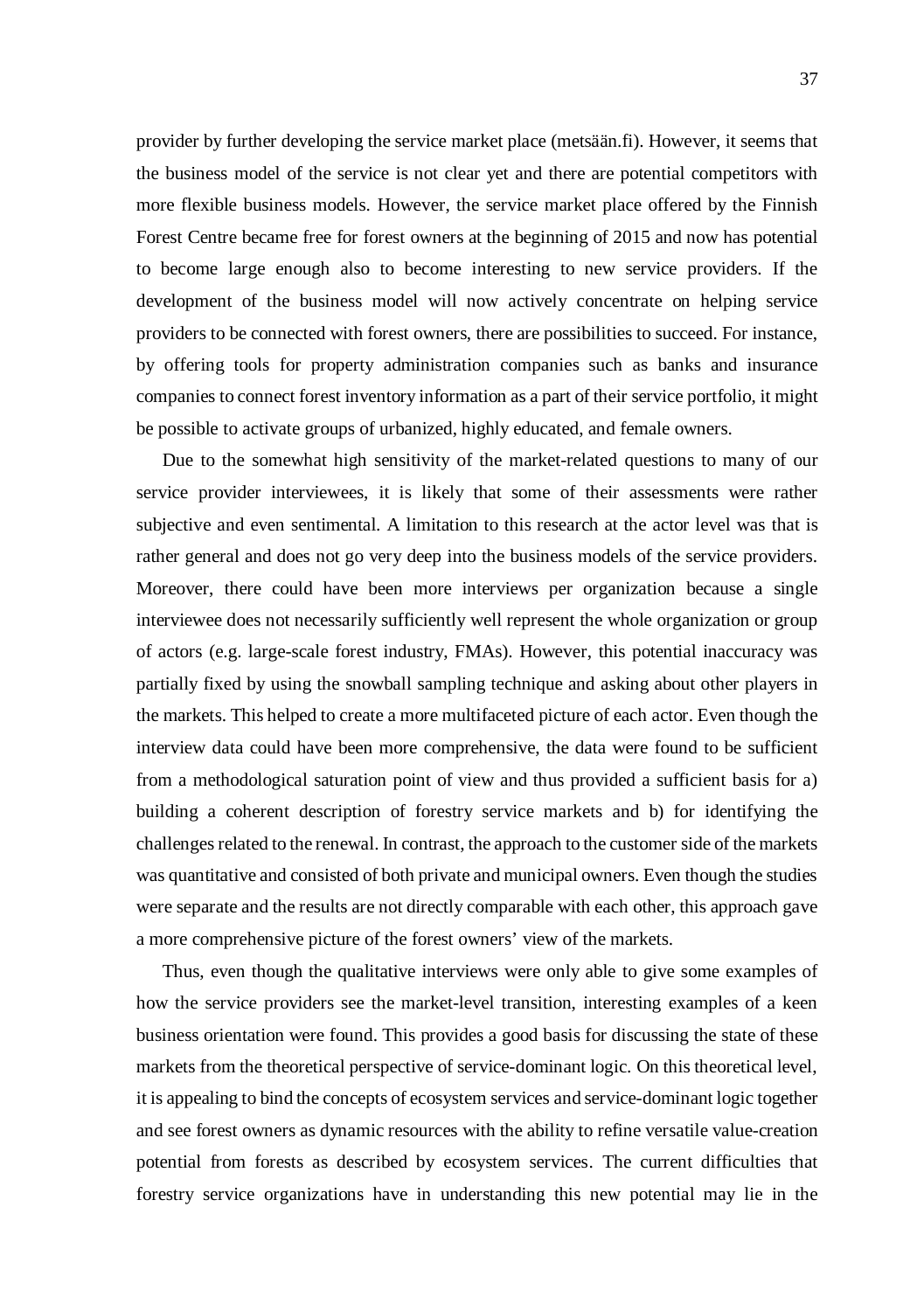differences in the way they see value creation especially compared with some of the new groups of forest owners (well-educated, urban, independent of timber sales income).

In categorizing Finnish forestry service market transformation paths on the basis of MLP (Figure 8), it seems evident that the development does not originate from any shock on the landscape level (P2) nor a technical breakthrough substituting the old system (P3). The market is reproducing itself as forest policy is developed inside the regime level mostly by the dominating organizations (P0). However, the regime level in this case is not stable. Under financial realignments, the partly publicly financed organizations are being forced to restructure their business models and the basis for operating in the markets. Moreover, the requirement for allowing more freedom in competition is based on European Union level regulation that is on the landscape level. Further, the original complaint against the dominant players for the lack of competition was drawn up by a single forest owner (e.g. Kasanen 2011), e.g. by a niche-level actor. The demand for increasing freedom of choice for forest owners in their decision-making is also connected with the landscape level expansion and availability of information. MLP definition for transformation path P1 is therefore defined by disruptive landscape pressures and not sufficiently developed niche-innovations connected to regime-level actors modifying the direction of development (Geels and Schot 2007).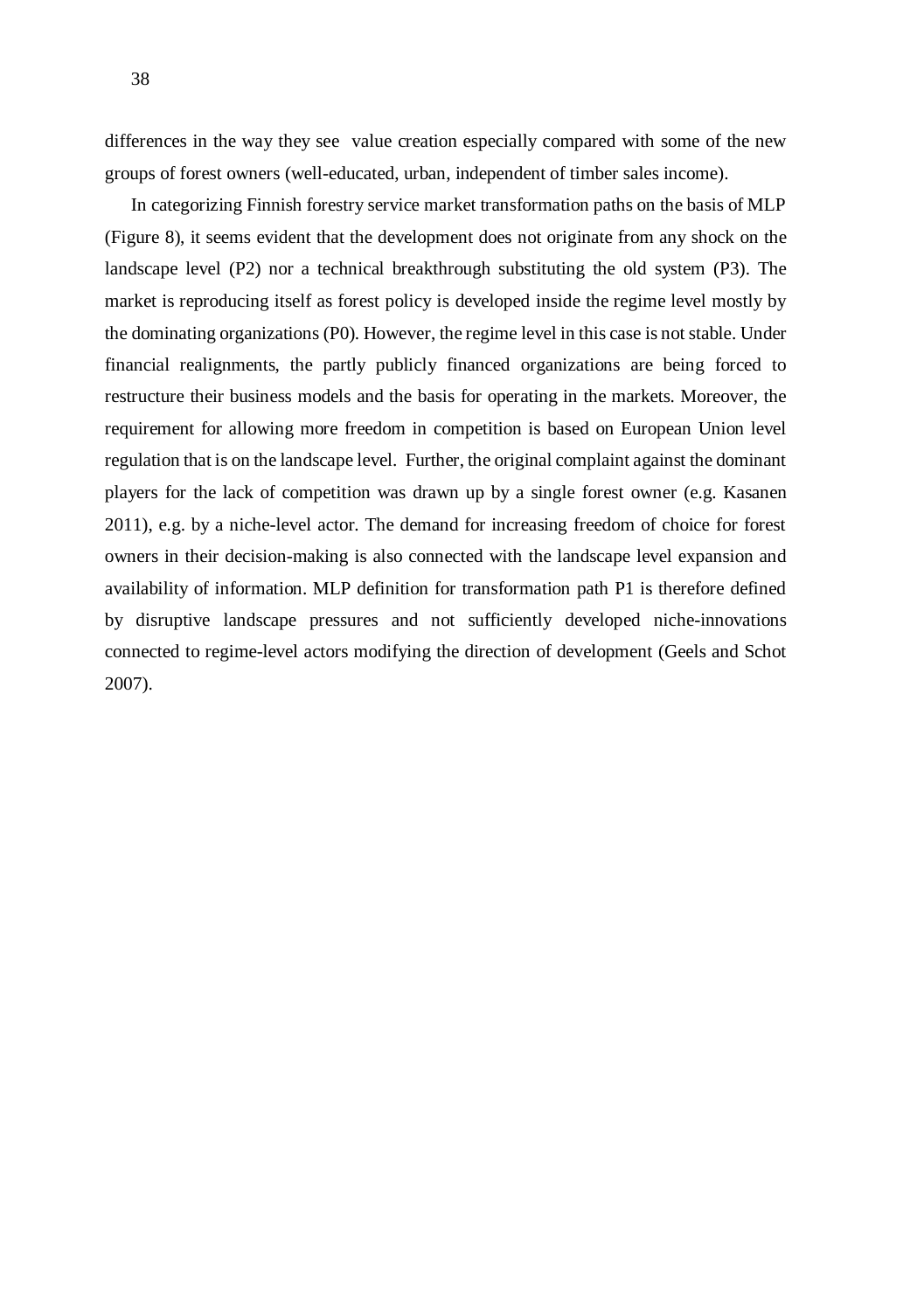



In conclusion, Finnish forestry service markets seem to follow the transformation path P1, which means that the eventual change may not be very fundamental nor be quickly taken up. Consequently, the existing regime-level actors are also adapting to the gradual change and are able to maintain their dominating position as long as there are now new players outside the traditional market scope. This interpretation is supported by the finding of Article II that one of the key factors hindering the development - in both Finland and Sweden - is related to the market structure lacking dynamic, regime level actors with a culture of cooperative networking with niche-level actors. This structure results in the dominating regimelevel in resisting the external pressures that are not in line with their current business models. However, an external actor able to see the resources such as forest owners in a fundamentally new way may be able to break the dominant regime-level.

As pointed out, there are external pressures, such as climate change, the growing complexity of the business operation environment, changing consumer demands and values, service-dominant logic as marketing paradigm change, digitalization, lowering costs of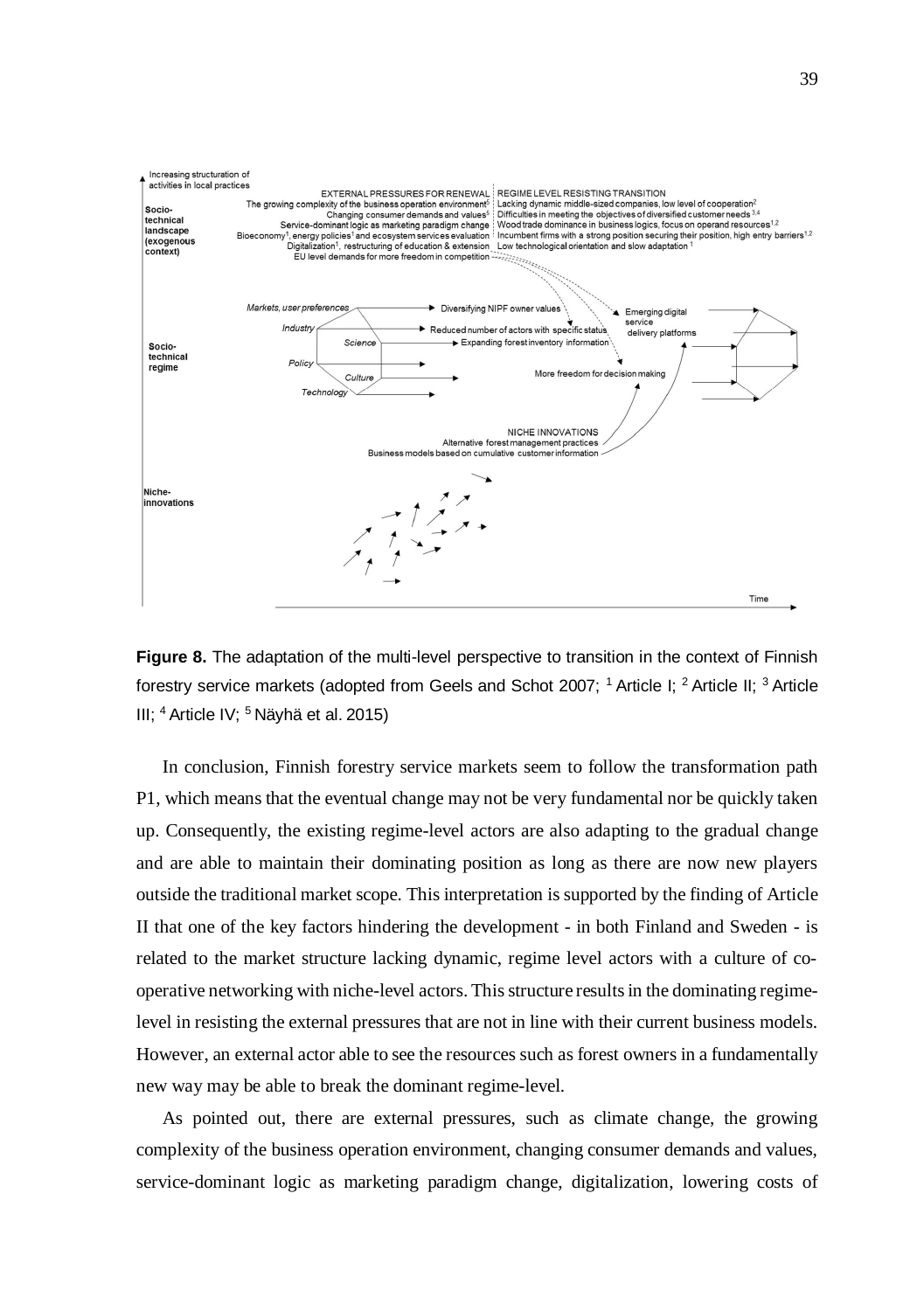communication and information delivery, increasing competition for raw materials, bioeconomy, energy policies, and end-use of wood, ecosystem services evaluation, and changing consumer demands and values (Figure 8) which might enforce development paths beyond the control of the existing actors. Because the actors in the Finnish market are concentrating on securing their market share rather than building any lively business ecosystem, there have not been many networking partners available for niche-level innovators. This market structure has been hindering the transition and business models based e.g. on cumulative customer information, the restructuring of education and extension, service markets for ecosystem services besides timber production. However, in order to maintain the current position without losing too many forest owners as customers, the dominating regime level has to be able to cope with the external pressures of renewal. Some adaptation has been seen: the rapid technical development in forest inventory information has been developed and adopted by regime-level players. However, it is likely that business models of a totally new kind or logics to serve forest owners will be seen before a new dynamic equilibrium defined by Rotmans et al. (2001) is reached.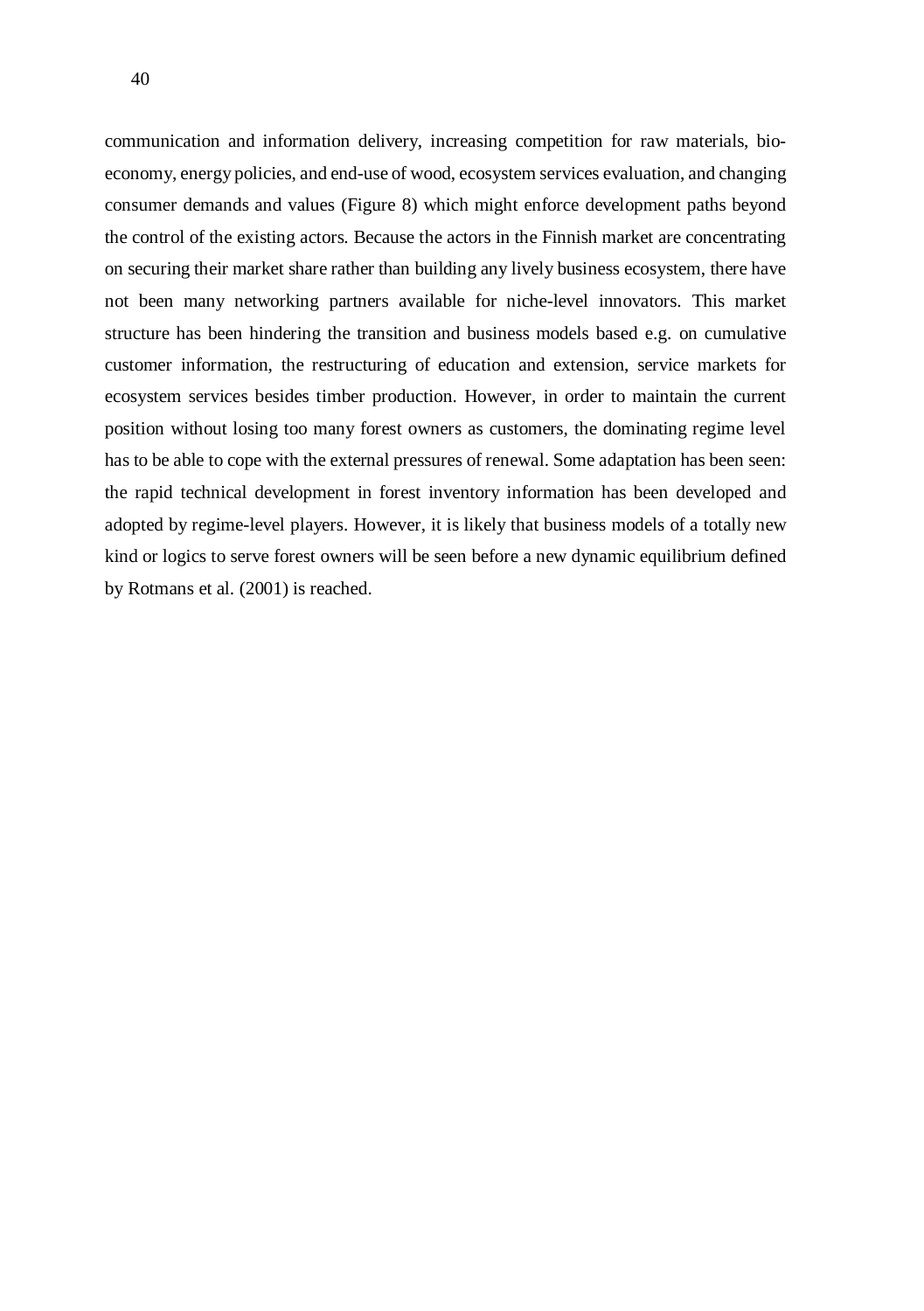### **REFERENCES**

- Alig R. J. (2003). U.S. landowner behavior, land use and land cover changes, and climate change mitigation. Silva Fennica 37(4): 511–527.
- Amit R., Zott C. (2001). Value creation in e-business. Strategic Management Journal 22(6– 7): 493–520. http://dx.doi.org/10.1002/smj.187
- Anker T., Sparks L., Moutino L., Grönroos C. (2015). Consumer dominant value creation: A theoretical response to the recent call for a consumer dominant logic of marketing. European Journal of Marketing 49 (3): 532–560. http://dx.doi.org/10.1108/EJM-09-2013-0518
- Asikainen A.-R., Hujala T., Kurttila M. (2014). Metsänomistajien näkemyksiä metsänkäsittelyvaihtoehdoista ja metsäammattilaisten palelunkehittämisnäkökulmia – Metsänhoitoyhdistys Päijät-Hämeen tapaustutkimus. Metsätieteen aikakauskirja 3: 149– 162. (In Finnish).
- Baron S., Warnaby G., Hunter-Jones P. (2014). Service(s) marketing research: developments and directions. International Journal of Management Reviews 16(2): 150–171. http://dx.doi.org/10.1111/ijmr.12014
- Barney J. (1991). Firm resources and sustained competitive advantage. Journal of Management 17(1): 99–120. http://dx.doi.org/10.1177/014920639101700108
- Berglund H., Sandström C. (2013). Business model innovation from an open systems perspective: structural challenges and managerial solutions. International Journal of Product Development 18(3): 274–285. http://dx.doi.org/10.1504/IJPD.2013.055011
- Bliss J., Martin A. (1989). Identifying small-scale forest management motivations with qualitative methods. Forest Science 35(2): 601–622.
- Boon T., Meilby H., Thorsen B. (2004). An empirically based typology of private forest owners in Denmark: improving communication between authorities and owners. Scandinavian Journal of Forest Research 19(S4):45–55. http://dx.doi.org/10.1080/14004080410034056
- Brown T., Bergsrtöm J., Loomis J. (2007). Defining, valuing, and providing ecosystem goods and services. Natural researches journal 47(2): 329–376.
- Brown H., Patterson A. (2009). Harry Potter and the Service-Dominant Logic of Marketing: a cautionary tale. Journal of marketing management 25(5–6): 519–533. http://dx.doi.org/10.1362/026725709X461830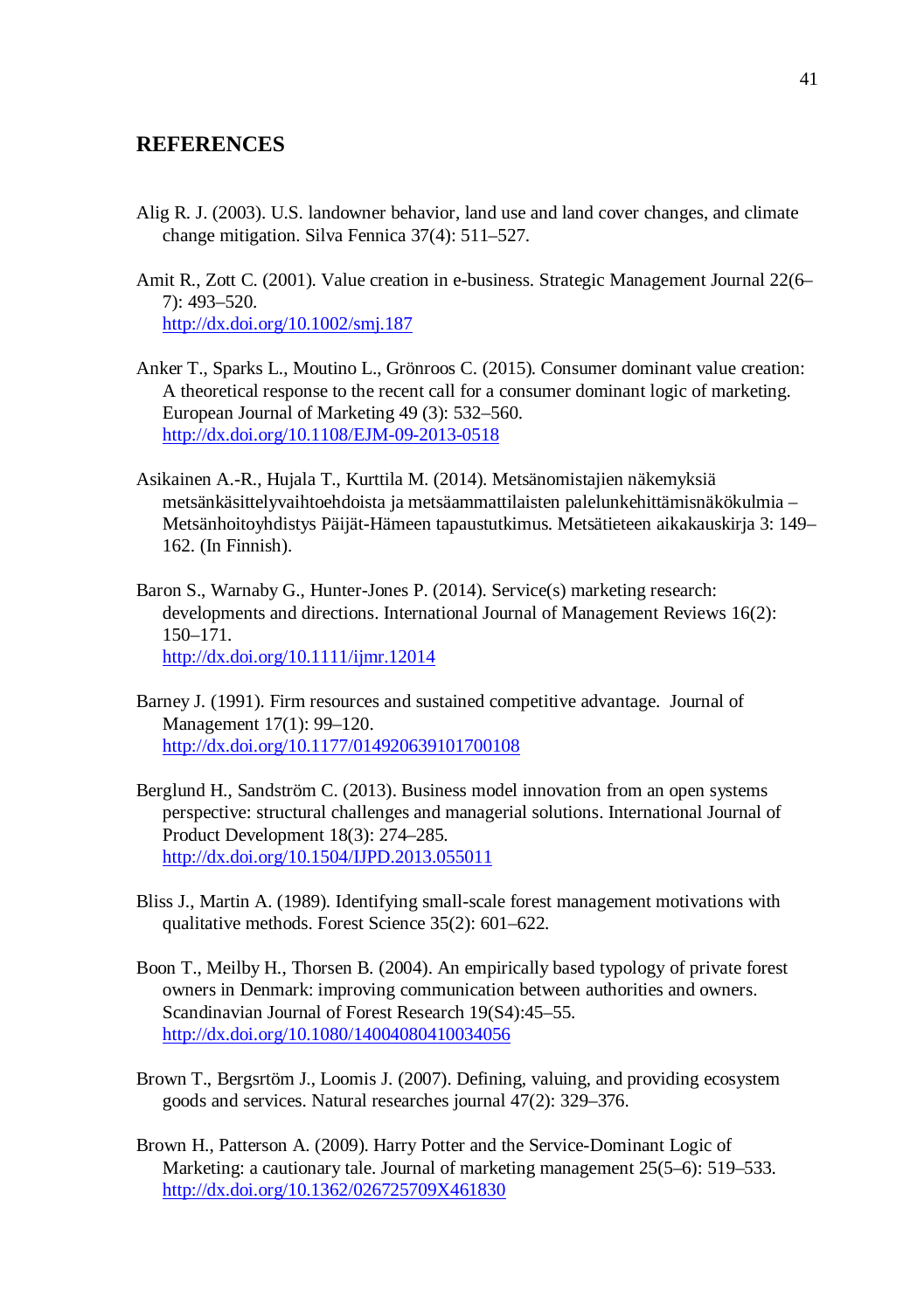- Chesbrough H. (2007). Business model innovation: it's not just about technology anymore. Strategy & Leadership 35(6): 12–17. http://dx.doi.org/10.1108/1087857071083371
- Chesbrough H., Rosenbloom R. (2002). The role of the business model in capturing value from innovation: evidence from Xerox Corporation's technology spin-off companies. Industrial and Corporate Change 11(3): 529–555. http://dx.doi.org/10.1093/icc/11.3.529
- Coombs R., Miles I. (2000). Innovation, measurement and services: the new problematique. In: Metcalfe J.S., Miles, I. (Eds.) Innovation systems in the services economy: measurement and case study analysis. Kluwer Academic, Boston. p. 85–103.
- Cooper R. (2011). Perspective: the innovation dilemma: how to innovate when the market is mature. Journal of Product Innovation Management 28(S1): 2–27. http://dx.doi.org/10.1111/j.1540-5885.2011.00858.x
- Costanza R., de Groot R., Sutton P., van der Ploeg S., Anderson S., Kubiszewski I., Farber S., Turner R. (2014). Changes in the global value of ecosystem services. Global Environmental Change 26: 152–158. http://dx.doi.org/10.1016/j.gloenvcha.2014.04.002
- Dean T.J., Meyer G.D. (1996). Industry environments and new venture formations in US manufacturing: a conceptual and empirical analysis of demand determinants. Journal of Business Venturing 11(2): 107–132. http://dx.doi.org/10.1016/0883-9026(95)00109-3
- Den Hertog P., Rubalcaba L. (2010). Policy frameworks for service innovation. A menu approach. In: Gallouj F, Djellal F (eds.) Handbook of innovation and services. Edward Elgar, Cheltenham. p. 621–652.
- Elzen B., Geels F.W., Green K. (Eds.) (2004). System Innovation and the Transition to Sustainability: Theory, Evidence and Policy. Edward Elgar, Cheltenham.
- FTP (2013a), "Horizons Vision 2030 for the European Forest-based Sector", Forest-Based Sector Technology Platform, available at: http://www.forestplatform.org/. [Cited 19 Jan 2015].
- FTP (2013b) "Strategic Research and Innovation Agenda for 2020", Forest-Based Sector Technology Platform, available at: http://www.forestplatform.org. [Cited 19 Jan 2015].
- Gallouj F. (2002). Innovation in the service economy: the new wealth of nations. Edward Elgar, Cheltenham.
- Gebauer H., Fleisch E., Friedli T. (2005). Overcoming the Service Paradox in Manufacturing Companies. European management journal 23(1) 14–26. http://dx.doi.org/10.1016/j.emj.2004.12.006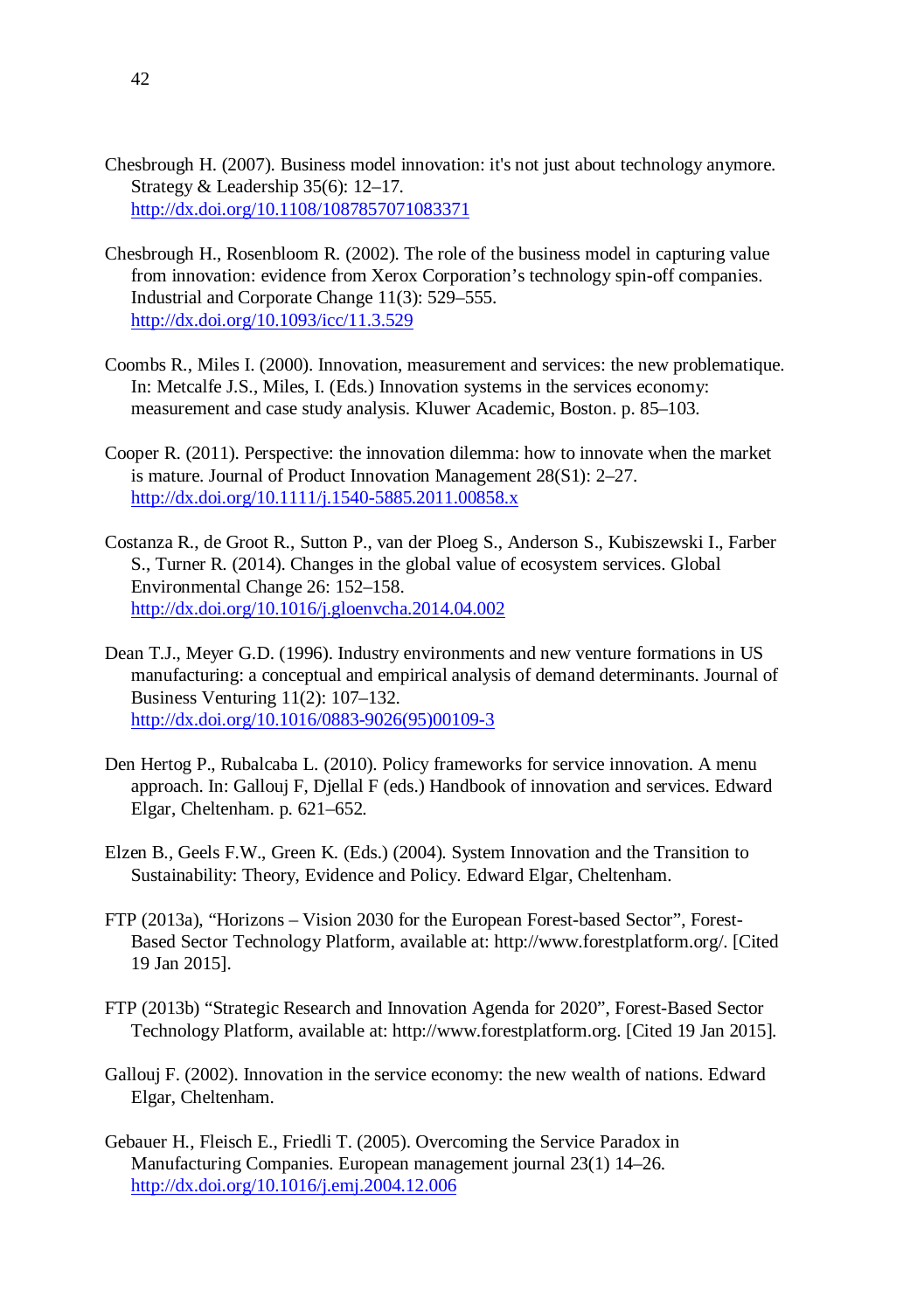- Geels F.W. (2002). Technological transitions as evolutionary reconfiguration processes: a multi-level perspective and a case study. Research Policy 31: 1257–1274. http://dx.doi.org/10.1016/S0048-7333(02)00062-8
- Geels F.W. (2005) Processes and patterns in transitions and system innovations: refining the co-evolutionary multi-level perspective. Technological Forecasting and Social Change 72(6):681–696. http://dx.doi.org/10.1016/j.techfore.2004.08.014
- Geels F.W. (2011). The multi-level perspective on sustainability transitions: Responses to seven criticisms. Environmental Innovation and Societal Transitions 1: 24–40. http://dx.doi.org/10.1016/j.eist.2011.02.002
- Geels F.W., Schot J.W. (2007). Typology of sociotechnical transition pathways. Research Policy 36: 399–417. http://dx.doi.org/10.1016/j.respol.2007.01.003
- Gephart R. (2004). Qualitative Research and the Academy of Management Journal. Academy of Management Journal 47(4): 545–462.
- Grönroos C. (2008). Service logic revisited: who creates value? And who co-creates? European Business Review 20(4): 298–314. http://dx.doi.org/10.1108/09555340810886585
- Grönroos C. (2011). A service perspective on business relationships: The value creation, interaction and marketing interface. Industrial Marketing Management 40(2): 240–247. http:/dx.doi.org/10.1016/j.indmarman.2010.06.036
- Grönroos C., Voima P. (2013). Critical service logic: making sense of value creation and co-creation. Journal of the Academic Marketing Science, 41:133–150. http://dx.doi.org/10.1007/s11747-012-0308-3
- Hallikainen V., Hyppönen M., Pernu L., Puoskari J. (2010). Family forest owners' opinions about forest management in northern Finland. Silva Fennica 44(2) :363–384. http://urn.fi/URN:NBN:fi:ELE-1511947
- Haynes R.W. (2002). Forest management in the 21st century: changing numbers, changing context. Journal of Forestry 100(2): 38–43.
- Heikkilä M., Kuivaniemi L. (2012). Ecosystem under construction: An action research study on entrepreneurship in a business ecosystem. Technology innovation management review 2(6): 18–24.
- Heinonen K., Strandvik T., Mickelsson K.-J., Edvardsson B., Sundström E., Andersson P. (2010). A customer-dominant logic of service. Journal of Service Management 21(4): 531–548. http://dx.doi.org/10.1108/09564231011066088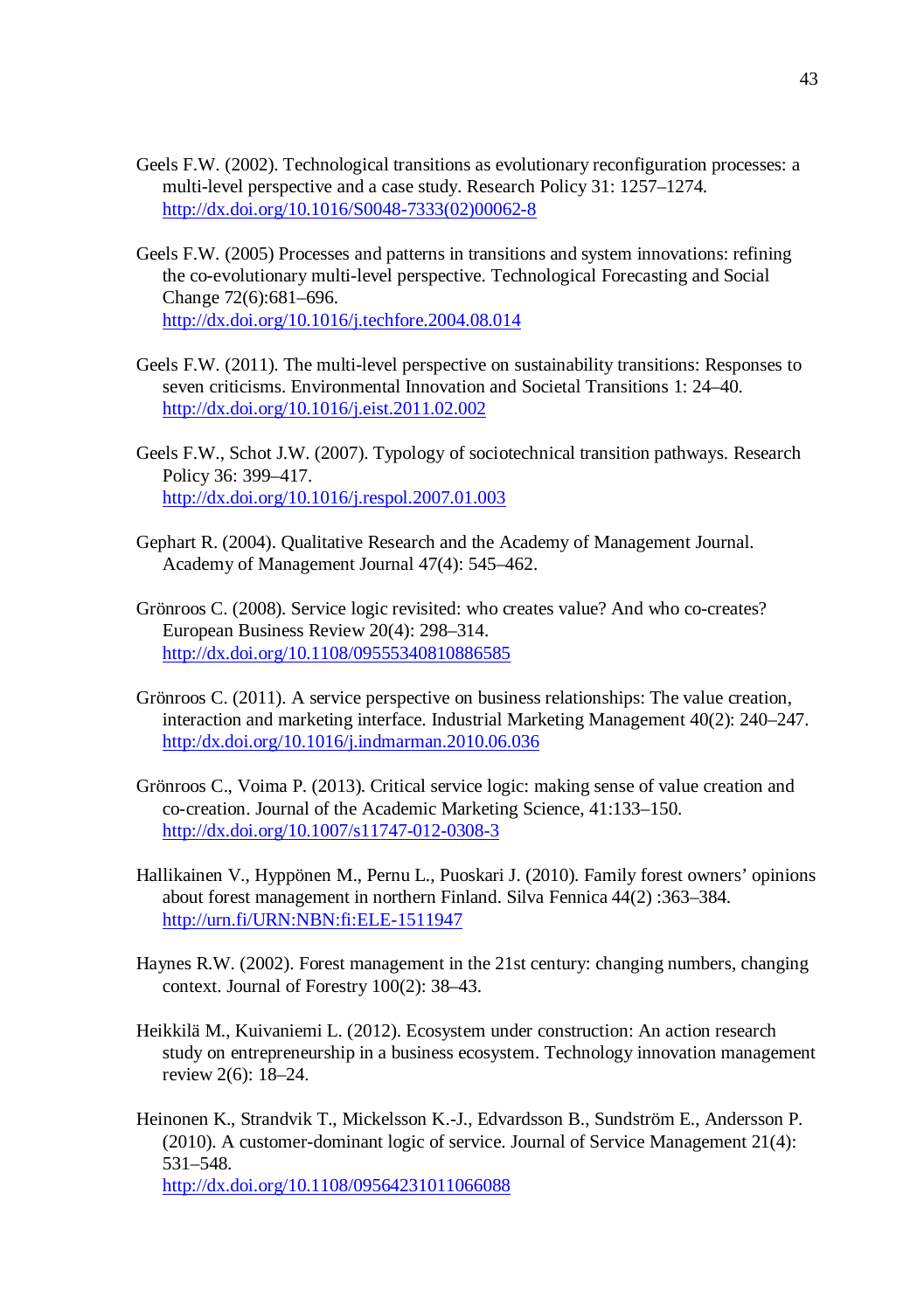- Helkkula A., Kelleher C., Pihlström M. (2012). Characterizing Value as an Experience: Implications for Service Researchers and Managers. Journal of service research 15(1): 59–75. http://dx.doi.org/10.1177/1094670511426897
- Hetemäki L., Niinistö S., Seppälä R., Uusivuori J. (Eds.) (2011), Murroksen jälkeen Metsien käytön tulevaisuus Suomessa, METLA, Metsämiestensäätiö, Metsäkustannus Oy, Finland. (In Finnish).
- Hetemäki L., Hänninen R. (2013). Suomen metsäalan taloudellinen merkitys nyt ja tulevaisuudessa. Kansantaloudellinen aikakauskirja, The Finnish Economic Journal 2013. p. 191–208. (In Finnish).
- Hirsch F., Korotkov A., Wilnhammer M. (2007). Private forest ownership in Europe. FAO, Rome, Italy. Unasylva 228(58).
- Hujala T., Kurttila M., Karppinen H. (2013). Customer segments among family forest owners: combining ownership objectives and decision-making styles. Small Scale Forestry 12(3): 335–351. http://dx.doi.org/10.1007/s11842-012-9215-1
- Hurmekoski E., Hetemäki L. (2013). Studying the future of the forest sector: Review and implications for long-term outlook studies. Forest Policy and Economics 34: 17–29. http://dx.doi.org/10.1016/j.forpol.2013.05.005
- Hänninen H., Karppinen H. (2010). Yksityismetsänomistajat puntarissa. Julkaisussa: Sevola, Y. (ed). Metsä, talous, yhteiskunta. Katsauksia metsäekonomiseen tutkimukseen. Metlan työraportteja 145: 55–67. (In Finnish).
- Häyrinen L., Mattila O., Berghäll S., Toppinen A. (2014). Forest Owners' Sociodemographic Characteristics as Predictors of Customer Value: Evidence from Finland. Small-scale Forestry 14(1): 19–37. http://dx.doi.org/10.1007/s11842-014-9271-9
- Kasanen M. (2011). Private forest owners' management choices in twenty-first century Finland. University of Oulu, Faculty of Humanities, Cultural Antropology. Acta Univ. Ouluensis 8. (In Finnish). http://urn.fi/urn:isbn:9789514296796
- Markides C. (2008). Game-Changing Strategies How to Create New Market Space in Established Industries by Breaking The Rules. Jossey-Bass, San Francisco, CA.
- Karppinen H. (1998). Values and objectives of non-industrial private forest owners in Finland. Silva Fennica 32(1):43–59.
- Karppinen H., Hänninen H., Ripatti P. (2000). Suomalainen metsänomistaja 2000. Metsäntutkimuslaitoksen tiedonantoja 852. (In Finnish).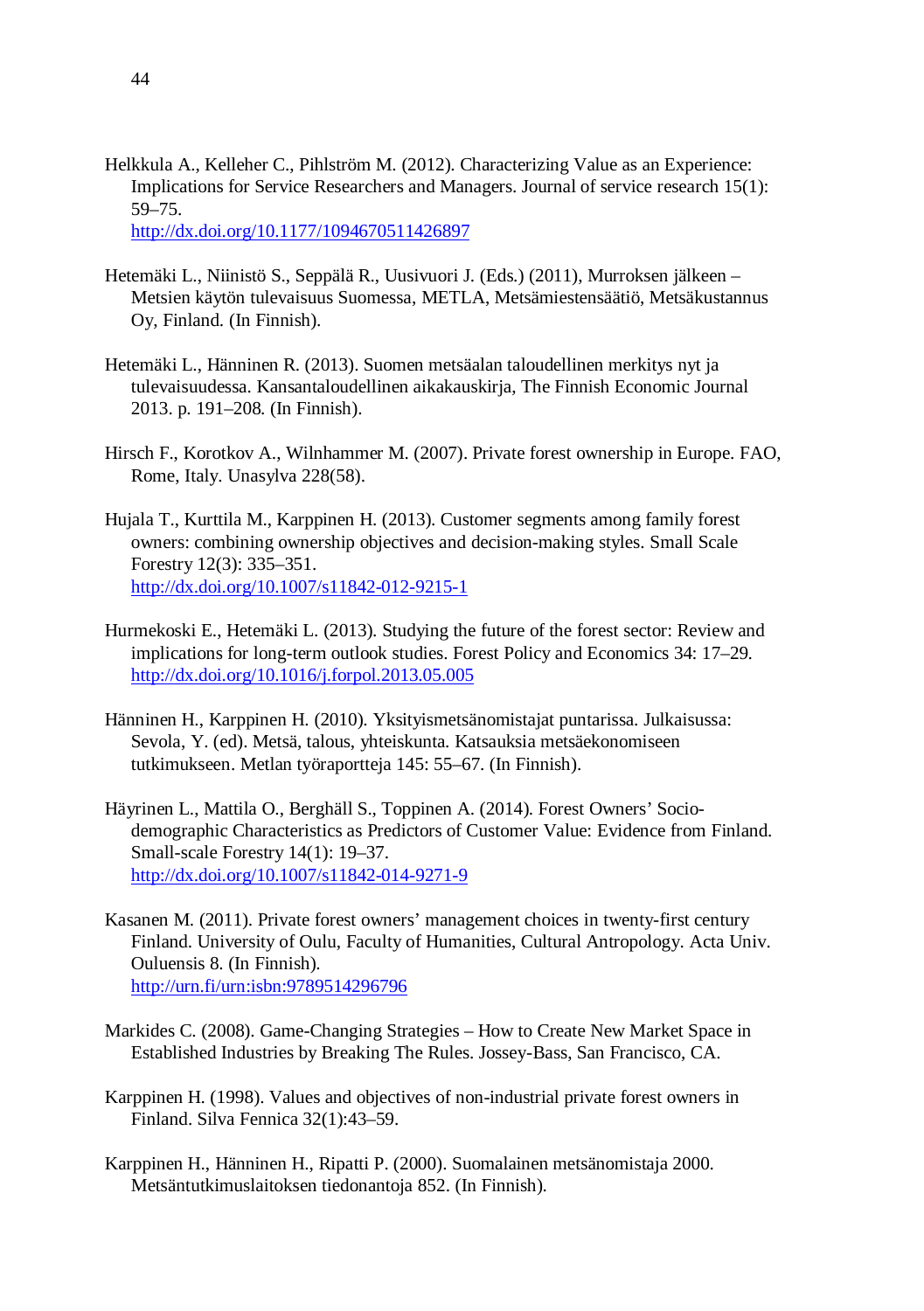- Karppinen H., Korhonen M. (2013). Do forest owners share the public's values? An application of Schwartz's value theory. Silva Fennica 47(1): 1–16. http://dx.doi.org/10.14214/sf.894
- Kindström D., Kowalkowski C. (2014). Service innovation in product-centric firms: A multidimensional business model perspective. Journal of Business & Industrial Marketing 29(2): 96–111. http://dx.doi.org/10.1108/JBIM-08-2013-0165

Korhonen H. (2014). Widening the perspective on industrial innovation: a servicedominant-logic approach. Technology Innovation Management Review 4(5): 31–39.

- Koskela T. (2011). Vapaaehtoinen metsäluonnon monimuotoisuuden turvaaminen metsänomistajien näkemyksiä METSO-ohjelmasta. Working papers of the Finnish Forest Research Institute 216. (in Finnish).
- Kunz W., Hogreve J. (2011). Toward a deeper understanding of service marketing: the past, the present, and the future. International Journal of Research in Marketing 28(3): 231– 247. http://dx.doi.org/10.1016/j.ijresmar.2011.03.002
- Kurtz W.B., Lewis B.J. (1981). Decision-making framework for non-industrial private forest owners: an application in the Missouri Ozarks. Journal of Forestry 79(5): 285– 288.
- Kuuluvainen J., Karppinen H., Hänninen H., Uusivuori J. (2014). Effects of gender and length of land tenure on timber supply in Finland. Journal of Forest Economics 20: 363– 379.

http://dx.doi.org/10.1016/j.jfe.2014.10.002

- Luke (2015). Forest ownership. http://www.metla.fi/metla/finland/finland-forestowners.htm. [Cited 25 Feb 2015].
- Luisetti T., Jackson E., Turner R. (2013). Valuing the European coastal blue carbon storage benefit. Marine Pollution Bulletin 71(1–2): 101–106. http://dx.doi.org/10.1016/j.marpolbul.2013.03.029
- Lusch R., Vargo S. (2014). Service-dominant logic: premises, perspectives, possibilities. Cambridge University Press.
- Mattila O., Toppinen A., Tervo M., Berghäll S. (2013). Non-industrial Private Forestry Service Markets in a Flux: Results from a Qualitative Analysis on Finland. 15.01.2013. Small-Scale Forestry 12(4): 559–578. http://dx.doi.org/10.1007/s11842-012-9231-1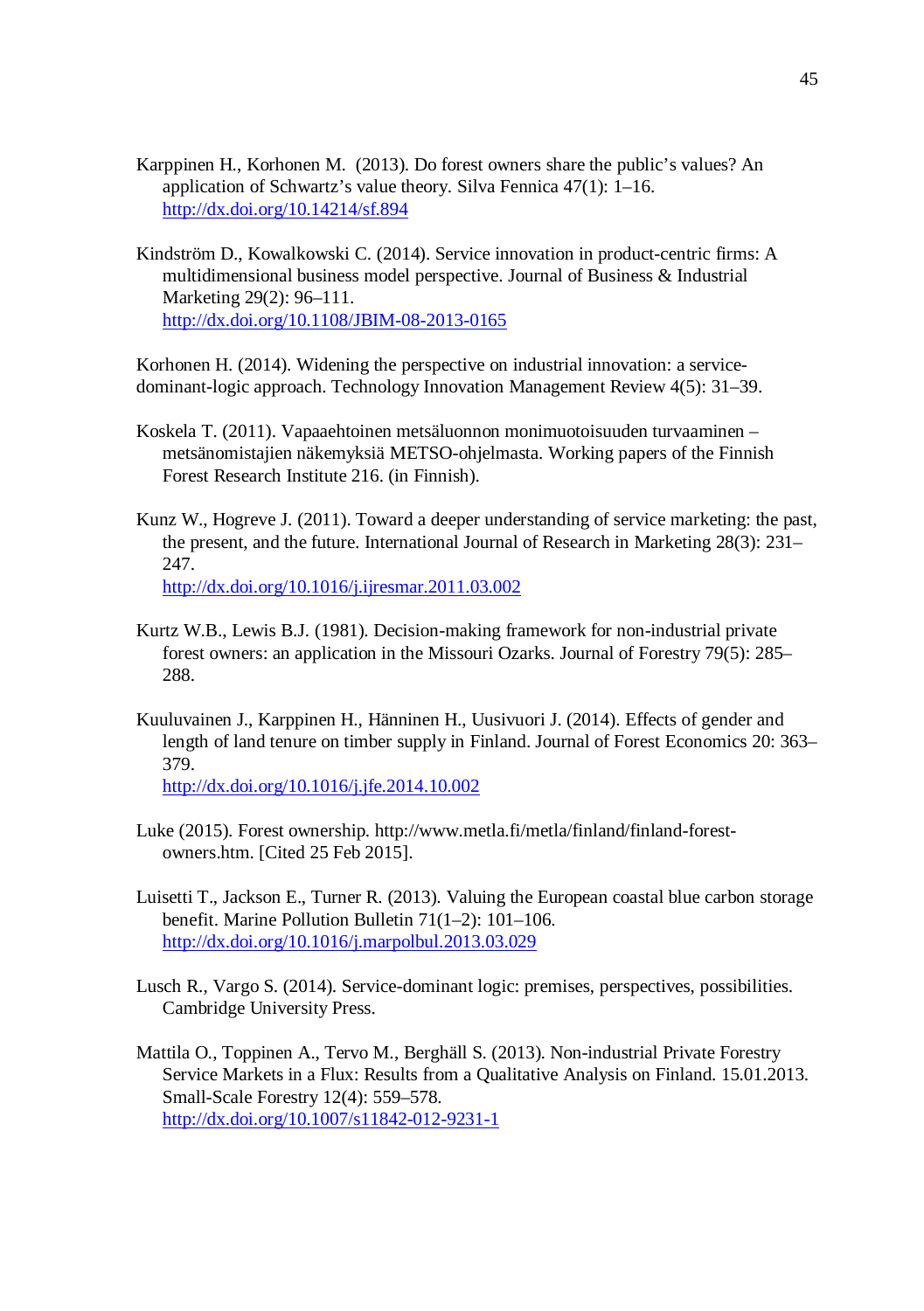Matthyssens P., Vandenbempt K. (2008). Moving from basic offering to value-added solutions: Strategies, barriers and alignment. Industrial Marketing Management 37(3): 316–328.

http://dx.doi.org/10.1016/j.indmarman.2007.07.008

- Mattila O., Roos A. (2014). Service logics of providers in the forestry services sector: Evidence from Finland and Sweden. Forest Policy and Economics 43: 10–17. http://dx.doi.org/10.1016/j.forpol.2014.03.003
- Mattila O., Häyrinen L., Berghäll S., Toppinen A. (2014). Paths for new services important factors in owning forests for Finnish NIPF owners in the context of ecosystem services. Presentation at IUFRO World Congress C-26 (27) Forest Owners and Climate Change Adaptation, Tuesday, October 7<sup>th</sup>.
- Maxwell J.A. (1996). Qualitative Research Design: An Interactive Approach. SAGE Publications, London.
- MEA (2005), (Millennium Ecosystem Assessment). Ecosystems and Human Well-being: Synthesis. Island Press, Washington, DC.
- Michel S., Brown S., Gallan A. (2008). Service-logic innovations: How to innovate customers, not products. California management review, 50(3): 49–65. http://dx.doi.org/10.2307/41166445
- Moore J. (1993). Predators and Prey: A New Ecology of Competition. Harvard business review, May-June, Reprint 93309.
- Nenonen S., Storbacka K. (2010). Business model design: conceptualizing net worked value co-creation. International Journal of Quality and Service Sciences 2(1): 43–59. http://dx.doi.org/10.1108/17566691011026595
- Niskanen A. (2005). Forest sector entrepreneurship in Europe Summary of country studies of COST Action E30. Silva Carelica 52.
- Näyhä A., Pelli P., Hetemäki L. (2015). Services in the forest-based sector unexplored futures. Foresight 17(4): 378-398. http://dx.doi.org/10.1108/FS-08-2013-0034
- OECD (2005). Enhancing the performance of the services sector. OECD Publishing, Paris.
- Ostrom A., Bitner M., Brown S., Burkhard K., Goul M., Smith-Daniels V., Demirkan H., Rabinovich E. (2010). Moving Forward and Making a Difference: Research Priorities for the Science of Service. Journal of Service Research 13(1): 4–36. http://dx.doi.org/10.1177/1094670509357611
- Ovaskainen V., Horne P., Pouta P., Sievänen T. (2002). Luonnon virkistyskäytön taloudelliset vaikutukset. Metsätieteen aikakauskirja 1/2002: 59–65 (In Finnish).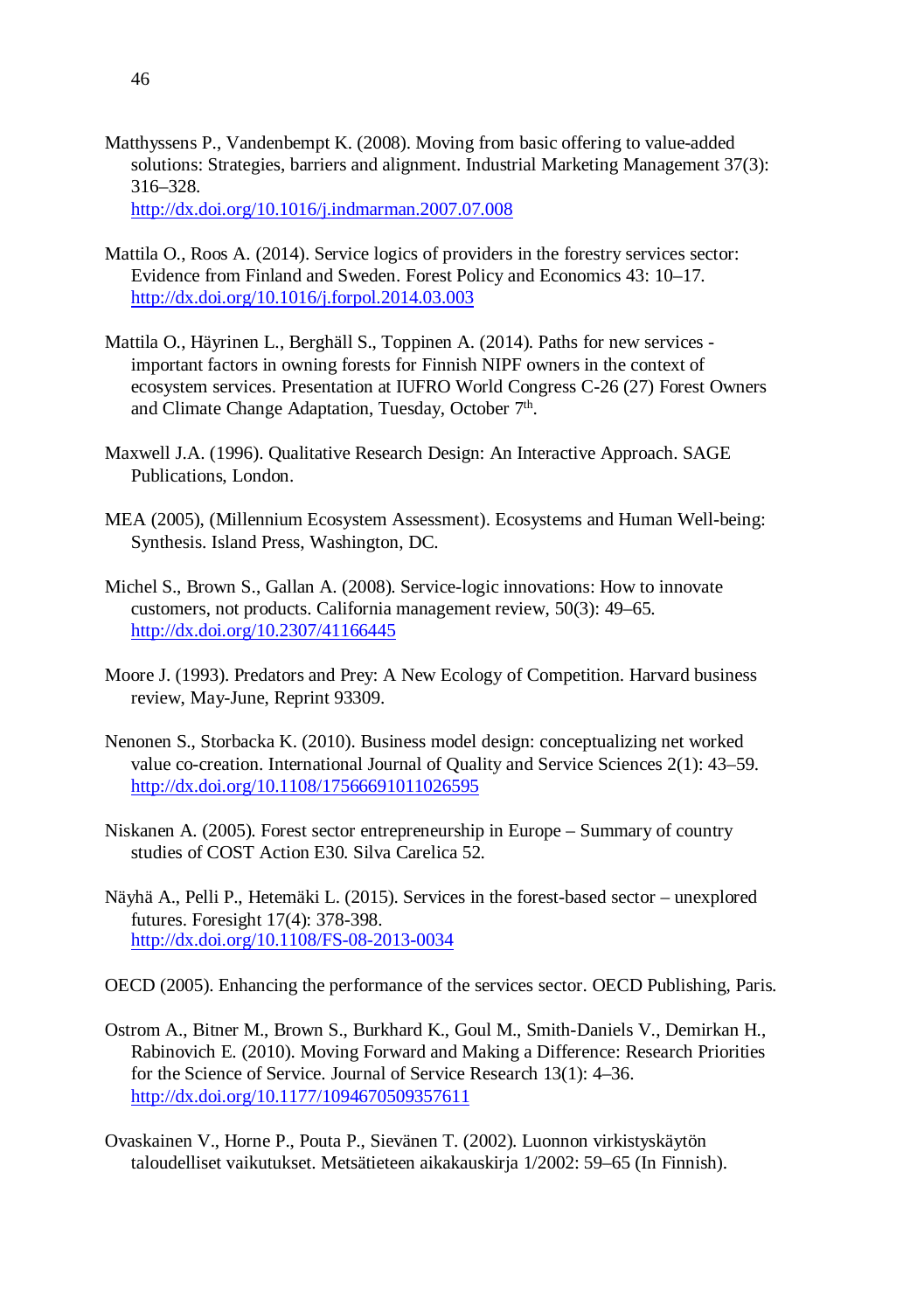- Parviainen J., Västilä S. (2012). Legal framework and legislation. In: Parviainen J., Västilä S. (eds.) State of Finland's forests 2012 based on the criteria and indicators of sustainable forest management. Updated html version of 'State of Finnish Forests 2011', Publications of the Ministry of Agriculture and Forestry 5a, Ministry of Agriculture and Forestry & Finnish Forest Research Institute. http://www.metla.fi/metinfo/sustainability/SF-2-legal-framework.htm. [Cited 2 Feb 2015].
- Perez C. (2002). Technological Revolutions and Financial Capital: The Dynamics of Bubbles and Golden Ages. Edward Elgar, Cheltenham.
- Porter M.E. (2001). Strategy and the internet, Harvard Business Review 79(3): 62–79.
- Prahalad C., Bettis R. (1986). The dominant logic: A new linkage between diversity and performance. Strategic Management Journal 7(6): 485–501. http://dx.doi.org/10.1002/smj.4250070602
- Ravald A., Grönroos C. (1996). The value concept and relationship marketing. European Journal of Marketing 30(2): 19–30.
- Rotmans J., Kemp R., van Asselt M. (2001). More evolution than revolution: transition management in public policy. Foresight  $3(1)$ : 15–31. http://dx.doi.org/10.1108/14636680110803003
- Rämö A.K., Toivonen R. (2009). Uusien metsänomistajien asenteet, motiivit ja aikomukset metsiin ja metsänomistukseen liittyvissä asioissa. Pellervon taloudellisen tutkimuslaitoksen raportteja 216. (In Finnish)
- Saaranen-Kauppinen A., Puusniekka A. (2006). KvaliMOTV menetelmäopetuksen tietovaranto, pdf-verkkojulkaisu. Tampere. Yhteiskuntatieteellinen tietoarkisto, Tampere. Available: http://www.fsd.uta.fi/menetelmaopetus/ (In Finnish). [Cited 2 Feb 2015].
- Santala M., Parvinen P. (2007). From strategic fit to customer fit. Management decision 45(3): 582–601. http://dx.doi.org/10.1108/00251740710745133
- Scott W. (1995). Institutions and Organizations. Ideas, Interests and Identities. Sage. http://dx.doi.org/10.3917/mana.172.0136
- Schmithüsen F., Hirsch F. (2010). Private forest ownership in Europe. Geneva timber and forest study papers 26. Geneva: United Nations.
- State of Finland's Forests (2012): Finnish Forests in European context demonstrated with selected indicators. http://www.metla.fi/metinfo/sustainability/finnish.htm. [Cited 12 Jan 2015].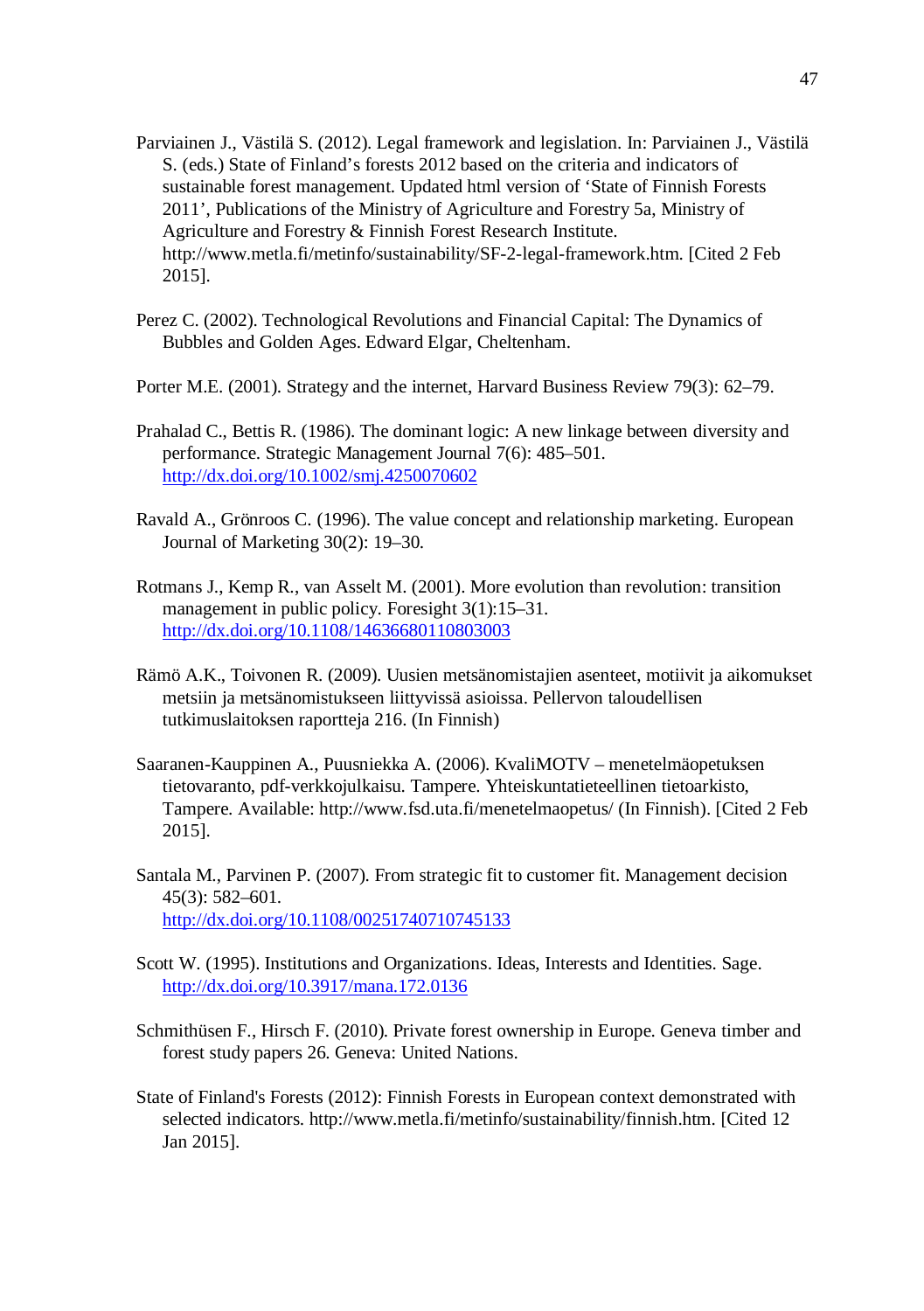- Teece D., Pisano G., Shuen A. (1997). Dynamic capabilities and strategic management. Strategic Management Journal 18(7): 509–533.
- Teece D. (2007). Explicating dynamic capabilities: the nature and microfoundations of (sustainable) enterprise performance. Strategic Management Journal 28: 1319–1350. http://dx.doi.org/10.1002/smj.640
- Toppinen A., Wan M., Lähtinen K. (2013). Strategic orientations in global forest industry. Book Chapter 17 in Hansen, E. et al. (Ed.): Global Forest Industry: Trends, Management and Sustainability. Taylor & Francis Ltd.
- Tun-Mint J., Burns L., King N. (2013). The effect of behavioral tracking practices on consumer' shopping evaluiation and repurchase intention toward trusted online retailers. Computers in human behavior 29: 901–909. http://dx.doi.org/10.1016/j.chb.2012.12.021
- Umaerus P., Lidestav G., Eriksson L., Nordin M. (2013). Gendered business activities in family farm forestry: from round wood delivery to health service. Scandinavian Journal of Forest Research 28(6): 596–600. http://dx.doi.org/10.1080/02827581.2013.793385
- UNECE/FAO (2005). European Forest Sector Outlook Study (EFSOS) 1960-2000-2020. http://www.fao.org/docrep/008/ae428e/ae428e00.htm. [Cited 19 Jan 2015].
- UNECE/FAO (2011), European Forest Sector Outlook Study (EFSOS II), UNECE Timber Committee - FAO European Forestry Commission http://www.unece.org/efsos2.html. [Cited 19 Jan 2015].
- van Ark B., Broersma L., den Hertog P. (2003). Service innovation, performance and policy: a review. Research series 6, Ministry of Economic Affairs, The Hague.
- van de Poel I. (2003). The transformation of technological regimes. Research Policy 32: 49–68. http://dx.doi.org/10.1016/S0048-7333(01)00195-0
- Vargo S., Maglio P., Akaka M. (2008). On value and value co-creation: A service systems and service logic perspective. European management journal 26: 145–152. http://dx.doi.org/10.1016/j.emj.2008.04.003
- Vargo S., Morgan F. (2005). Services in society and academic thought: An historical analysis. Journal of macromarketing 25(1): 42–53. http://dx.doi.org/10.1177/0276146705275294
- Vargo S., Lusch R. (2004). Evolving to a New Dominant Logic for Marketing. Journal of Marketing 68: 1–17. http://dx.doi.org/10.1509/jmkg.68.1.1.24036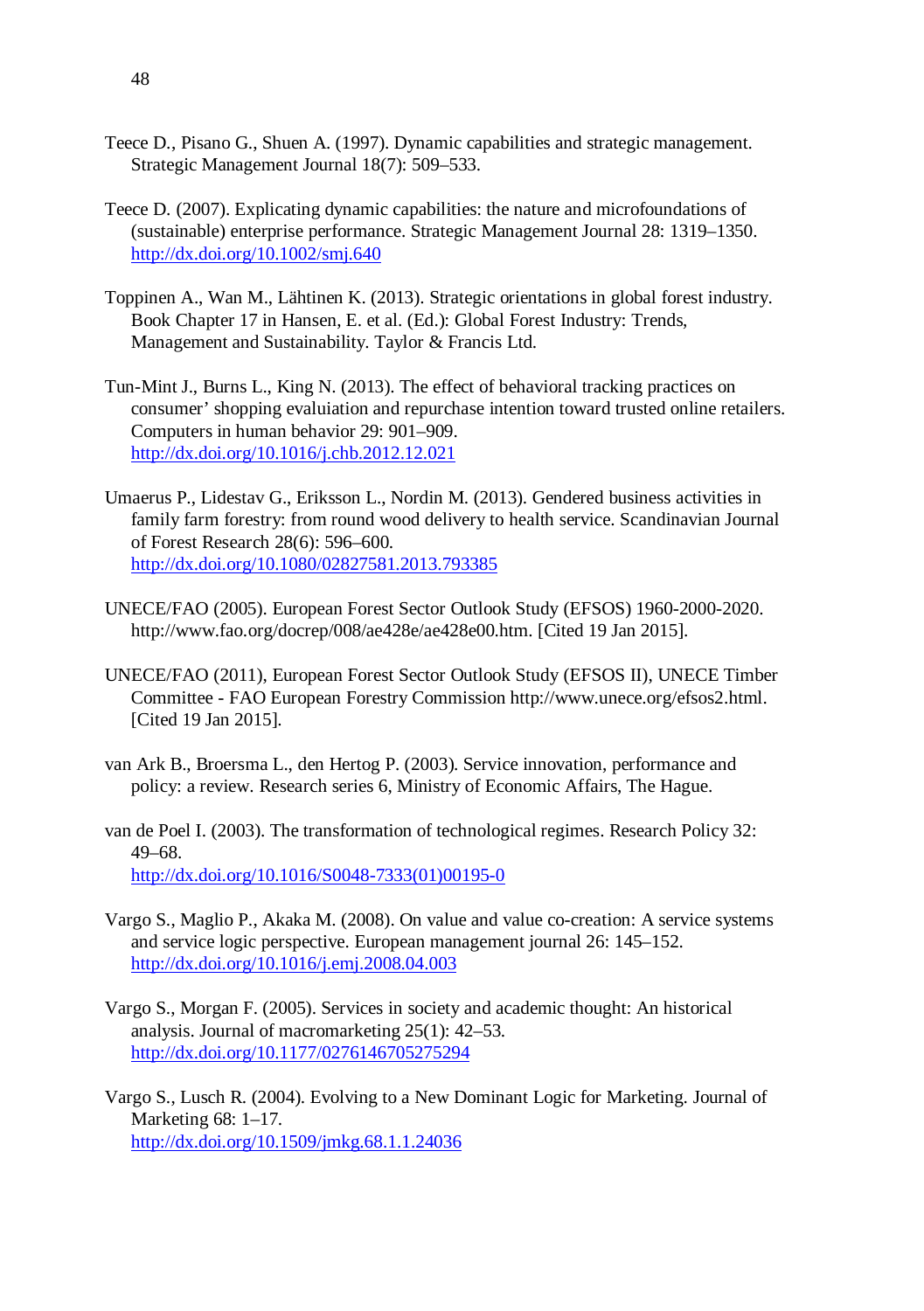- Vargo S., Lusch R. (2008). Service-dominant logic: continuing the evolution. Journal of the Academy of Marketing Science 36(1): 1–10. http://dx.doi.org/10.1007/s11747-007-0069-6
- Vargo S., Lusch R. (2011). It's all B2B…and beyond: toward a system perspective of the market. Industrial Marketing Management 40(2): 181–187. http://dx.doi.org/10.1016/j.indmarman.2010.06.026
- Viljakainen A., Toivonen M. (2014). The futures of magazine publishing: Servitization and co-creation of customer value. Futures 64: 19–28. http://dx.doi.org/10.1016/j.futures.2014.10.004
- von Hippel E. (2005). Democratizing Innovation. Massachusetts Institute of Technology, Cambridge, Massachusetts. p. 63. http://web.mit.edu/evhippel/www/books.htm. [Cited 15 Dec 2014].
- von Hippel E., de Jong J., Flowers S. (2012). Comparing Business and Household Sector Innovation in Consumer Products: Findings from a Representative Study in the United Kingdom. Management Science 58(9): 1669–1681. http://dx.doi.org/10.1007/s11842-005-0001-1
- Wallin A., Koskela-Huotari K., Rönkä S. (2013). Three complementary perspectives in service science: service-dominant logic, systems thinking, and service design. In: Isomursu M., Toivonen M. Kokkala M., Pussinen P. (eds.) Highlights in service research, VTT Research Highlights 6.
- Wiersum K., Elands B., Hoogstra M. (2005). Small-scale forest ownership across Europe: characteristics and future potential. Small-scale Forest Economics, Management and Policy 4(1): 1–19. http://dx.doi.org/10.1007/s11842-005-0001-1
- Zott C., Amit R. (2010). Business Model Design: An Activity System Perspective. Long Range Planning 43: 216–226. http://dx.doi.org/10.1016/j.lrp.2009.07.004

Zott C., Amit R., Massa L. (2011). The business model: recent developments and future research. Journal of Management 37(4): 1019–1042. http://dx.doi.org/10.1177/0149206311406265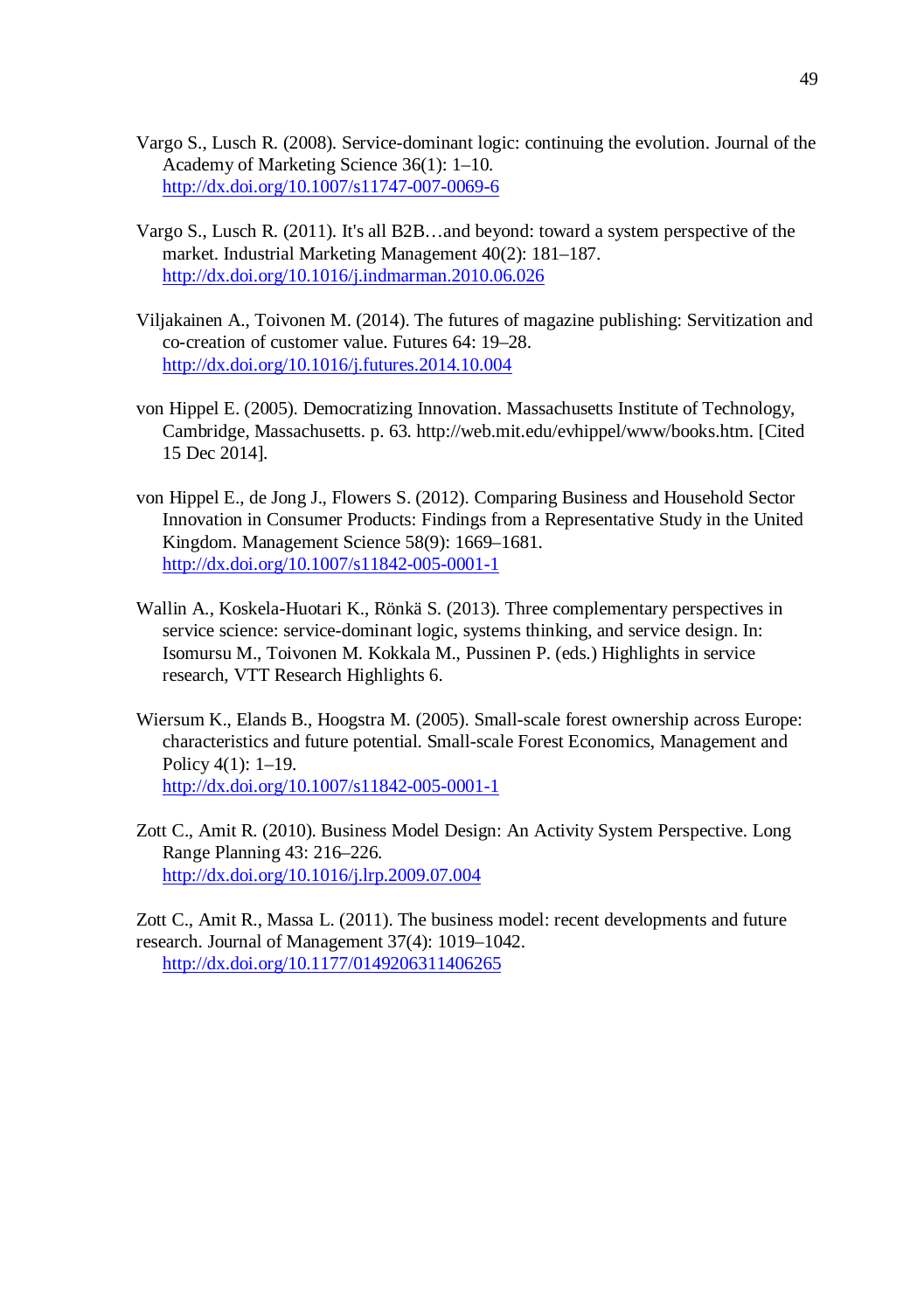## **Appendix 1**

Forest ownership objectives

- (1) My forest is part of my leisure time or residential environment (residential environment)
- (2) My forest offers me opportunities for picking berries and mushrooms (berry and mushroom picking)
- (3) Forest owning offers me possibilities for hunting (hunting)
- (4) My forest offers me opportunities for outdoor recreation (e.g. walking, jogging, hiking) (outdoor recreation)
- (5) My forest offers me opportunities for performing silvicultural work (providing functional exercise at the same time) (forest work)
- (6) My forest offers me regular income for consumption (regular sales income for consumption)
- (7) My forest is a financial asset for me for major purchases (house, car, agricultural buildings, and machinery) (funding of large investments)
- (8) My forest offers me labor income (labor income and employment)
- (9) I gain household timber from my forest (household timber)
- (10) My forest offers me an opportunity for maintaining and treasuring biodiversity (diverse flora and fauna) (biodiversity)
- (11) My forest offers me aesthetic experiences (aesthetic value)
- (12) My forest is an object of nature conservation for me (nature conservation)
- (13) My forest property improves my credit rating (credibility)
- (14) My forest offers economic security for my old age (security for old age)
- (15) My forest offers security against exceptional situations (security against exceptional situations)
- (16) My forest property is an asset for hedging against inflation (security against inflation)
- (17) My forest comprises a bequest for my heirs (inheritance)
- (18) Forestland ownership has intrinsic value for me (e.g. family estate) (inherent value)
- (19) My forest is a site for enjoying silence and meditation (solitude and meditation)
- (20) Through my forest I am connected to my native region (connection to native locality)
- (21) My forest is an investment object for me (investment)
- (22) Summer cottage and recreational building price level rises raises the value of my forests

Importance scale:  $1 = I$  don't know,  $2 =$  not important at all,  $3 =$  not very important,  $4 =$ quite important,  $5 = \text{very important}$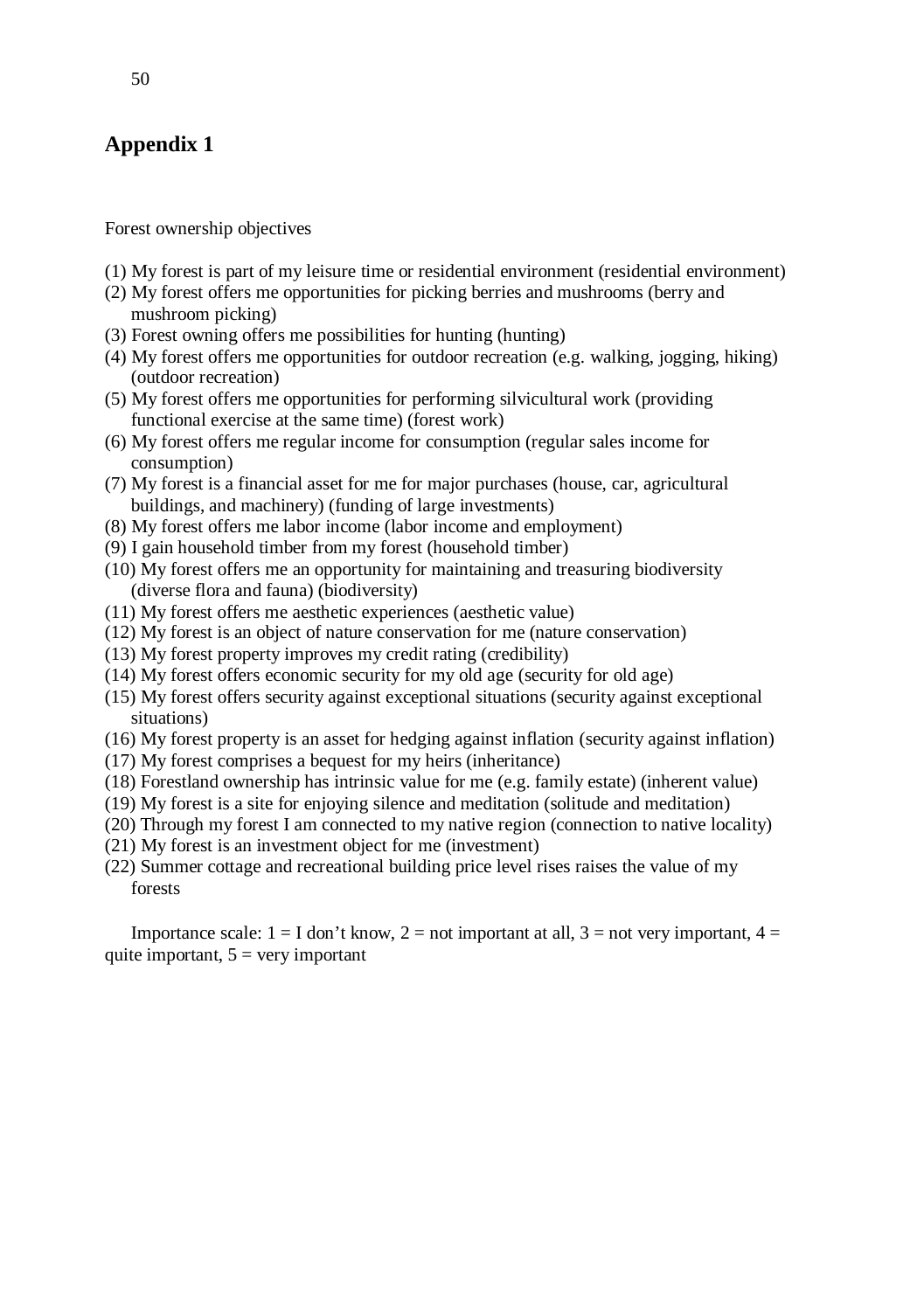## **Appendix 2**

| Kunnan metsät |  |
|---------------|--|
|               |  |

1. Kunnan nimi \_\_\_\_\_\_\_\_\_\_\_\_\_\_\_\_\_\_\_\_\_\_\_\_\_\_\_\_\_\_\_\_\_\_

Seuraavassa metsät jaetaan karkeasti neljään eri käyttömuotoon, eli talousmetsiin, virkistysmetsiin, taajamametsiin (kaaava-alueet) sekä suojelualueisiin. Voitte antaa vastaukset joko hehtaareina tai prosentteina.

2. Mikä on kunnan omistamien metsien jakauma (suurin piirtein) käyttömuodon mukaan?

| hehtaaria | prosenttia |
|-----------|------------|
|           |            |
|           |            |
|           |            |
|           |            |
|           |            |

Kunnan metsien pinta-ala (ha) \_\_\_\_\_\_

3. Millaisia muutostarpeita kuntanne omistamien metsien käyttömuotoihin kohdistuu

|                         | vähentää<br>runsaasti<br>(1) | vähentää<br>hieman<br>(2) | pitää<br>ennallaan<br>(3) | lisätä<br>hieman<br>(4) | lisätä<br>runsaasti<br>(5) |
|-------------------------|------------------------------|---------------------------|---------------------------|-------------------------|----------------------------|
| Talousmetsien osuutta   | Ο                            | О                         | $\circ$                   |                         | $\circ$                    |
| kunnan metsistä tulisi  |                              |                           |                           |                         |                            |
| Talousmetsien osuutta   | Ω                            | $\bigcirc$                | Ω                         | ∩                       | Ω                          |
| kunnan metsistä tulisi  |                              |                           |                           |                         |                            |
| Talousmetsien osuutta   | Ω                            | $\bigcirc$                | Ω                         | ∩                       | Ω                          |
| kunnan metsistä tulisi  |                              |                           |                           |                         |                            |
| Suojelualueiden osuutta | Ω                            | $\bigcirc$                | Ω                         |                         | O                          |
| kunnan metsistä tulisi  |                              |                           |                           |                         |                            |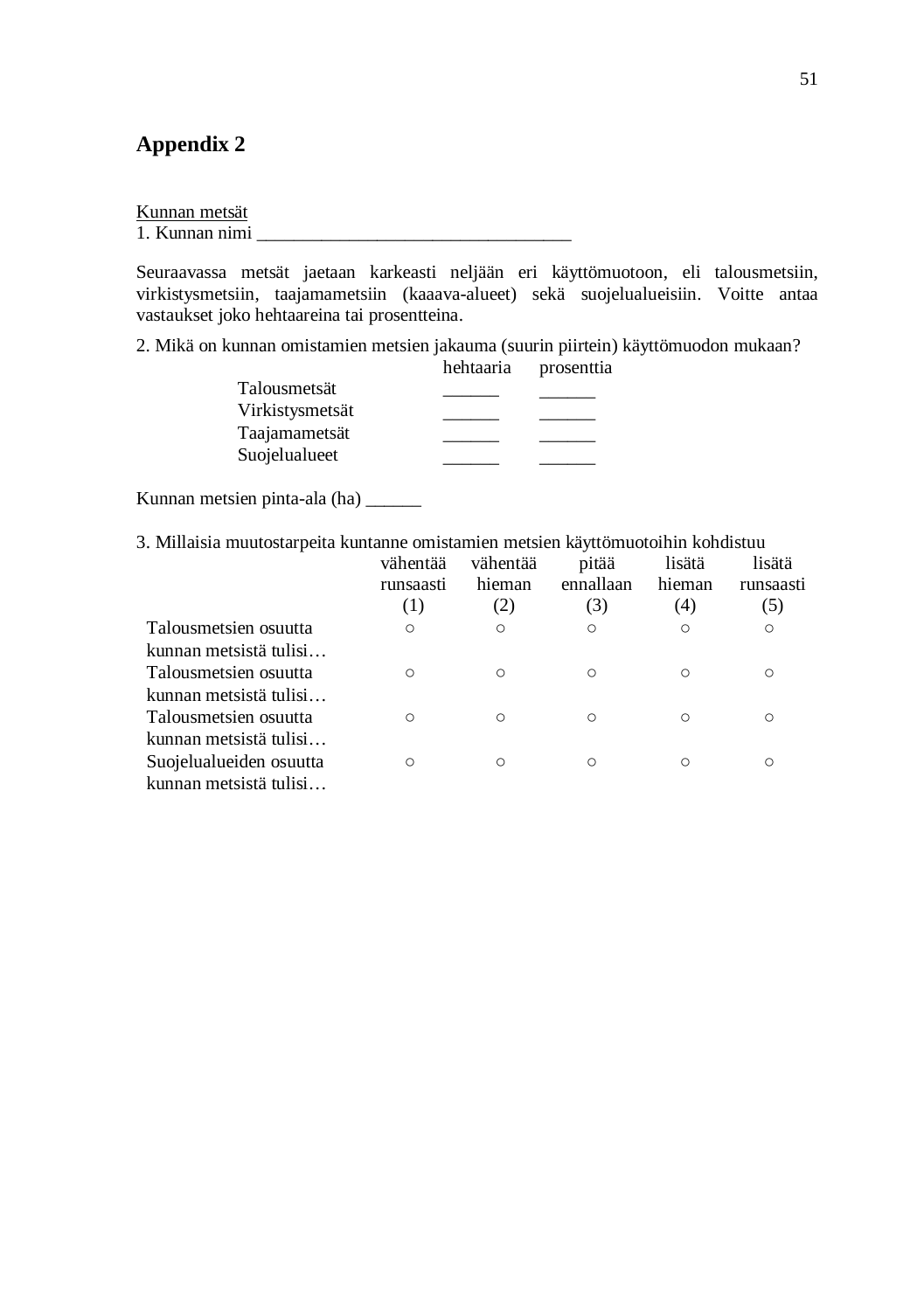## Kunnan alueen kaikki metsät ja niiden käyttö

4. Mitkä seuraavista väitteistä pitävät paikkansa koskien kunnan alueella olevien metsien taloudellista hyödyntämistä *metsänomistajista riippumatta:*

|                                | ei<br>lainkaan<br>(1) | jonkin<br>verran<br>(2) | melko<br>paljon<br>(3) | merkit-<br>tävästi<br>(4) | en osaa<br>sanoa |
|--------------------------------|-----------------------|-------------------------|------------------------|---------------------------|------------------|
| Kunnassa on metsäteollisuutta  | $\circ$               | Ο                       | Ο                      | $\circ$                   | Ο                |
| Kunnassa on matkailullisesti   | $\circ$               | $\circ$                 | Ο                      | $\circ$                   | Ο                |
| vetovoimaisia suojelualueita   |                       |                         |                        |                           |                  |
| Kunta hyödyntää paikallista    | $\circ$               | $\circ$                 | $\circ$                | $\circ$                   | Ο                |
| bioenergiaa                    |                       |                         |                        |                           |                  |
| Kunnassa on aktiivisia         | O                     | O                       | $\circ$                | Ο                         | ∩                |
| luontomatkailuyrityksiä        |                       |                         |                        |                           |                  |
| Kunnassa on metsien sieniä,    | $\circ$               | $\circ$                 | $\circ$                | $\circ$                   | Ο                |
| marjoja, jäkälää tai muita     |                       |                         |                        |                           |                  |
| metsän antimia                 |                       |                         |                        |                           |                  |
| ammattimaisesti hankkivia      |                       |                         |                        |                           |                  |
| yrityksiä                      |                       |                         |                        |                           |                  |
| Kunnassa on vapaa-ajan         | $\circ$               | O                       | $\circ$                | $\circ$                   | Ο                |
| mökkien vuokrausta             |                       |                         |                        |                           |                  |
| Alueen metsäteollisuus         | O                     | $\circ$                 | Ο                      | Ο                         | Ο                |
| työllistää paikallista väestöä |                       |                         |                        |                           |                  |
| Alueen metsien ei-             | $\circ$               | $\circ$                 | $\circ$                | $\circ$                   | Ο                |
| puuntuotannollisia hyötyjä     |                       |                         |                        |                           |                  |
| käyttävät                      |                       |                         |                        |                           |                  |
| yritykset työllistävät         |                       |                         |                        |                           |                  |
| paikallisväestöä               |                       |                         |                        |                           |                  |
| Kunnassa on kiinnostusta       | $\circ$               | $\circ$                 | $\circ$                | $\circ$                   | Ο                |
| lisätä puunjalostukseen        |                       |                         |                        |                           |                  |
| perustuvaa yritystoimintaa     |                       |                         |                        |                           |                  |
| Kunnassa on kiinnostusta       | $\circ$               | $\circ$                 | $\circ$                | $\circ$                   | Ο                |
| lisätä muuhun                  |                       |                         |                        |                           |                  |
| metsienkäyttöön                |                       |                         |                        |                           |                  |
| kuin puunjalostukseen          |                       |                         |                        |                           |                  |
| perustuvaa yritystoimintaa     |                       |                         |                        |                           |                  |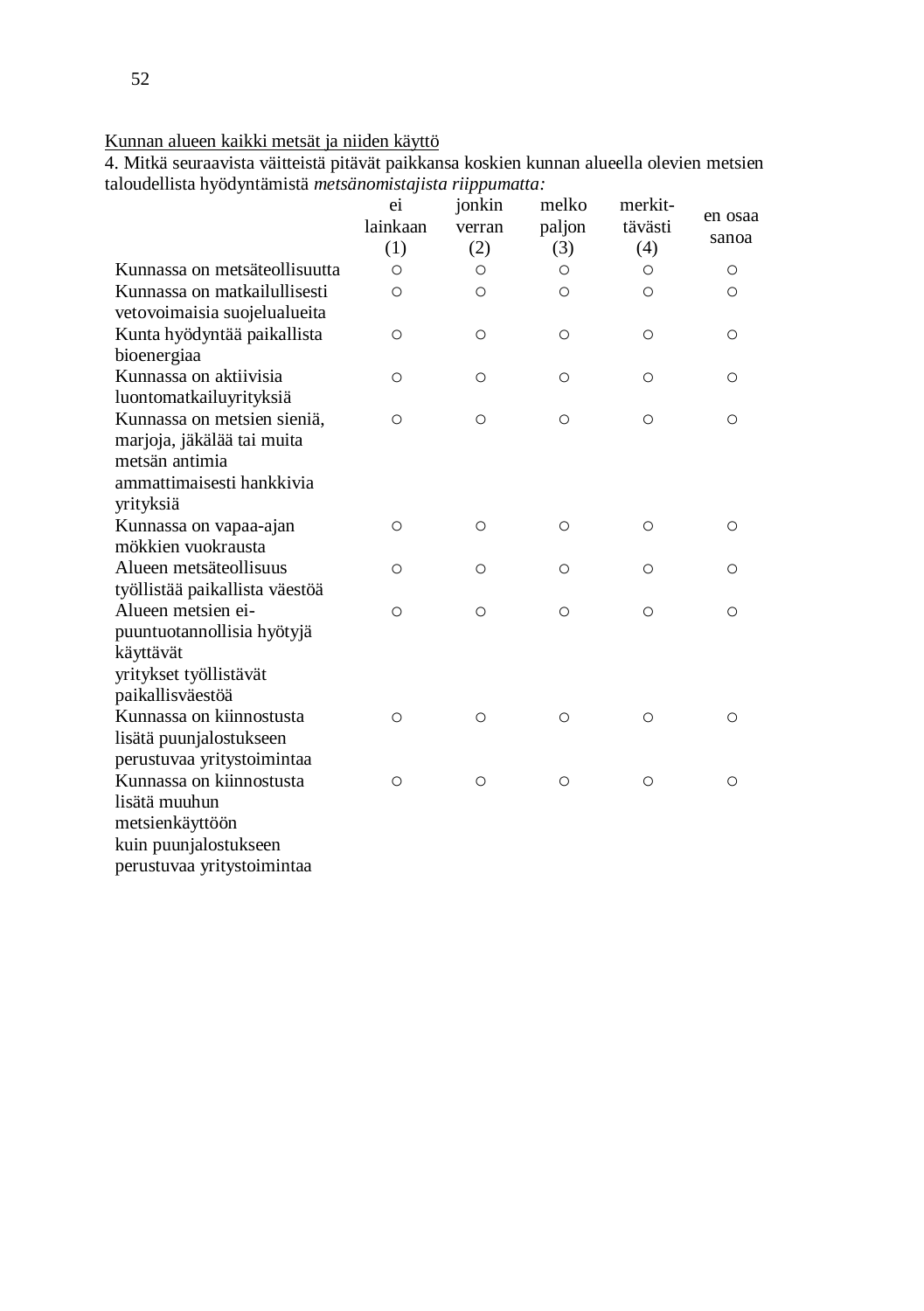5. Onko kunnan alueella olevien eri metsäalueiden (siis omistajasta riippumatta) taloudellista tai kulttuurimerkitystä koskaan tutkittu kunnan tai muun tahon toimesta seuraavista yksittäisistä näkökulmista? (merkitkää kaikki tiedossanne olevat)

- $\nabla$  On arvioitu matkailun kannalta arvokkaat metsät
- $\nabla$  On arvioitu virkistyksen kannalta arvokkaat metsät
- $\Box$  On arvioitu maiseman kannalta arvokkaat metsät
- $\nabla$  On arvioitu luonnon monimuotoisuuden kannalta arvokkaat metsät
- $\Box$  On arvioitu pohjavesien kannalta arvokkaat metsät
- □ On arvioitu metsäkanalinturiistan kannalta arvokkaat metsät
- $\Box$  On arvioitu metsien (ja/tai soiden) käyttömuotojen merkitys kunnan hiilitaseeseen
- □ On arvioitu ilmastonmuutoksen tulevat vaikutukset kunnan metsiin
- $\Box$  On arvioitu metsien potentiaali bioenergian lähteenä
- $\Box$  On arvioitu koulujen ja muiden oppilaitosten kannalta tärkeät opetusmetsät
- □ Ei ole arvioitu mitään yllä olevista
- $\Box$  En tiedä, onko yllä olevan kaltaisia arvioita tehty
- □ Edellä olevia seikkoja ei ole mielestäni arvioitu kunnassa tarpeeksi
- □ Edellä olevia seikkoja ei mielestäni ole tarpeen arvioida
- $\Box$  Arvioitu jokin muu metsien arvo...
- $\Box$   $\Box$  mikä? *(tarkennus muuhun arvoon)*

6. Onko kysymyksen 5 tyyppisen selvityksen ostamiselle tarvetta?

- Kunnalla on tarvetta hankkia selvityksiä metsienkäytön monipuolistamisesta ja selvitykset voidaan rahoittaa itse
- Kunnalla on tarvetta hankkia selvityksiä metsienkäytön monipuolistamisesta, mutta niitä ei voida toteuttaa ilman valtiontukea
- Kunnalla ei ole tarvetta ostaa selvitystä metsienkäytön monipuolistamisesta, koska se voidaan toteuttaa itse
- Kunnalla ei ole tarvetta selvittää metsienkäytön monipuolistamista

#### Päätöksenteko kunnan metsien käytöstä

7. Mikä taho kunnassa tekee budjettiraamin mukaisesti metsäasioihin liittyvät päätökset vuositasolla?

- □ Kunnanhallitus
- $\Box$  Kunnanvaltuusto
- □ Tekninen lautakunta
- □ Tekninen johtaja
- □ Kunnan puutarhuri
- □ Muu asian hoitoon valittu ryhmä
- □ Ulkopuolinen asiantuntija
- □ Muu taho...

…mikä? *(tarkennus muuhun tahoon) \_\_\_\_\_\_\_\_\_\_\_\_\_\_\_*

#### 8. Onko kunnan talousmetsille asetettu tuottovaatimusta?

- kyllä
- ei
- 9. Onko kunnan virkistysmetsille asetettu tuottovaatimusta?
	- kyllä ○ ei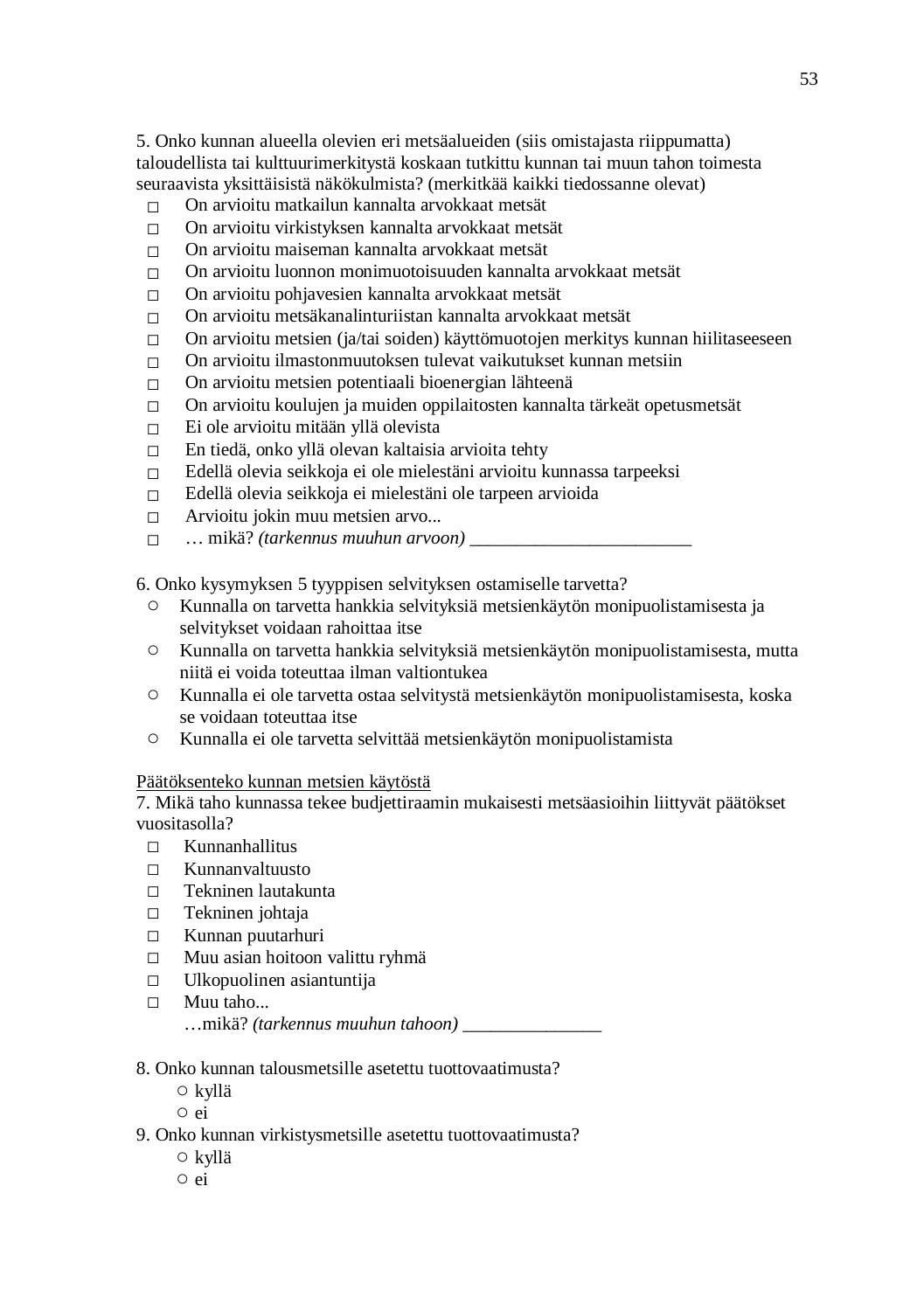|                                                                  | täysin<br>eri<br>mieltä<br>(1) | 10 <sub>ksee</sub><br>nkin<br>eri<br>mieltä<br>(2) | en<br>osaa<br>sanoa<br>(3) | 10ksee<br>nkin<br>samaa<br>meiltä<br>(4) | täysin<br>samaa<br>mieltä<br>(5) | täysin<br>eri<br>mieltä<br>(1) |
|------------------------------------------------------------------|--------------------------------|----------------------------------------------------|----------------------------|------------------------------------------|----------------------------------|--------------------------------|
| Puunmyynti on kunnan<br>taloudelle                               | O                              | $\circ$                                            | $\circ$                    | O                                        | $\circ$                          | $\circ$                        |
| merkittävä vuotuinen<br>tulonlähde                               |                                |                                                    |                            |                                          |                                  |                                |
| Metsänhoidosta                                                   | $\circ$                        | $\circ$                                            | $\circ$                    | $\circ$                                  | $\circ$                          | $\circ$                        |
| päättävillä on riittävästi<br>aikaa metsäasioiden<br>käsittelyyn |                                |                                                    |                            |                                          |                                  |                                |
| Metsäsuunnitelmat ovat<br>noudattaneet                           | O                              | $\circ$                                            | $\circ$                    | $\circ$                                  | $\circ$                          | $\circ$                        |
| kaavamerkintöjä                                                  |                                |                                                    |                            |                                          |                                  |                                |
| ja metsille asetettuja<br>muita tavoitteita                      |                                |                                                    |                            |                                          |                                  |                                |
| Hakkuut ovat<br>noudattaneet                                     | $\circ$                        | $\circ$                                            | $\circ$                    | $\circ$                                  | $\circ$                          | $\circ$                        |
| kaavamerkintöjä ja                                               |                                |                                                    |                            |                                          |                                  |                                |
| metsille asetettuja muita<br>tavoitteita                         |                                |                                                    |                            |                                          |                                  |                                |
| Puunmyynti on kunnan                                             | $\circ$                        | $\circ$                                            | $\circ$                    | $\circ$                                  | $\circ$                          | $\circ$                        |
| taloudelle merkittävä<br>vuotuinen tulonlähde                    |                                |                                                    |                            |                                          |                                  |                                |

10. Miten seuraavat väittämät pitävät paikkansa kuntanne metsien käyttöä ja päätöksentekoa koskien?  $\ddot{\cdot}$  $\cdot$  is an

11. Mitkä seuraavista väittämistä pitävät paikkansa koskien *kunnan omien metsien* käyttöä bioenergian lähteenä:

- □ Kunnassani pyritään lisäämään bioenergian käyttöä omista metsistä sekä myymään energiapuuta muutenkin, mutta ei kantoja
- $\Box$  Kunnassani pyritään lisäämään bioenergian käyttöä omista metsistä sekä myymään energiapuuta muutenkin, myös kantoja nostetaan ja myydään
- □ Mielestäni kantojen nosto ja myynti energiaksi on niin tärkeää, että sitä pitäisi tehdä, vaikka se vaikuttaisi merkittävästi seuraavan puusukupolven kasvuun tai maisemaan
- □ Kuntani tuottaa osan tarvitsemastaan lämmöstä/sähköstä paikallisessa biovoimalaitoksessa
- □ Kunnassani *on jo / on tulossa strategia,* jolla pyritään hiilipäästöjen suhteen neutraaliksi, ts. kunnan luomat hiili(dioksidi)päästöt kompensoidaan hiiltä sitovilla tai fossiilisia polttoaineita säästävillä toimilla
- □ Kunnassani *pitäisi* mielestäni olla strategia, jolla pyritään hiilipäästöjen suhteen neutraaliksi, ts. kunnan luomat hiili(dioksidi)päästöt kompensoidaan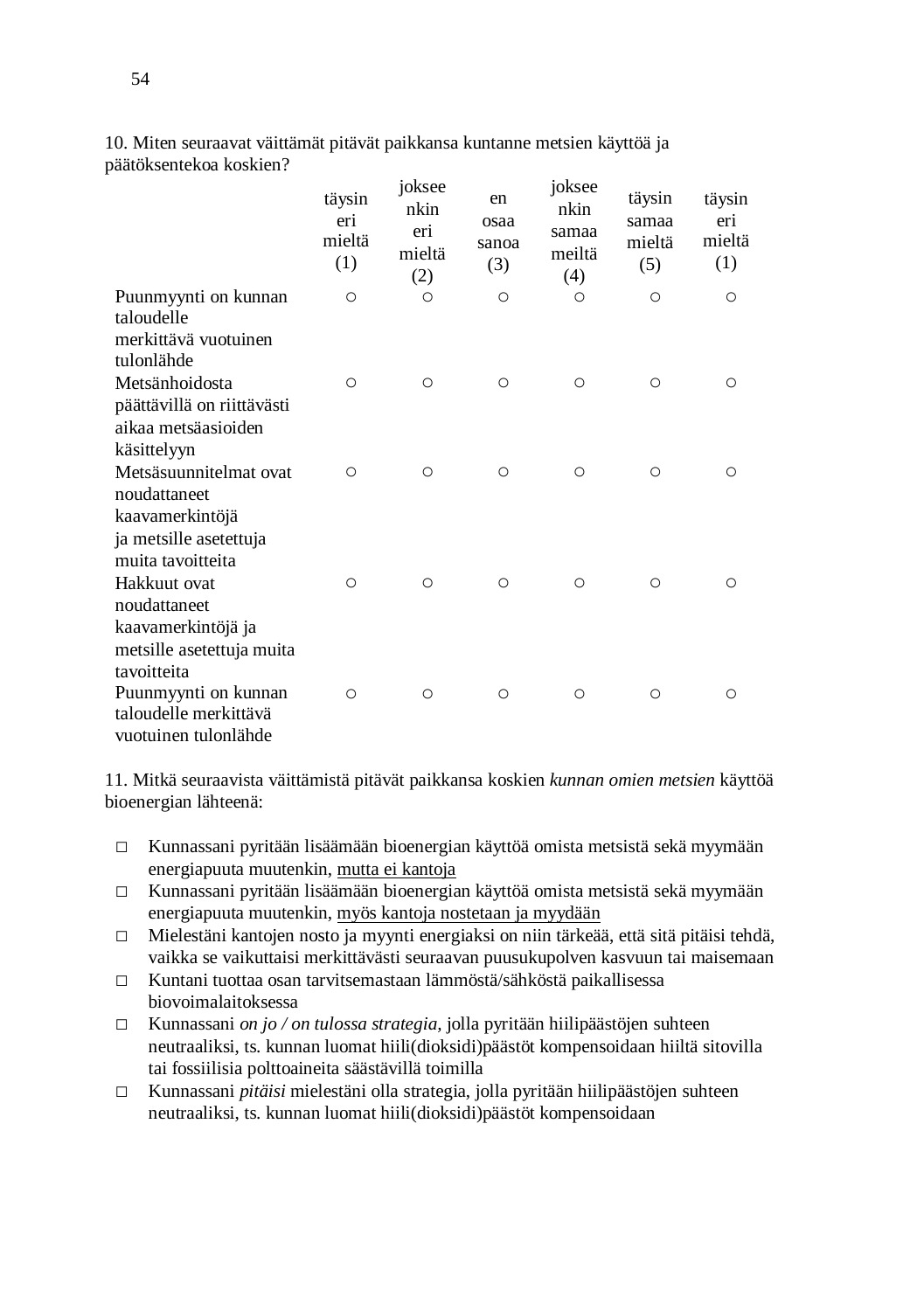- 12. Metsäasioista päätetään hakkuiden osalta
	- vuosittain
	- 3 vuoden jaksoissa
	- 5 vuoden jaksoissa
	- muulla perusteella, millä? \_\_\_\_\_\_\_\_\_\_\_\_

13. Metsäasioista päätetään istutus- ja taimikonhoitotöiden osalta

- vuosittain
- 3 vuoden jaksoissa
- 5 vuoden jaksoissa
- muulla perusteella, millä? \_\_\_\_\_\_\_\_\_\_\_\_

14. Millä perusteella päätökset kunnan metsien käytöstä tehdään nykymallissa? Vastatkaa myös, millaisin perustein päätökset mielestänne tulisi tehdä.

|                                                                                                | Päätöksentekoperusteet                     |                                                |                                                           |                                                             | Näitä seikkoja tulisi mielestäni           |                                                |                                                           |                                                             |  |
|------------------------------------------------------------------------------------------------|--------------------------------------------|------------------------------------------------|-----------------------------------------------------------|-------------------------------------------------------------|--------------------------------------------|------------------------------------------------|-----------------------------------------------------------|-------------------------------------------------------------|--|
|                                                                                                | nykymallissa                               |                                                |                                                           |                                                             | <u>käyttää</u>                             |                                                |                                                           |                                                             |  |
|                                                                                                |                                            |                                                |                                                           |                                                             | päätöksentekoperusteina                    |                                                |                                                           |                                                             |  |
|                                                                                                | ei<br>valint<br>$a-$<br>perus<br>te<br>(1) | vaikutt<br>aa<br>valinta<br>an<br>vähän<br>(2) | vaikutt<br>aa<br>valinta<br>an<br>jonkin<br>verran<br>(3) | hyvin<br>tärke<br>ä<br>valint<br>$a-$<br>perus<br>te<br>(4) | ei<br>valint<br>$a-$<br>perus<br>te<br>(1) | vaikutt<br>aa<br>valinta<br>an<br>vähän<br>(2) | vaikutt<br>aa<br>valinta<br>an<br>jonkin<br>verran<br>(3) | hyvin<br>tärke<br>ä<br>valint<br>$a-$<br>perus<br>te<br>(4) |  |
| Puunmyyntitulojen<br>maksimoiminen                                                             | $\circ$                                    | $\circ$                                        | $\circ$                                                   | $\circ$                                                     | $\circ$                                    | $\circ$                                        | $\circ$                                                   | $\circ$                                                     |  |
| Metsien<br>kokonaistaloudelline                                                                | $\circ$                                    | $\circ$                                        | $\circ$                                                   | $\circ$                                                     | $\circ$                                    | $\circ$                                        | $\circ$                                                   | O                                                           |  |
| n arvo (mm.<br>matkailumerkitys)<br>Hakkuiden<br>virkistys- ja                                 | $\circ$                                    | $\circ$                                        | $\circ$                                                   | $\circ$                                                     | $\circ$                                    | $\circ$                                        | $\circ$                                                   | $\circ$                                                     |  |
| maisemavaikutukset<br>Metsien<br>hoitovalintojen                                               | $\circ$                                    | $\circ$                                        | $\circ$                                                   | $\circ$                                                     | $\circ$                                    | $\circ$                                        | $\circ$                                                   | $\circ$                                                     |  |
| vaikutus kunnan<br>hiilitaseeseen<br>Metsien<br>monipuolinen hoito                             | O                                          | $\circ$                                        | $\circ$                                                   | $\circ$                                                     | $\circ$                                    | $\circ$                                        | $\circ$                                                   | Ο                                                           |  |
| tonttien ja<br>asemakaavojen<br>arvon (ja siten<br>kunnan<br>houkuttelevuuden)<br>lisäämiseksi |                                            |                                                |                                                           |                                                             |                                            |                                                |                                                           |                                                             |  |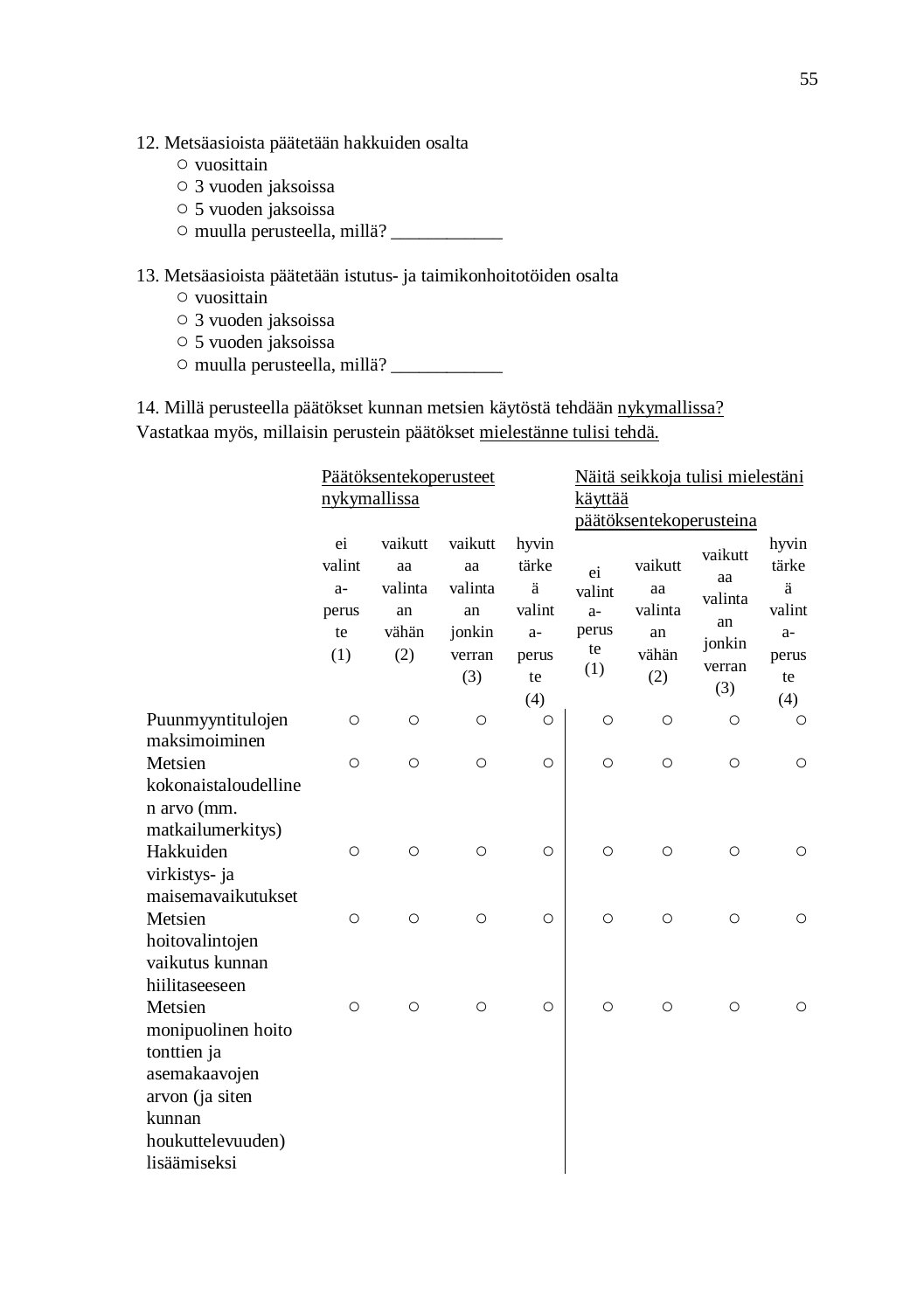| monipuolinen hoito                                                                       |            |         |            |         |            |            |         |            |
|------------------------------------------------------------------------------------------|------------|---------|------------|---------|------------|------------|---------|------------|
| kunnan yleisen<br>imagon                                                                 |            |         |            |         |            |            |         |            |
| parantamiseksi<br>Metsien                                                                | $\bigcirc$ | $\circ$ | $\circ$    | $\circ$ | $\circ$    | $\circ$    | $\circ$ | $\bigcirc$ |
| riistantuottoarvot                                                                       |            |         |            |         |            |            |         |            |
| Metsien                                                                                  | $\circ$    | $\circ$ | $\circ$    | $\circ$ | $\circ$    | $\circ$    | $\circ$ | $\circ$    |
| (luonto)matkailutulo<br>t                                                                |            |         |            |         |            |            |         |            |
| Metsien ei-<br>puutuotteiden<br>tehokas kaupallinen<br>hyödyntäminen<br>(marjat, sienet, | $\bigcirc$ | $\circ$ | $\circ$    | $\circ$ | $\circ$    | $\bigcirc$ | $\circ$ | $\circ$    |
| jäkälät, yrtit, jne)<br>Metsien ilman- ja<br>vedenpuhdistusvaik<br>utukset               | $\bigcirc$ | $\circ$ | $\circ$    | $\circ$ | $\circ$    | $\circ$    | $\circ$ | $\circ$    |
| Metsien käyttö<br>asukkaiden henkisen                                                    | $\bigcirc$ | $\circ$ | $\circ$    | $\circ$ | $\circ$    | $\circ$    | $\circ$ | $\circ$    |
| hyvinvoinnin ja<br>terveyden lisääjänä<br>("terveysmetsät")<br>Metsien                   | $\bigcirc$ | $\circ$ | $\circ$    | $\circ$ | $\circ$    | $\circ$    | $\circ$ | $\bigcirc$ |
| hiilensidontavaikutu<br>kset osana<br>hiilineutraaliuden<br>saavuttamista                |            |         |            |         |            |            |         |            |
| kunnassa<br>Metsien<br>elinympäristöjen,                                                 | $\bigcirc$ | О       | $\circ$    | $\circ$ | $\circ$    | $\circ$    | $\circ$ | $\bigcirc$ |
| lajiston ja<br>geneettisen<br>monimuotoisuuden                                           |            |         |            |         |            |            |         |            |
| huomioiminen<br>Metsien käyttö<br>lasten ja nuorten                                      | О          | O       | $\circ$    | $\circ$ | $\circ$    | $\circ$    | $\circ$ | О          |
| opetuspaikkana ja<br>kokemusten<br>lähteenä                                              |            |         |            |         |            |            |         |            |
| Metsien<br>monipuolinen käyttö<br>kulttuuritapahtumiin                                   | $\bigcirc$ | О       | $\bigcirc$ | $\circ$ | O          | $\circ$    | $\circ$ | О          |
| Muu peruste                                                                              | $\circ$    | $\circ$ | $\circ$    | $\circ$ | $\bigcirc$ | $\circ$    | $\circ$ | O          |
| mikä? tarkennus muuhun perusteeseen)                                                     |            |         |            |         |            |            |         |            |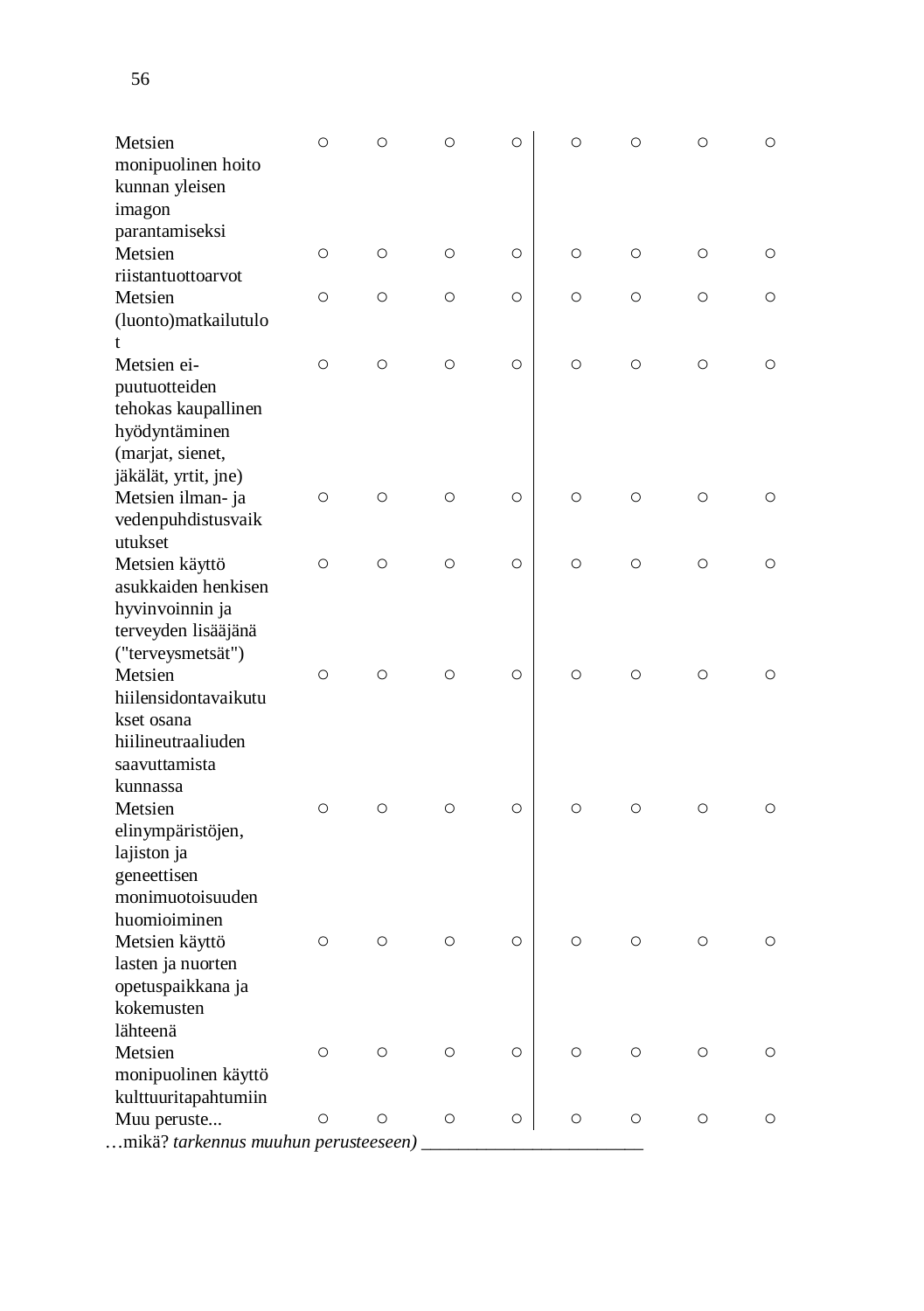- 15. Jos kysymyksessä 14 mainittuja asioita otettaisiin kunnan metsissä paremmin huomioon
	- Hoitaisimme asian itse
	- Teettäisimme lisäselvitykset mieluiten nykyisellä metsiemme palveluntarjoajalla
	- Teettäisimme lisäselvitykset erillisellä konsultilla

○ Haluaisimme kaikki metsien käyttöön liittyvät palvelut samalta palveluntarjoajalta yhtenä pakettina

(Avohakkuuksi lasketaan seuraavassa kaikentyyppiset päätehakkuut, joissa poistetaan kaikki tai lähes kaikki puut – siis myös sellaiset, joissa jätetään joitakin säästö- tai siemenpuita)

16. Mikä seuraavista väittämistä kuvaa parhaiten suhtautumistanne avohakkuisiin kunnan metsissä?

- Avohakkuut ovat sopiva käsittelytapa kunnan talous- ja virkistysmetsissä.
- Avohakkuut ovat sopiva käsittelytapa kunnan talousmetsissä, mutta virkistysmetsissä niitä tulisi välttää.
- Avohakkuita pitäisi välttää kaikissa kunnan metsissä, mutta vaihtoehtojen pitäisi säilyttää puunmyyntitulojen taso
- Avohakkuita pitäisi välttää kaikissa kunnan metsissä, vaikka puunmyyntitulot alenisivat
- En halua ottaa kantaa avohakkuisiin

17. Kun kunnan metsiä käsitellään, mitkä seuraavista väittämistä kuvaavat parhaiten asukaspalautetta?

- □ Avohakkuut aiheutavat toisinaan kritiikkiä, mutta yleensä ne hyväksytään
- □ Huomautuksia tulee lähinnä taajamametsien liian "rajusta" hoidosta
- □ Huomautuksia tulee lähinnä taajamametsien hoitamatta jättämisestä
- □ Tarmokas vähemmistö valittaa useimmista hakkuista
- □ Valituksia ei tule keskimäärin paljon, mutta niiden käsittelyyn menee paljon tai melko paljon työaikaa
- □ Valituksia ei juuri tule eivätkä ne ole ongelma oikeastaan koskaan

Metsäpalveluorganisaation valintaperusteet

18. Kun tarvitaan metsänhoitoa tai –suunnittelua, kunta pyytää tarjouksen tavallisesti seuraavilta tahoilta (rastita kaikki, joilta yleensä pyydetään tarjous):

- □ metsänhoitoyhdistykseltä
- □ metsäkeskukselta
- □ metsäyhtiön metsänhoito-osastolta tai -tytäryhtiöltä
- □ yksityisiltä metsäpalveluyrittäjiltä
- □ yleensä teemme työt itse

\_\_\_\_\_\_\_\_\_\_\_\_\_\_\_\_\_\_\_\_\_\_\_\_\_\_\_\_\_

- □ yleensä emme pyydä tarjouksia, vaan meillä on pitkäaikainen sopimus...
- …kenen kanssa ja kuinka pitkäaikainen sopimuksenne on?

### 19. Maksaako kuntanne metsänhoitomaksua

○ kyllä

<sup>○</sup> ei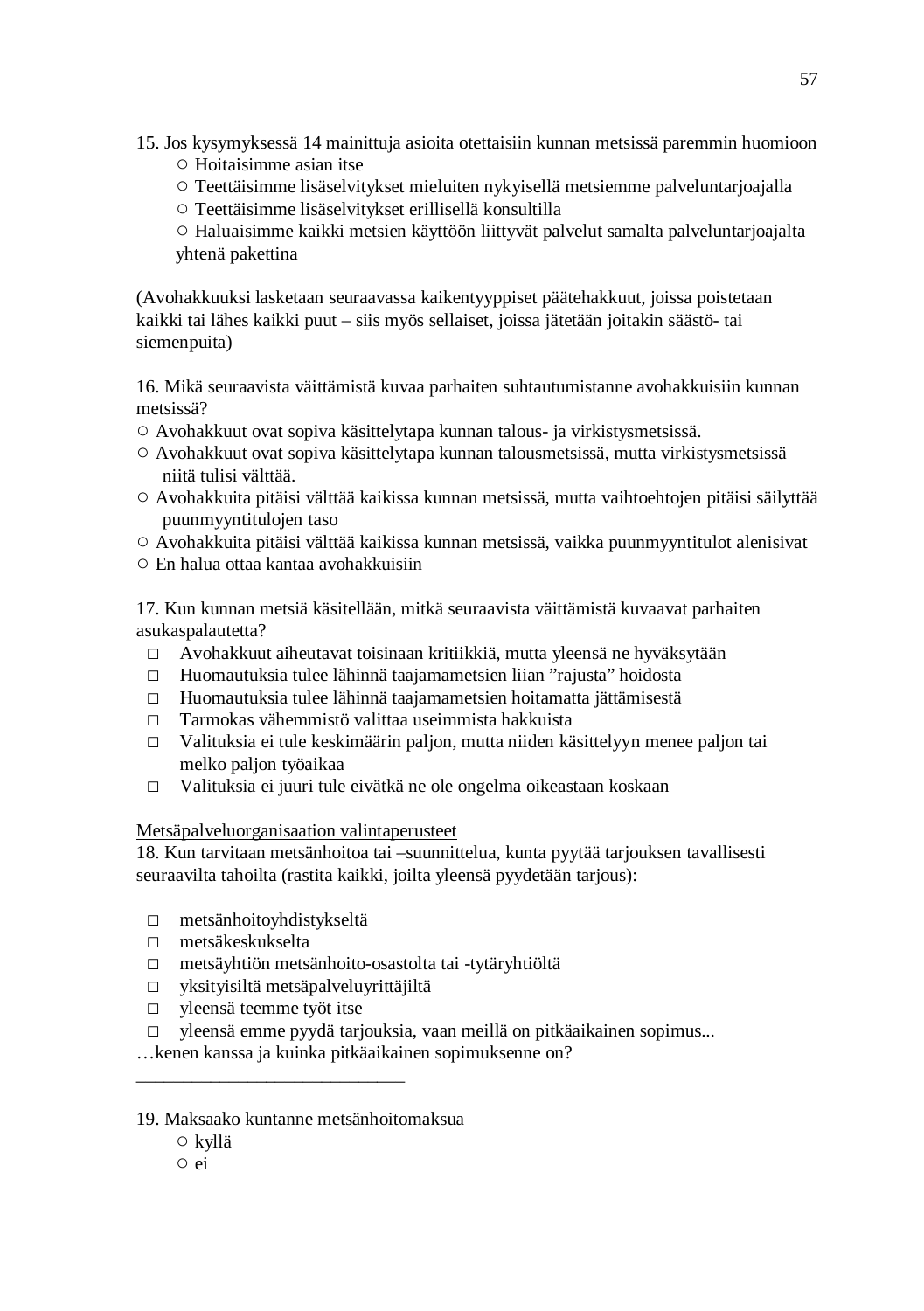20. Jos kuntanne maksaa metsänhoitomaksua, mitä palveluita maksu kattaa ilman, että joudutaan maksamaan lisämaksuja?

21. Millä perusteilla kunnassanne päätetään, miltä taholta metsän suunnitteluun, hoitoon ja hakkuisiin liittyvät palvelut hankitaan nykymallissa? Vastatkaa myös, miten valintaperusteiden tulisi mielestänne olla.

|                  | Päätöksentekoperusteet<br>nykymallissa |                                         |                                          |                                             | Näitä seikkoja tulisi mielestäni              |                                         |                                          |                                             |  |
|------------------|----------------------------------------|-----------------------------------------|------------------------------------------|---------------------------------------------|-----------------------------------------------|-----------------------------------------|------------------------------------------|---------------------------------------------|--|
|                  |                                        |                                         |                                          |                                             | käyttää                                       |                                         |                                          |                                             |  |
|                  |                                        |                                         |                                          |                                             | päätöksentekoperusteina                       |                                         |                                          |                                             |  |
|                  | ei<br>valint<br>$a-$<br>perust         | vaikutt<br>aa<br>valinta<br>an<br>vähän | vaikutt<br>aa<br>valinta<br>an<br>jonkin | hyvin<br>tärkeä<br>valint<br>$a-$<br>perust | ei<br>valint<br>$a-$<br>perust<br>$\mathbf e$ | vaikutt<br>aa<br>valinta<br>an<br>vähän | vaikutt<br>aa<br>valinta<br>an<br>jonkin | hyvin<br>tärkeä<br>valint<br>$a-$<br>perust |  |
|                  |                                        |                                         |                                          |                                             |                                               |                                         |                                          |                                             |  |
|                  | $\mathbf e$                            |                                         |                                          |                                             |                                               |                                         |                                          |                                             |  |
|                  | (1)                                    | (2)                                     | verran                                   | e                                           | (1)                                           | (2)                                     | verran                                   | e                                           |  |
|                  |                                        |                                         | (3)                                      | (4)                                         |                                               |                                         | (3)                                      | (4)                                         |  |
| Tarjoajan        | $\circ$                                | $\circ$                                 | $\circ$                                  | $\circ$                                     | $\circ$                                       | $\circ$                                 | $\circ$                                  | $\circ$                                     |  |
| työkokemus       |                                        |                                         |                                          |                                             |                                               |                                         |                                          |                                             |  |
| Tarjoajan        | Ο                                      | $\circ$                                 | $\circ$                                  | $\circ$                                     | $\circ$                                       | $\circ$                                 | $\circ$                                  | $\circ$                                     |  |
| paikallisuus     |                                        |                                         |                                          |                                             |                                               |                                         |                                          |                                             |  |
| Vakiintunut      | $\circ$                                | $\circ$                                 | $\circ$                                  | $\circ$                                     | $\circ$                                       | $\circ$                                 | $\circ$                                  | $\circ$                                     |  |
| asiakassuhde     |                                        |                                         |                                          |                                             |                                               |                                         |                                          |                                             |  |
| Tarjoajan        | $\circ$                                | $\circ$                                 | $\circ$                                  | $\circ$                                     | $\circ$                                       | $\circ$                                 | $\circ$                                  | $\circ$                                     |  |
| edullinen hinta  |                                        |                                         |                                          |                                             |                                               |                                         |                                          |                                             |  |
| Tarjoajaa        | $\circ$                                | $\circ$                                 | $\circ$                                  | $\circ$                                     | $\circ$                                       | $\circ$                                 | $\circ$                                  | $\circ$                                     |  |
| koskevat         |                                        |                                         |                                          |                                             |                                               |                                         |                                          |                                             |  |
| suositukset      |                                        |                                         |                                          |                                             |                                               |                                         |                                          |                                             |  |
| Tarjoajan        | $\circ$                                | $\circ$                                 | $\circ$                                  | $\circ$                                     | $\circ$                                       | $\circ$                                 | $\circ$                                  | $\circ$                                     |  |
| mahdollisuus     |                                        |                                         |                                          |                                             |                                               |                                         |                                          |                                             |  |
| visualisoida     |                                        |                                         |                                          |                                             |                                               |                                         |                                          |                                             |  |
| hakkuut          |                                        |                                         |                                          |                                             |                                               |                                         |                                          |                                             |  |
| tietokonegrafiik |                                        |                                         |                                          |                                             |                                               |                                         |                                          |                                             |  |
| alla             |                                        |                                         |                                          |                                             |                                               |                                         |                                          |                                             |  |
| Tarjoajan        | $\circ$                                | $\circ$                                 | $\circ$                                  | $\circ$                                     | $\circ$                                       | $\circ$                                 | $\circ$                                  | $\circ$                                     |  |
| osaaminen        |                                        |                                         |                                          |                                             |                                               |                                         |                                          |                                             |  |
| erilaisten       |                                        |                                         |                                          |                                             |                                               |                                         |                                          |                                             |  |
| vaihoehtojen     |                                        |                                         |                                          |                                             |                                               |                                         |                                          |                                             |  |
| vertailuun       |                                        |                                         |                                          |                                             |                                               |                                         |                                          |                                             |  |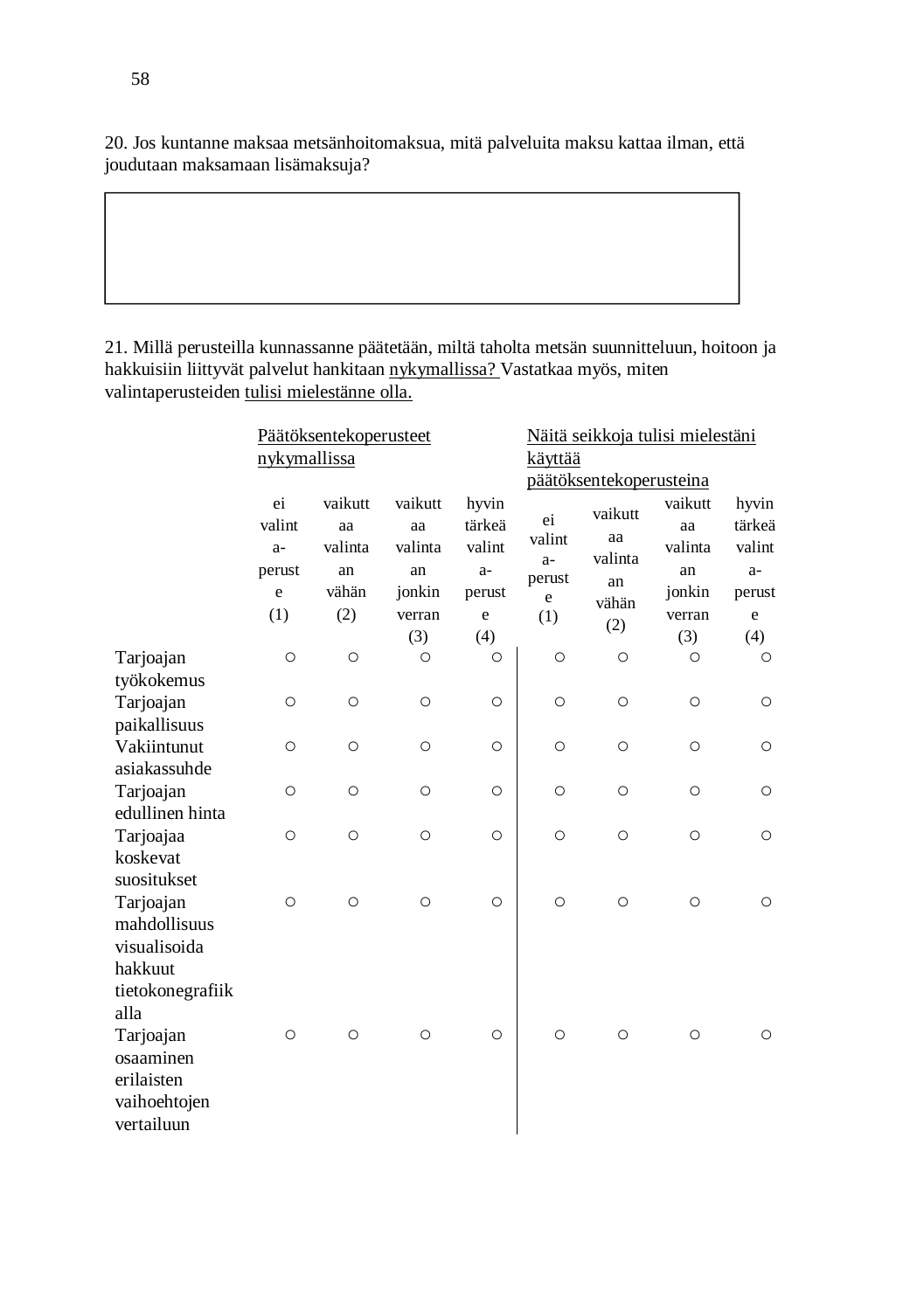| Tarjoajan<br>mahdollisuus                     | $\circ$      | O       | $\circ$ | $\circ$ | $\circ$ | $\circ$ | $\circ$ | $\circ$ |
|-----------------------------------------------|--------------|---------|---------|---------|---------|---------|---------|---------|
| hoitaa myös<br>asukaspalaute,                 |              |         |         |         |         |         |         |         |
| tiedottaminen ja                              |              |         |         |         |         |         |         |         |
| suunnitelman<br>esittelytilaisuud             |              |         |         |         |         |         |         |         |
| et<br>Tarjoajan                               | $\circ$      | $\circ$ | $\circ$ | $\circ$ | $\circ$ | $\circ$ | $\circ$ | O       |
| mahdollisuudet<br>avustaa                     |              |         |         |         |         |         |         |         |
| kilpailutuksessa<br>Tarjoajan<br>monipuolinen | $\circ$      | $\circ$ | $\circ$ | $\circ$ | $\circ$ | $\circ$ | $\circ$ | $\circ$ |
| palveluvalikoim<br>a                          |              |         |         |         |         |         |         |         |
| Ajansäästö<br>hankkimalla                     | $\circ$      | $\circ$ | $\circ$ | $\circ$ | $\circ$ | $\circ$ | $\circ$ | $\circ$ |
| kaikki palvelut<br>samalta<br>toimittajalta   |              |         |         |         |         |         |         |         |
| Muu peruste                                   | $\circ$      | $\circ$ | $\circ$ | $\circ$ | $\circ$ | $\circ$ | $\circ$ | $\circ$ |
| $21 - 90$ <i>(i)</i> $1$                      | $\mathbf{r}$ |         |         |         |         |         |         |         |

…mikä? *(tarkennus muuhun perusteeseen) \_\_\_\_\_\_\_\_\_\_\_\_\_\_\_\_\_\_\_\_\_*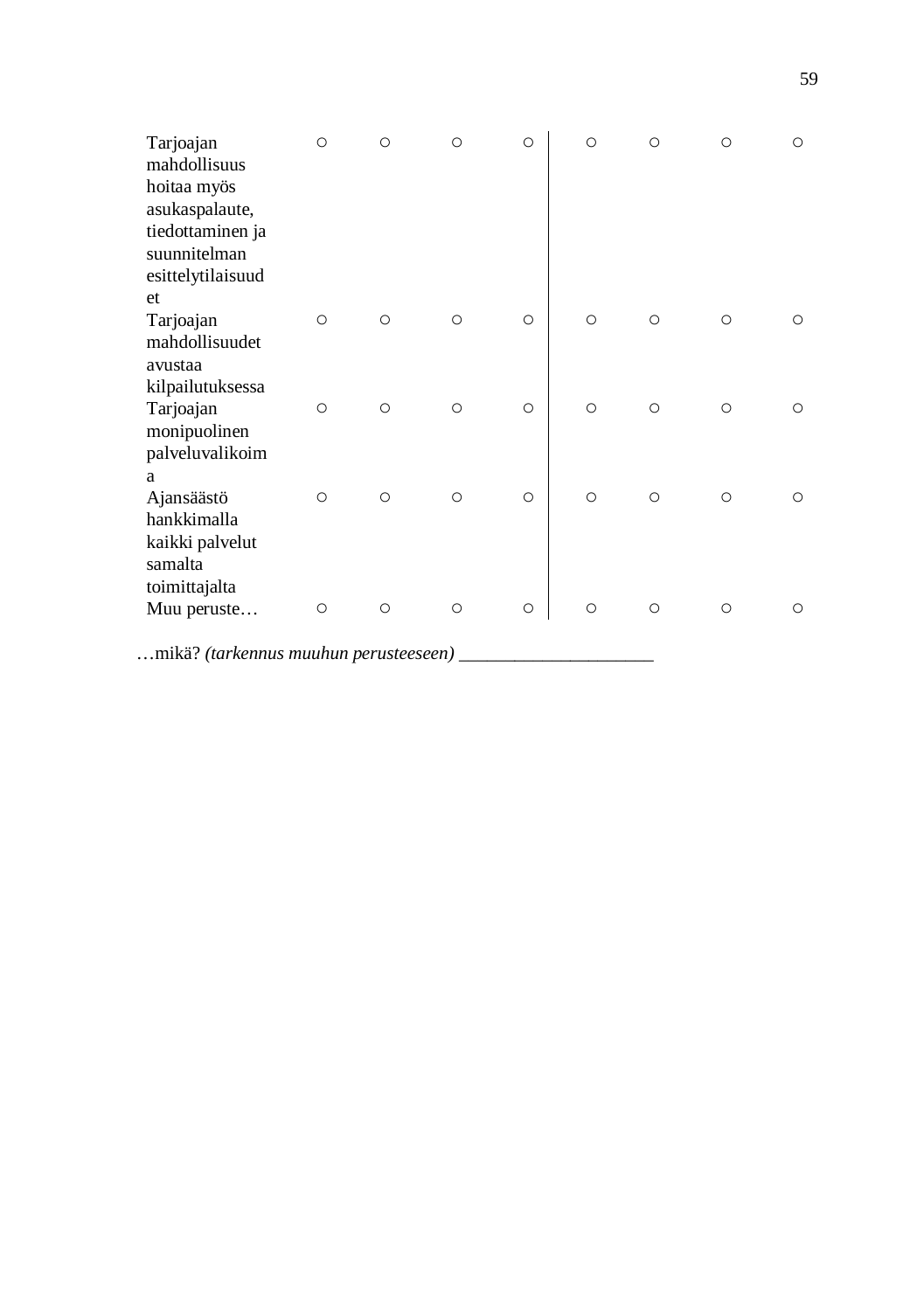|                                                        | ei<br>lainkaa<br>n<br>(1) | jonkin<br>verran<br>(2) | melko<br>paljon<br>(3) | merkit<br>tävästi<br>(4) | en<br>osaa<br>sanoa |
|--------------------------------------------------------|---------------------------|-------------------------|------------------------|--------------------------|---------------------|
| Matkailu                                               | O                         | $\circ$                 | Ο                      | Ο                        | O                   |
| Virkistys                                              | O                         | $\circ$                 | O                      | Ο                        | $\circ$             |
| Yleinen maisemanhoito                                  | O                         | $\circ$                 | $\circ$                | Ο                        | $\circ$             |
| Metsien monipuolisempi hoito                           | $\circ$                   | $\circ$                 | $\circ$                | $\circ$                  | $\circ$             |
| tonttien ja asemakaavojen arvon                        |                           |                         |                        |                          |                     |
| lisäämiseksi                                           |                           |                         |                        |                          |                     |
| Luonnon monimuotoisuus                                 | $\circ$                   | $\circ$                 | O                      | O                        | O                   |
| Riistanhoito                                           | O                         | O                       | O                      | Ω                        | Ο                   |
| Metsien ei-puutuotteiden                               | $\circ$                   | O                       | O                      | О                        | $\circ$             |
| tehokkaampi kaupallinen                                |                           |                         |                        |                          |                     |
| hyödyntäminen (marjat, sienet,                         |                           |                         |                        |                          |                     |
| jäkälät, yrtit, jne.)                                  |                           |                         |                        |                          |                     |
| Panostetaan enemmän metsien                            | O                         | $\circ$                 | $\circ$                | $\circ$                  | $\circ$             |
| käyttöön asukkaiden henkisen                           |                           |                         |                        |                          |                     |
| hyvinvoinnin ja terveyden lisääjänä<br>(terveysmetsät) |                           |                         |                        |                          |                     |
| Metsien käyttö lasten ja nuorten                       | $\circ$                   | $\circ$                 | O                      | $\circ$                  | O                   |
| opetuspaikkana ja                                      |                           |                         |                        |                          |                     |
| kokemusten lähteenä                                    |                           |                         |                        |                          |                     |
| Metsien pohja- ja pintavesien laatua                   | O                         | $\circ$                 | Ο                      | $\circ$                  | $\circ$             |
| parantava vaikutus                                     |                           |                         |                        |                          |                     |
| Metsien käytön muuttaminen                             | $\circ$                   | $\circ$                 | $\circ$                | $\circ$                  | $\circ$             |
| ilmastonmuutoksen hillitsemiseksi ja                   |                           |                         |                        |                          |                     |
| kunnan hiilitaseen parantamiseksi                      |                           |                         |                        |                          |                     |
| Metsien monipuolisempi käyttö                          | O                         | O                       | $\circ$                | $\circ$                  | $\circ$             |
| kulttuuritapahtumiin                                   |                           |                         |                        |                          |                     |
| Muu peruste                                            | $\circ$                   | O                       | O                      | O                        | O                   |
|                                                        |                           |                         |                        |                          |                     |

22. Millaista metsienkäytön kehitys- tai lisäämispotentiaalia on mielestänne kunnan kaikissa metsissä (siis metsänomistajasta riippumatta)?

…mikä *(tarkennus muuhun perusteeseen) \_\_\_\_\_\_\_\_\_\_\_\_\_\_\_\_*

23. Olisitteko kiinnostunut pidemmän aikavälin ympäristön- ja luonnonhoidon strategiasta, missä pyrittäisiin kehittämään kysymyksessä 22 mainittuja käyttömuotoja?

- 20 vuodelle
- 30 vuodelle
- 40 vuodelle

○ Kunnalla on jo pidemmän aikavälin strategia käytössään, mutta se ei huomioi yllä mainittuja seikkoja

○ En näe pidemmän aikavälin suunnittelun tuovan mitään hyötyä.